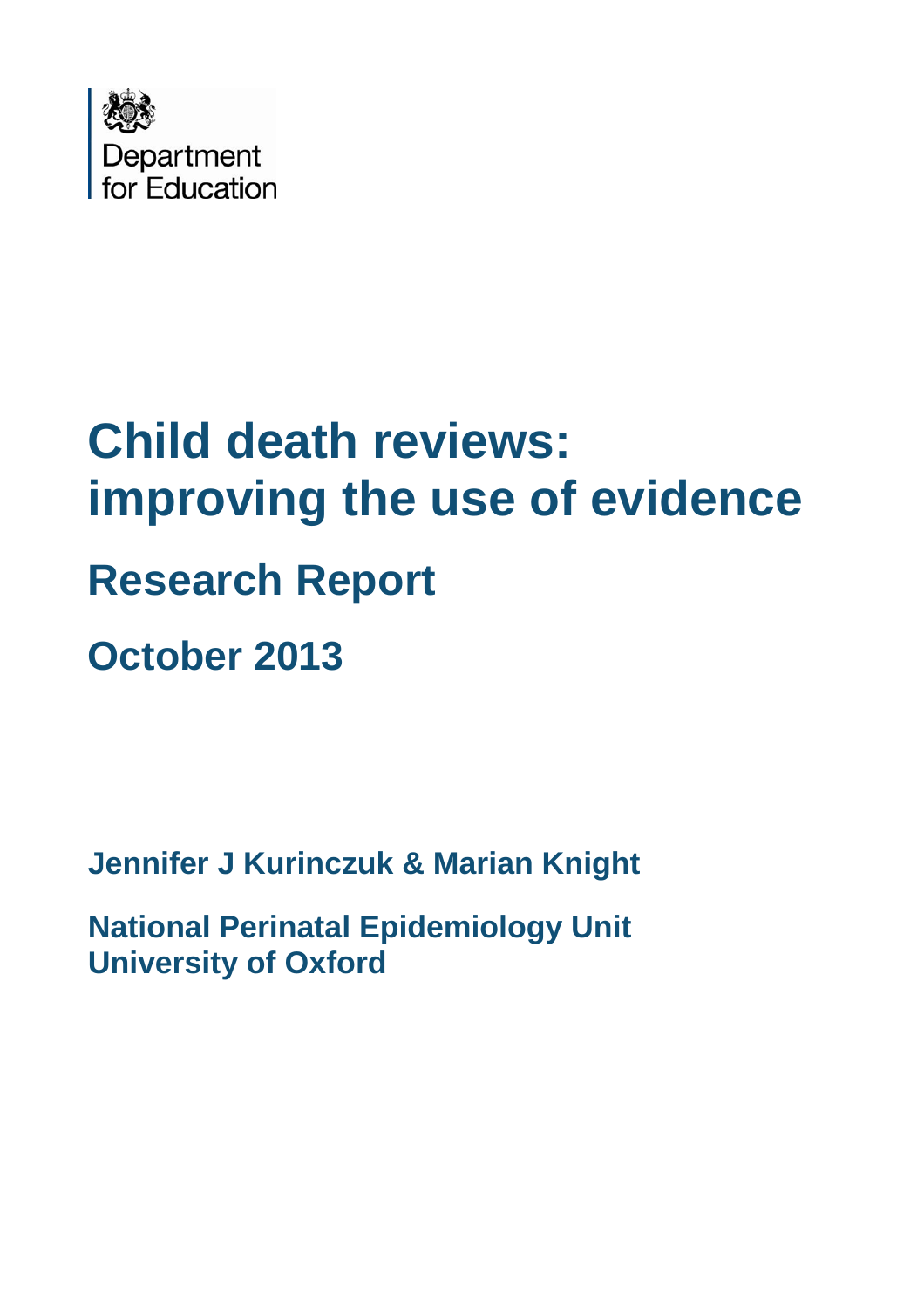# **Contents**

|                                                                     | $\overline{4}$ |
|---------------------------------------------------------------------|----------------|
| List of tables                                                      |                |
| Glossary of terms                                                   | 5              |
| Statement of related interests                                      | 5              |
| 2. Aims and objectives                                              | 7              |
| 3. Methods                                                          | 9              |
| 3.1 Study design                                                    | 9              |
| 3.2 Email survey methods                                            | 9              |
| 3.2.1 The questionnaire                                             | 9              |
| 3.3.2 Despatch and return of completed questionnaires               | 10             |
| 3.3 Interview methods                                               | 10             |
| 3.4 Data handling and analysis                                      | 12             |
| 3.5 Ethical considerations                                          | 13             |
| 3.6 Advisory Group                                                  | 13             |
| 4. Findings                                                         | 14             |
| 4.1 Questionnaire response and invitations for interview            | 14             |
| 4.2 Characteristics of the CDOPs who responded to the questionnaire | 14             |
| 4.3 Operational arrangements of the CDOPs                           | 16             |
| 4.3.1 Staffing and panel membership                                 | 16             |
| 4.3.2 CDOP funding and resourcing arrangements                      | 20             |
| 4.3.3 CDOP panel meeting arrangements                               | 23             |
| 4.4 Data issues                                                     | 24             |
| 4.4.1 Receipt of information and data quality                       | 24             |
| 4.4.2 Use of and changes to the national templates                  | 26             |
| 4.4.3 Handling and processing CDOP data                             | 28             |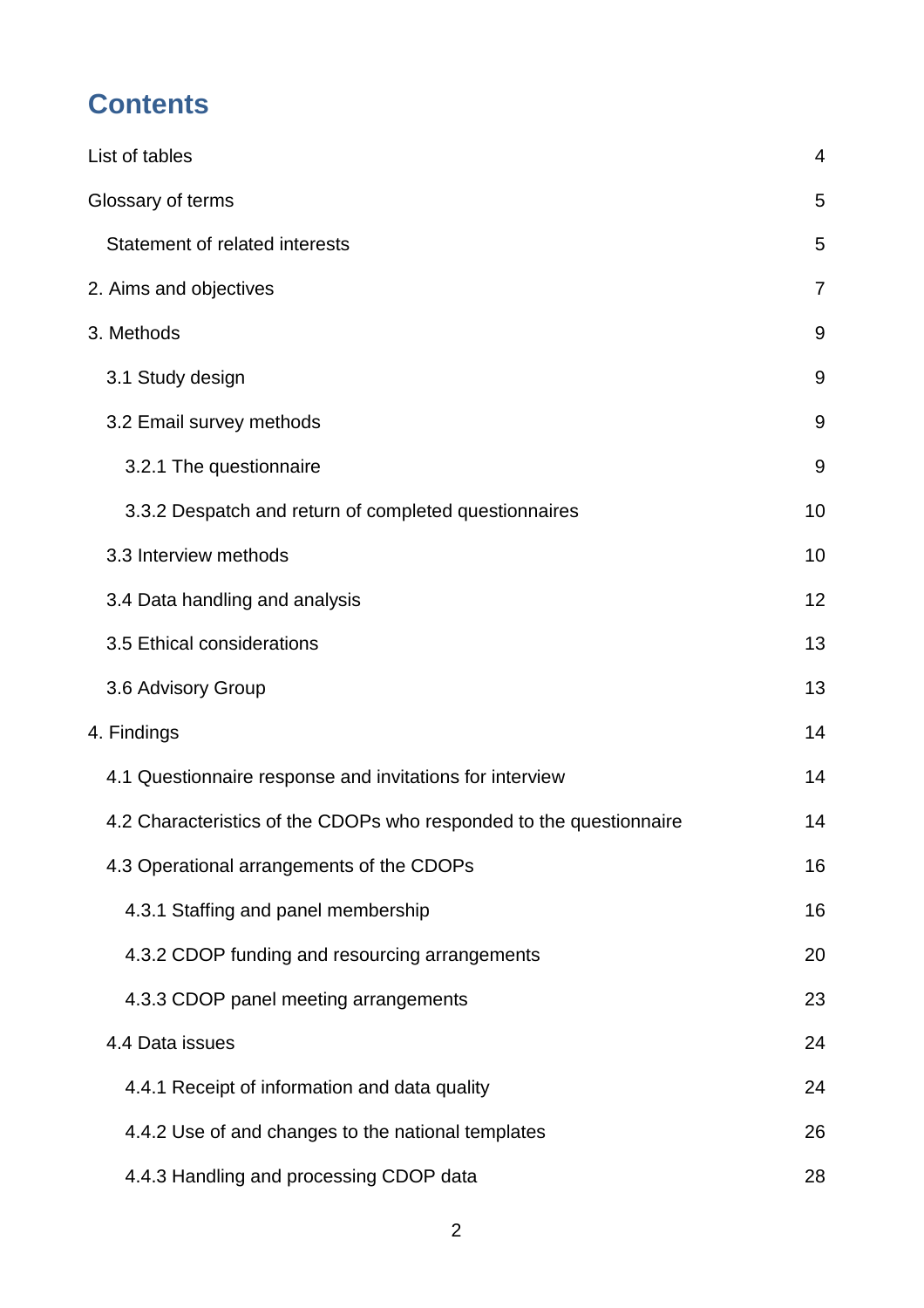| 4.4.4 Use of CDOP data and the DfE Child Death statistical releases        | 30 |
|----------------------------------------------------------------------------|----|
| 4.4.5 Data collection needs                                                | 33 |
| 4.4.6 The informal CDOP network                                            | 36 |
| 4.5 Learning, actions and communication                                    | 37 |
| 4.5.1 Local recommendations, actions and impacts                           | 37 |
| 4.5.2 Local actions suitable for sharing more widely                       | 39 |
| 4.5.3 Formal and informal links between CDOPs and SCR panels               | 40 |
| 4.5.4 National learning from CDOP findings and data                        | 40 |
| 5. Discussion                                                              | 43 |
| 6. Recommendations                                                         | 49 |
| 7. Acknowledgements                                                        | 50 |
| 8. References                                                              | 51 |
| <b>APPENDIX A - Summary of Tender Specification</b>                        | 52 |
| Purpose/objectives                                                         | 52 |
| Methodology                                                                | 53 |
| Outputs                                                                    | 53 |
| Appendix B - Membership of the advisory group                              | 54 |
| Appendix C - Copy of the email questionnaire                               | 55 |
| Appendix $D -$ Covering letter for the first emailing of the questionnaire | 68 |
| Appendix E - Copy of interview prompt guide                                | 70 |
| Appendix F - Qualitative analysis themes                                   | 71 |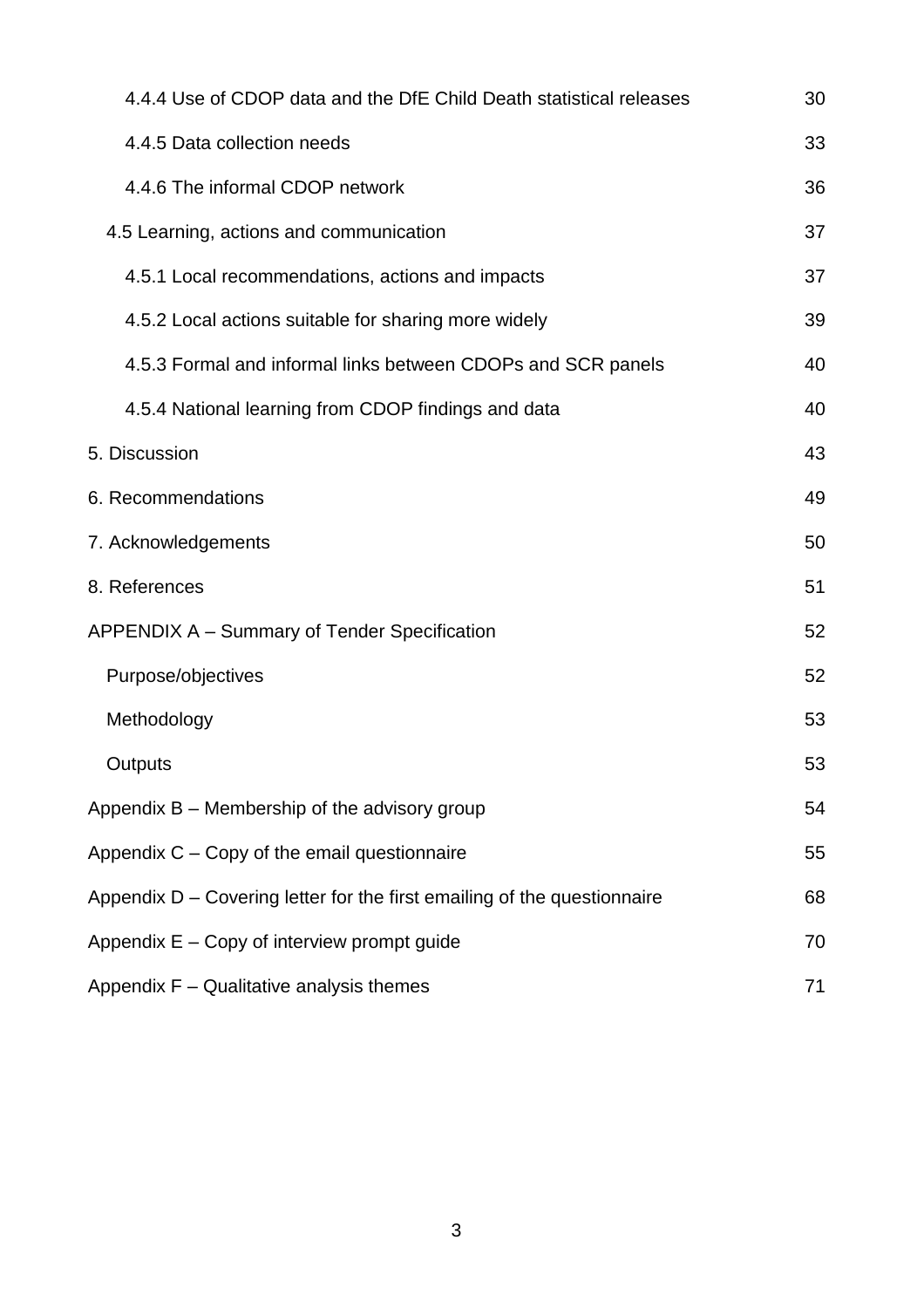# <span id="page-3-0"></span>**List of tables**

| Table 4.1 Characteristics of the child death overview panels (CDOPs) and the population |    |  |  |
|-----------------------------------------------------------------------------------------|----|--|--|
| which they serve                                                                        | 16 |  |  |
| Table 4.2 Operational structures of the child death overview panels                     | 18 |  |  |
| Table 4.3 Funding arrangements and person resources of the child death                  | 22 |  |  |
| Table 4.4 Operational management of the child death overview panel meetings             | 23 |  |  |
| Table 4.5 Process of child death notification and data handling                         | 25 |  |  |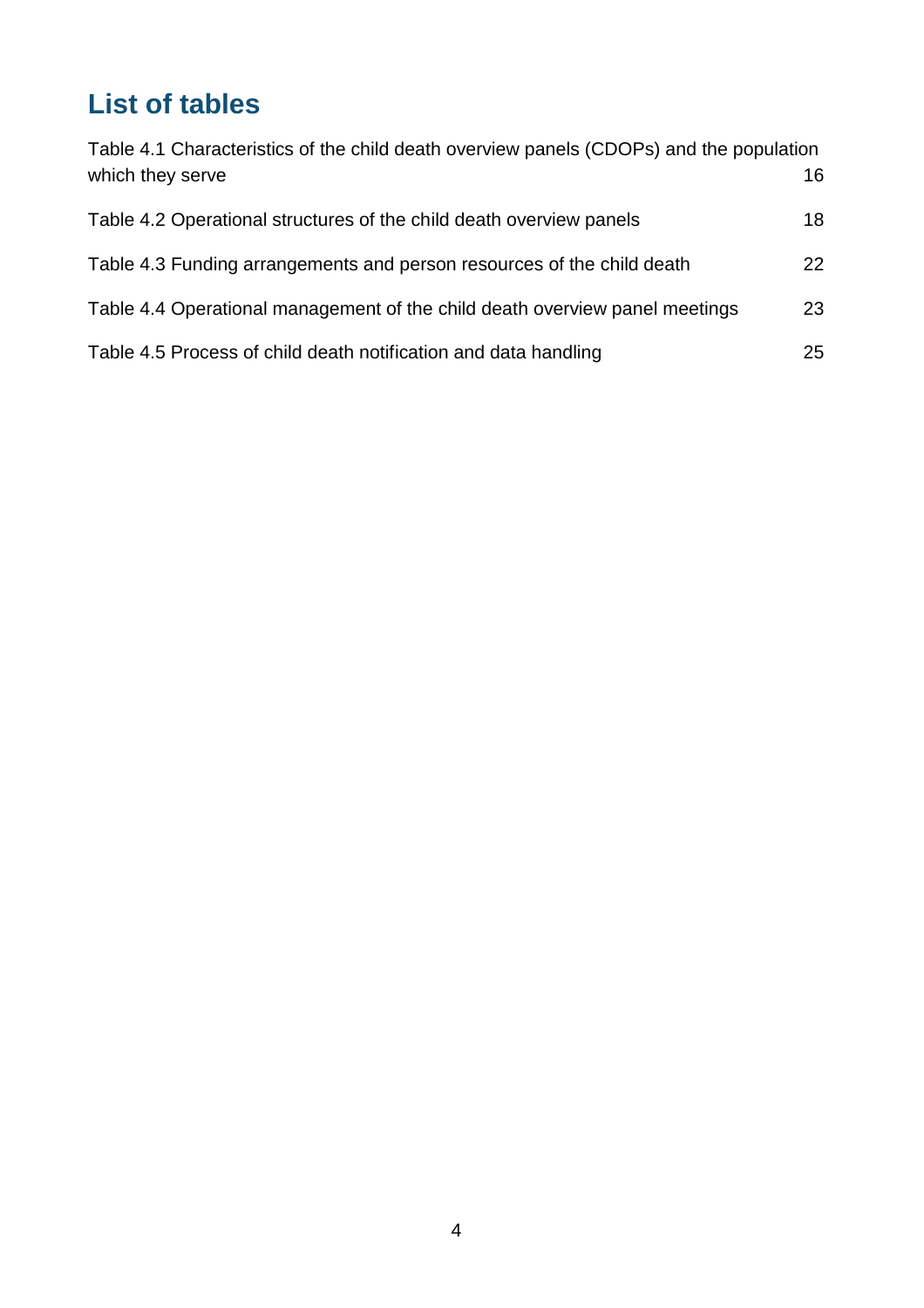## <span id="page-4-0"></span>**Glossary of terms**

| <b>CDOP</b>       | <b>Child Death Overview Panel</b>                                                                                     |
|-------------------|-----------------------------------------------------------------------------------------------------------------------|
| Child death       | Death of a child from birth to the $18th$ birthday as defined by<br>the Working Together to Safeguard Children, 2013. |
| <b>CEMACH</b>     | Confidential Enquiry into Maternal and Child Health                                                                   |
| <b>CMACE</b>      | Centre for Maternal and Child Enquiries (CMACE<br>superseded CEMACH)                                                  |
| <b>DfE</b>        | <b>Department for Education</b>                                                                                       |
| <b>DH</b>         | Department of Health                                                                                                  |
| Infant death      | Death of a child from birth to <1 year of age                                                                         |
| LA                | <b>Local Authority</b>                                                                                                |
| <b>LSCB</b>       | Local Safeguarding Children Board                                                                                     |
| <b>MBRRACE-UK</b> | Mothers and Babies - Reducing the Risks through Audit and<br><b>Confidential Enquiries</b>                            |
| <b>NPEU</b>       | National Perinatal Epidemiology Unit, University of Oxford                                                            |
| <b>SCR</b>        | <b>Serious Case Review</b>                                                                                            |

## <span id="page-4-1"></span>**Statement of related interests**

Jenny Kurinczuk and Marian Knight have been commissioned by the Healthcare Quality Improvement Partnership, on behalf of the Health Departments of the four UK nations, to deliver the Maternal, Newborn and Infant Clinical Outcome Review Programme; the MBRRACE-UK collaboration has been established to run this programme. MBRRACE-UK involves the collection of surveillance information about all infant deaths in the UK.

Jenny Kurinczuk is also a member of the programme board of CHR-UK which is responsible for delivering the Child Health Clinical Outcome Review Programme which is similarly commissioned by the Healthcare Quality Improvement Partnership.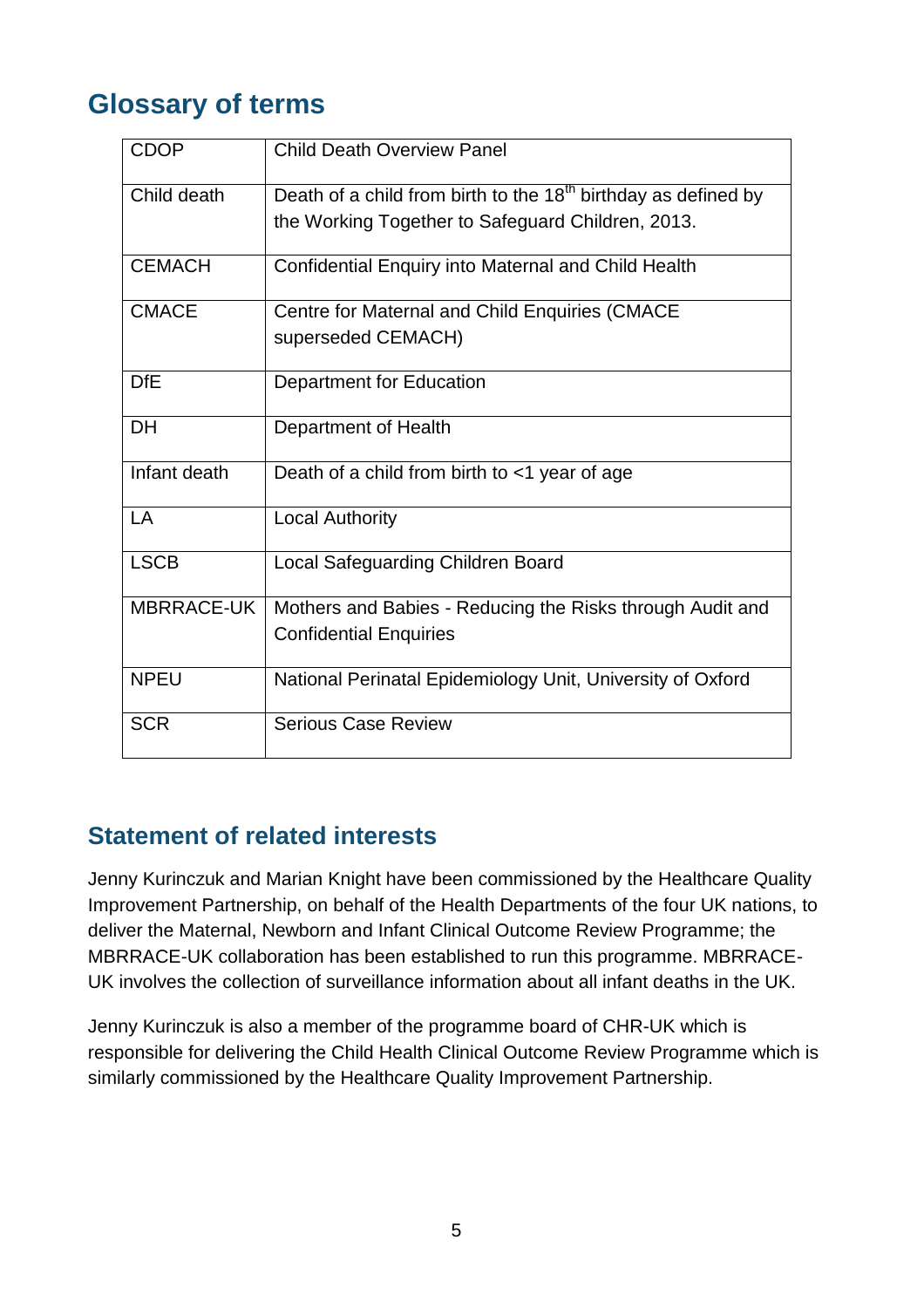# **1. Background**

The concept of child death reviews is not a new one; systems for review have been set in place in a number of countries including in the US where reviews were established in some States in the late 1970s (Johnson & Covington 2011). In the UK particular types of child deaths have been reviewed for some time in some regions, for example the Avon area (Fleming et al, 2004), and some deaths were reviewed in specific regions as part of the CEMACH 'Why Children Die: A Pilot Study' (Pearson 2008).

Enshrined in national legislation for the first time in England, Local Safeguarding Children Boards (LSCBs) were required to establish local Child Death Overview Panels (CDOPs) by April 2008, and subsequent national guidance and regulations have served to unify some operational aspects (Working Together to Safeguard Children, 2010) with the guidance having been recently updated (Working Together to Safeguard Children, 2013). Under the Children Act (2004) all Local Authorities in England have a statutory duty to set up a CDOP to review the deaths of all children from birth up to 18 years of age who are normally resident in their area. CDOPs are the responsibility of Local Safeguarding Children Boards (LSCBs) and some LSCBs 'share' CDOPs thus (at the time of writing) there were 93 CDOPs responsible to 148 LSCBs; on-going amalgamations mean that the exact number is difficult to specify at any one point in time. Central Government responsibility and oversight is located in the Department for Education.

The primary purpose of CDOPs is to review individual deaths, to identify modifiable causes to inform strategic planning on how "best to safeguard and promote the welfare of the children in their area" (Working Together to Safeguard Children, 2010) – that is, to learn lessons and put the lessons into practice to prevent future deaths. To meet these ends and to support the operational functions of the CDOP each CDOP collects information about each child death in their area including the conclusions of the panel review. A series of data collection templates for use by CDOPs are provided by the DfE and are available to download from the DfE website (Department for Education, 2013). Aggregated anonymised data are submitted once each year to the Department for Education who report each year's data centrally on an annual basis. Individual CDOPs report their own data in their own annual report, some of which make a public version available. The quality of data returned and the proportion of child deaths reviewed have improved year on year (Department for Education, 2012). Evidence of local actions and their impact comes from reviewing individual CDOP annual reports, conference presentations (FSID conference, 2012) and from the published literature (Sidebotham et al, 2011).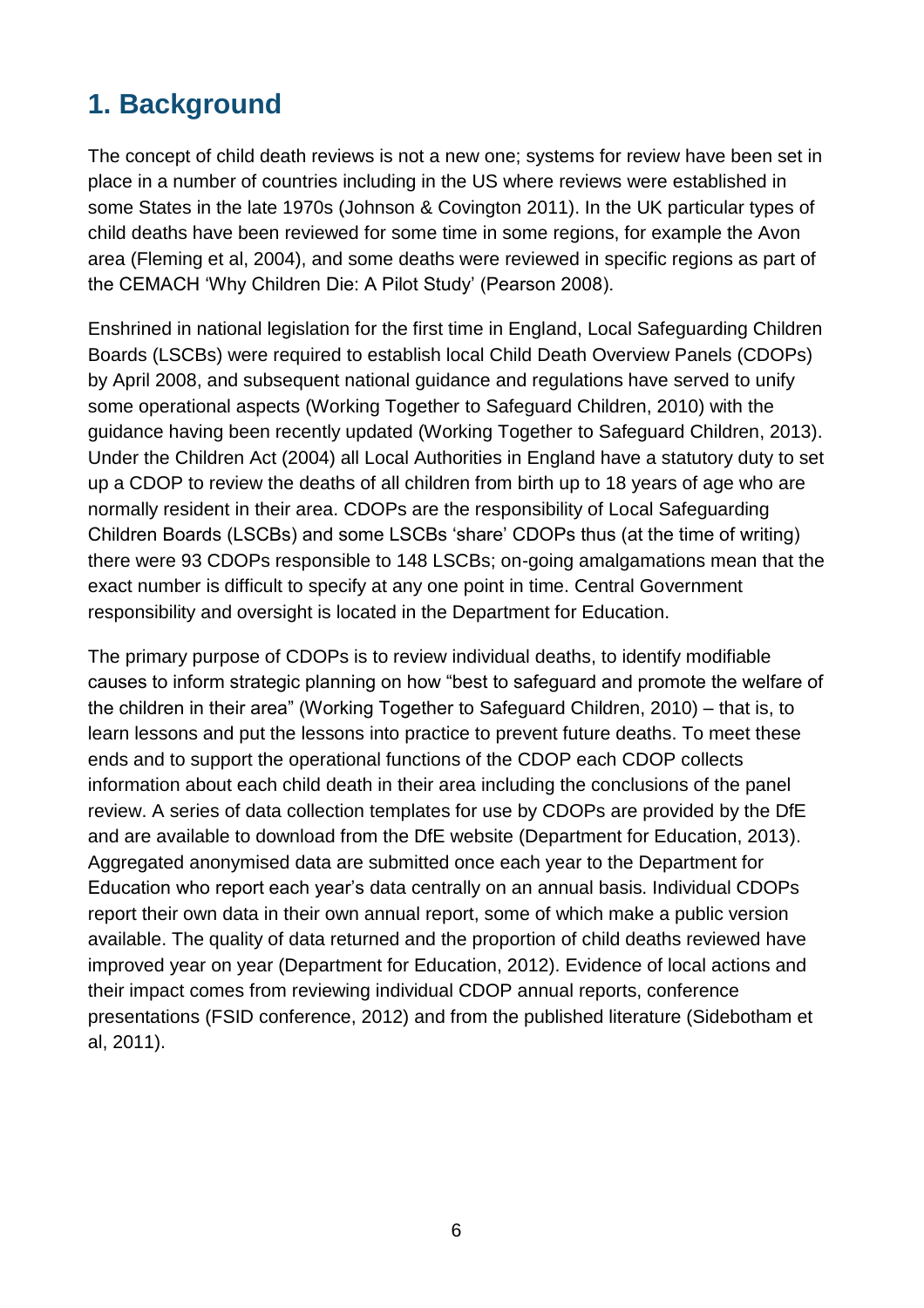# <span id="page-6-0"></span>**2. Aims and objectives**

The aim of this proposal was to conduct a short project (4 months) to meet the DfE tender specification (Appendix A) by addressing the following objectives as given in the specification:

- Investigating how to make best use of the data currently collect by individual CDOPs which will include evaluating a series of options including:
	- Commissioning detailed research by independent contractors to identify key trends and national lessons learnt;
	- Developing a national database drawing on information already collected which could be analysed regularly;
	- Developing new standardised national data collection forms;
	- **Making better use of informal links across CDOPs.**
- Estimating the associated costs to the Department for Education (DfE) and the CDOPs of the proposed options and proposing different models of how this might be paid for
- **Determining what information should be collected from or shared across CDOPs** on a regular basis to learn national lessons
- **Investigating the most efficient way to share information, lessons learned and best** practice.

To meet the objectives the study was designed to address the following research questions which were given in the tender specification:

- I. How are data currently collected, stored, analysed and used by CDOPs?
- II. How do CDOPs Chairs and Co-ordinators think the data they have collected could be used by the DfE, CDOPs and external bodies to reduce child deaths?
- III. How can the data available be used to identify national trends and patterns, particularly unusual events occurring in a locality which might otherwise be regarded as a one off tragic accident which might in fact be repeated elsewhere?
- IV. Should the DfE collect data from CDOPs on a regular basis and with what frequency, and if so at what level of aggregation, what data items should be collected and how could the data be used to highlight issues and reduce child deaths?
- V. How could CDOPs make better use of informal networks to share information and learning?
- VI. What cost savings can be identified?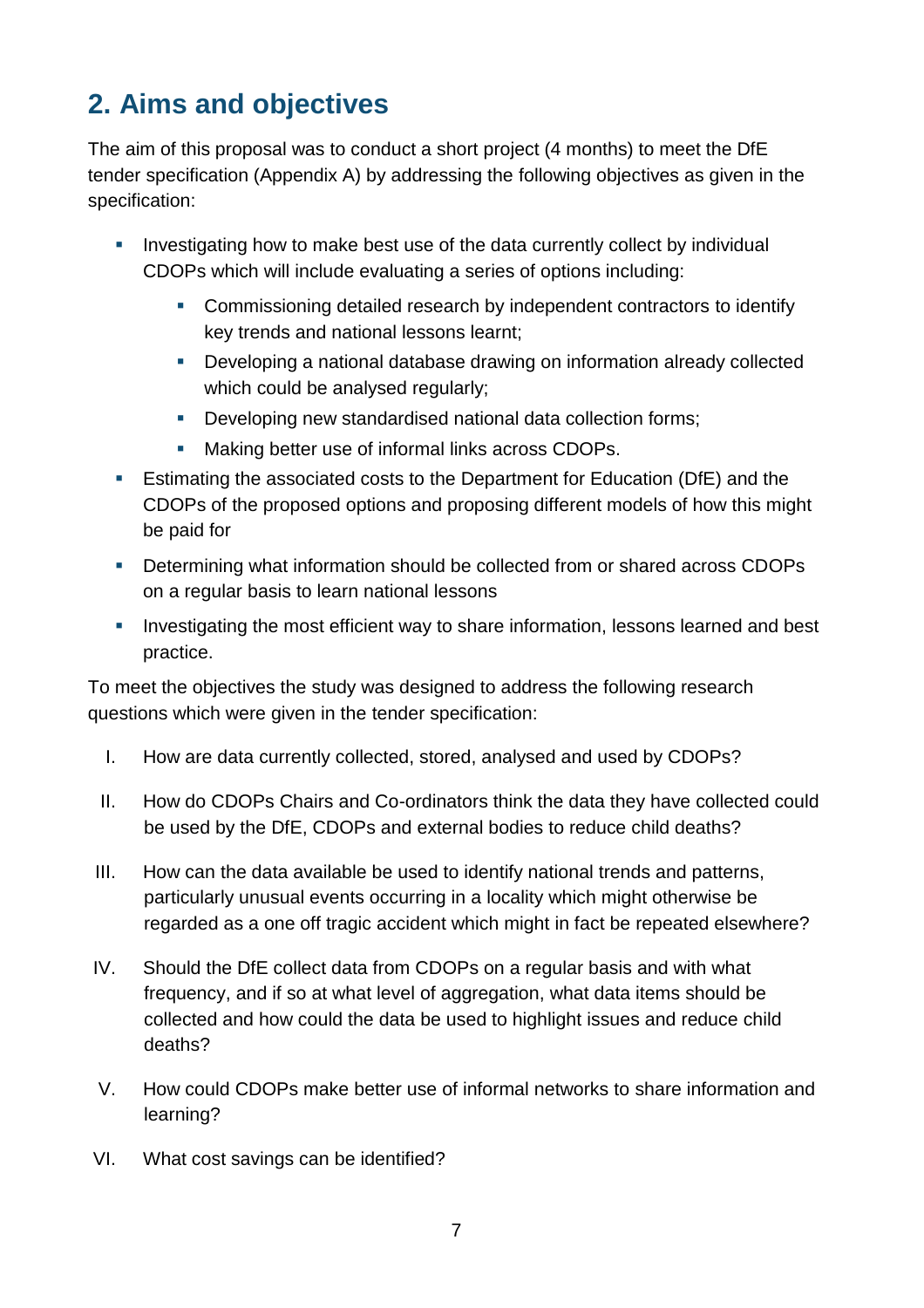- VII. What actions and recommendations have CDOPs made which have been successful, and are the impacts monitored and shared with other CDOPs?
- VIII. What evidence is there that national lessons are being learned and to what extent are the recommendations and actions of CDOPs focused at the local, regional and national level?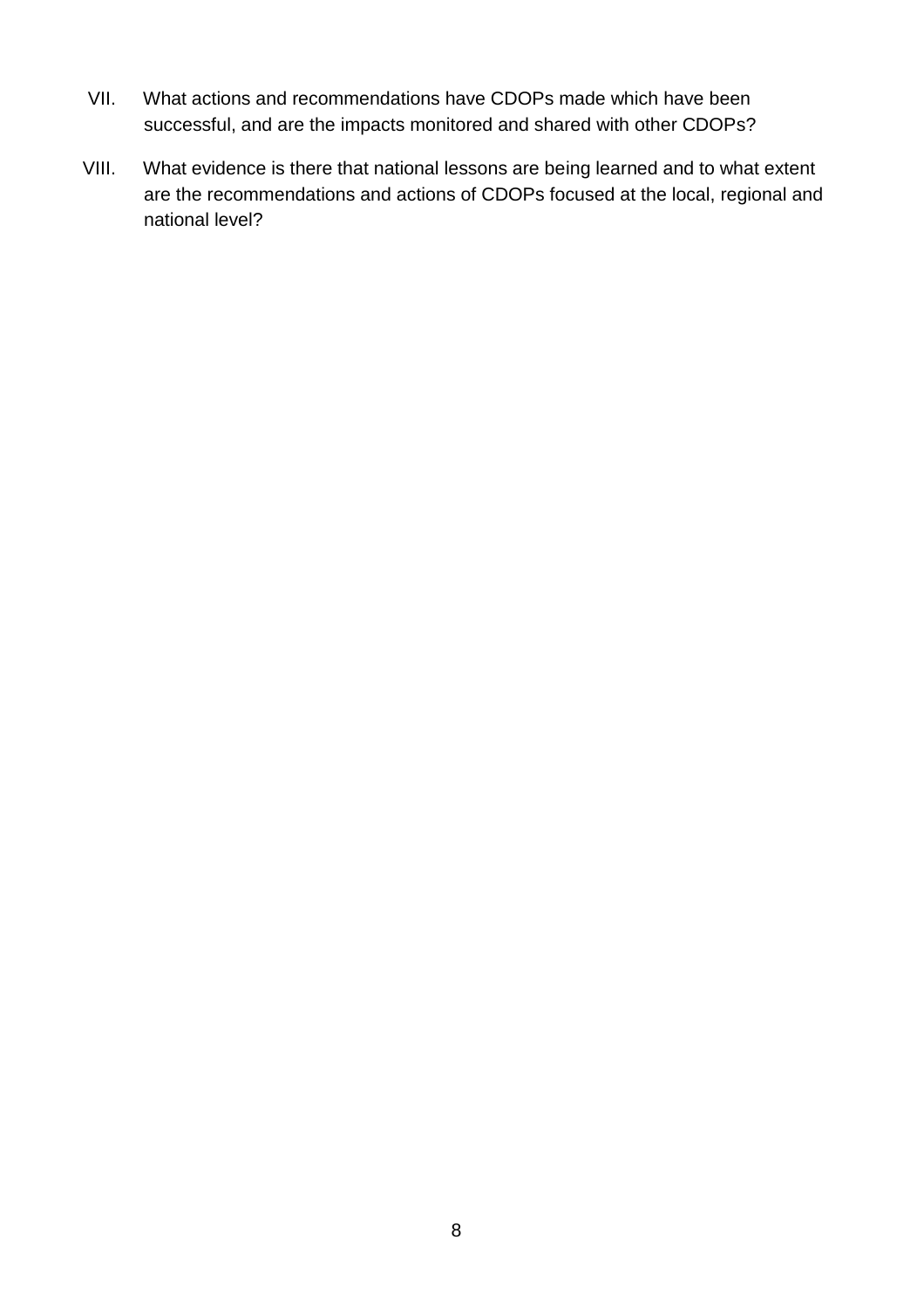# <span id="page-8-0"></span>**3. Methods**

The study was conducted between December 2012 and March 2013.

## <span id="page-8-1"></span>**3.1 Study design**

The research objectives were met by using two different methods. First, an e-mail survey was conducted with questionnaires sent to all CDOPs across England with the aim of collecting representative data to address the more quantitative of the research aims. Second, a series of broad ranging telephone and face-to-face interviews with a sample of CDOP co-ordinators, managers and chairs was conducted.

The information from the questionnaire survey enabled purposive sampling of the CDOPs for the interviews based on characteristics of the different CDOPs including some interviews with staff from CDOPs that did not respond to the e-mail survey. The final aspect of the study was a small number of informal interviews with other stakeholders who have an interest in the collection, collation and use of child death data for the prevention of child deaths; these interviews provided background information and the findings are not specifically reported here. An Advisory Group (Appendix B) convened by the DfE met once, and at the meeting and subsequently in writing the members provided advice and comment.

## <span id="page-8-2"></span>**3.2 Email survey methods**

#### <span id="page-8-3"></span>**3.2.1 The questionnaire**

A straightforward questionnaire was developed in consultation with DfE staff, which was a simple Word document designed for completion and return electronically (Appendix C). The questionnaire was designed to collect information to directly address all the research questions to some extent with the exception of (vi) "What cost savings can be identified?"

The questions were a mixture of purely factual questions with some opinion based questions. Where appropriate, pre-specified options were provided in order to minimise the requirement to provide free text answers; although section 3, which asked about actions and recommendations resulting from CDOP reviews, consisted wholly of free text answers.

The questionnaire was divided in the following five sections:

1. **Information about the CDOP**. These were largely factual questions concerning operational aspects of the CDOP which required a mixture of numerical, categorical and open text responses.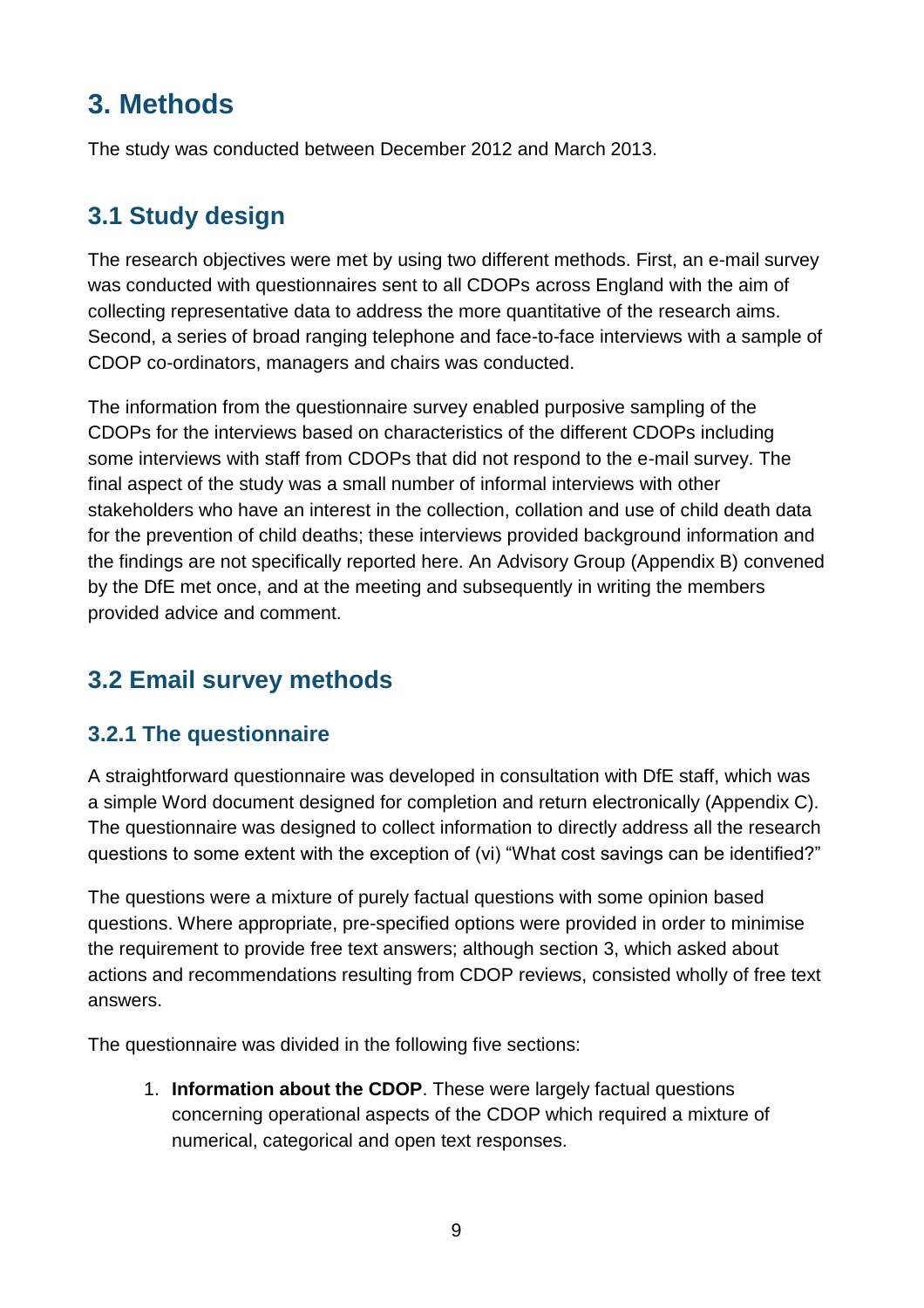- 2. **Notification and handling of information about child deaths**. These were largely factual questions which required a mixture of numerical, categorical and open text responses.
- 3. **Actions and recommendations resulting from CDOP reviews.** This section required open text responses with the suggestion that some of these responses could be 'cut and pasted' from the CDOP annual report, although others did require specific answers.
- 4. **Whether and how further use can be made of the information collected by CDOPs**. These questions required a mixture of categorical and open text responses.
- 5. **Exploring the issues further.** This section asked the respondents to indicate their willingness and the willingness of their colleagues to be interviewed for the purposes of the project; there was also an opportunity to provide any further information they felt appropriate.

The data collected included specific details about the individual CDOPs and were therefore not collected anonymously. Confidentiality was assured to the questionnaire recipients and consent to participate in the survey was implied by completion and return of the questionnaire.

#### <span id="page-9-0"></span>**3.3.2 Despatch and return of completed questionnaires**

CDOPs were identified from the list of CDOP contacts published on the DfE website in November 2012. A total of 94 separate CDOPs were identified as serving the 148 LSCBs across the country. During the course of the survey one CDOP merged with another so that the final number invited to participate was 93.

The questionnaire was emailed as an attachment with an individual personalised email to the CDOP co-ordinator for each CDOP together with a covering letter (Appendix D) explaining the purpose of the survey and providing other details. The questionnaires were emailed in early December 2012. The completed questionnaires included in the analysis were returned by the end of February 2013 following a maximum of two reminder emails.

## <span id="page-9-1"></span>**3.3 Interview methods**

A series of broad-ranging telephone and face-to-face interviews was conducted with 11 CDOP co-ordinators/managers/chairs. The purpose of the interviews was to collect a greater depth and richness of information than can be collected in a largely quantitative survey questionnaire with the intention of developing a deeper understanding of the relevant issues through the views and experiences of the interviewees [Mason, 2002]. The interviews, as a qualitative process, were not able to provide representative data. The intention was to focus on collecting additional information to aid further understanding of the issues raised in the questionnaire responses.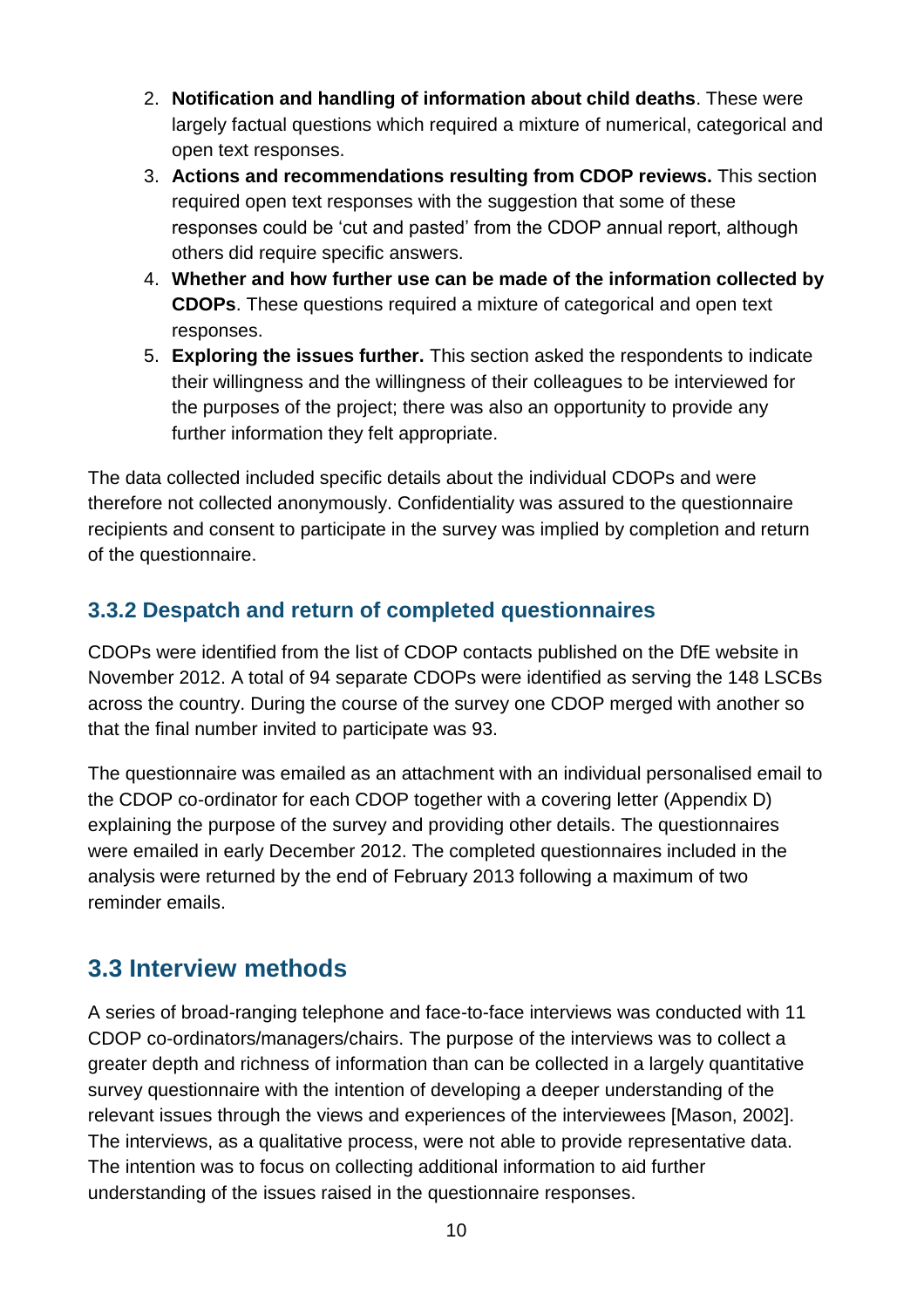All the interviews were carried out by a single interviewer (JJK), audio recorded (with the permission of the interviewee), and transcribed verbatim by a single audio-typist. The interviews were conducted using a combination of an initial narrative component to encourage the interviewees to freely describe their views and experiences of the use and value of CDOP data and how better use could be made of the data nationally. This element of the interview tended to be discursive with the interviewer responding to the comments made by the interviewee and on occasion asking further questions for clarification and to aid understanding. The narrative phase was followed by a semistructured, prompt-led phase to pick up on topics and questions not covered in the initial discussion and also to further probe issues raised earlier; in some interviews all the salient points were covered in the course of the narrative phase. An initial prompt-guide was developed with reference to the original research questions and the responses to the survey questionnaire; the guide was further refined as the interviews progressed. A copy of the final prompt guide is given in Appendix E.

The questionnaire survey responses were used to purposively sample the CDOPs to ensure that a range of CDOPs were included. The characteristics used for sampling purposes included: the size of the population covered by the CDOP; coverage of predominantly inner city, urban, and rural populations; geographical representation across the country; and other characteristics associated with CDOP activities which emerged from the survey data, for example both similar and different methods of working compared to the generality of CDOPs. For those CDOPs where we had a completed survey questionnaire only those co-ordinators/managers/chairs who had indicated a willingness to be interviewed (which was the majority) were approached.

A total of 10 CDOPs who responded to the survey were initially approached for interview. No response to the personal email invitation was received from two potential interviewees; eight interviews were carried out with this group of CDOP co-ordinators, managers and chairs.

A sample of non-responders to the questionnaire survey was also approached to be interviewed. This was on the basis of trying to obtain information from the less responsive group and to assess the representativeness of the survey respondents. The sample was selected on the basis of a combination of geography to ensure that sufficient information was collected from CDOPs covering a predominantly rural area; the size of the CDOPs in order to include examples of CDOPs which dealt with a large number of LSCBs; and on the advice of Sarah Wolstenholme (Safeguarding and Vulnerable Children's Analysis Team, Department for Education) who is responsible for collecting the DfE annual return information from CDOPs.

A total of 11 'non-responder' CDOPs were initially approached on this basis with a single email; no further contact was attempted with those who did not respond. A total of three interviews were conducted with this group of CDOP co-ordinators, managers and chairs.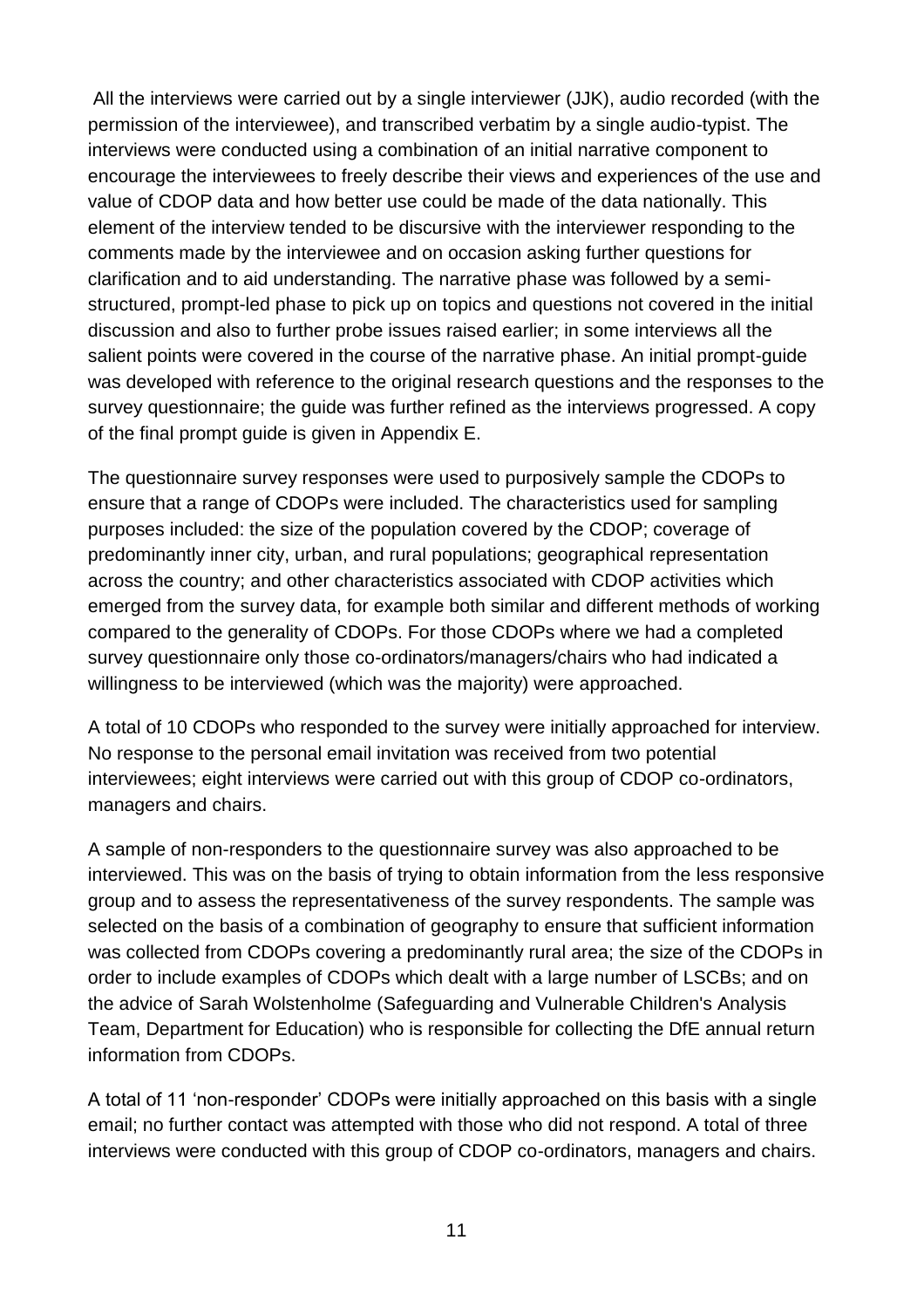At the Advisory Group meeting a decision was made to explore further the expectations regarding a national database, by approaching a small number of CDOPs who had indicated in their questionnaire responses that they felt that further national data should be collected. Three further interviews which concentrated solely on this narrower focus were therefore carried out.

The intention had been to follow the original tender specification and conduct  $\sim$  20 telephone interviews and ~ 6 face-to-face more in-depth interviews. However, the intention had also been to carry out as many interviews as needed until no new themes were emerging (theoretical data saturation), to carry out two further interviews to confirm that data saturation had been reached and then to stop. Due to pressure of time, availability of respondents due to holidays and the location of respondents, only one interview was conducted face-to-face; nevertheless detailed and in-depth interviews were possible on the telephone.

It became apparent that no new themes were emerging after the first eight interviews. A total of 11 interviews were carried out between  $13<sup>th</sup>$  February and  $7<sup>th</sup>$  March 2013; with the duration of the interviews ranging from 20 to 60 minutes with a median of 45 minutes.

The three subsequent focused interviews were carried out on the  $15<sup>th</sup>$  and  $16<sup>th</sup>$  April 2013 and lasted for about 25 minutes each. Thus a total of 14 interviews were conducted although the latter three had a narrower focus compared with the initial 11 which were more broad-ranging.

## <span id="page-11-0"></span>**3.4 Data handling and analysis**

Completed questionnaires were coded using pre-specified numerical codes for responses where this was appropriate; open text responses which could be quantified were coded into post-hoc categories based on the responses; other responses were dealt with as text. The data were entered into a Microsoft Excel spread-sheet and checked for accuracy against the original questionnaires. A purely descriptive analysis was carried out. Categorical data are presented as frequencies. Continuous numerical data are presented primarily as medians as the data for most variables was heavily skewed, with the minimum and maximum values given as the range.

Analysis of the qualitative survey data and the interviews was based broadly on the Framework Analysis approach (Richie & Spencer, 1994). Following reading and rereading of the interview transcripts the open text themes were indexed manually and categorised under the broad themes and sub-themes.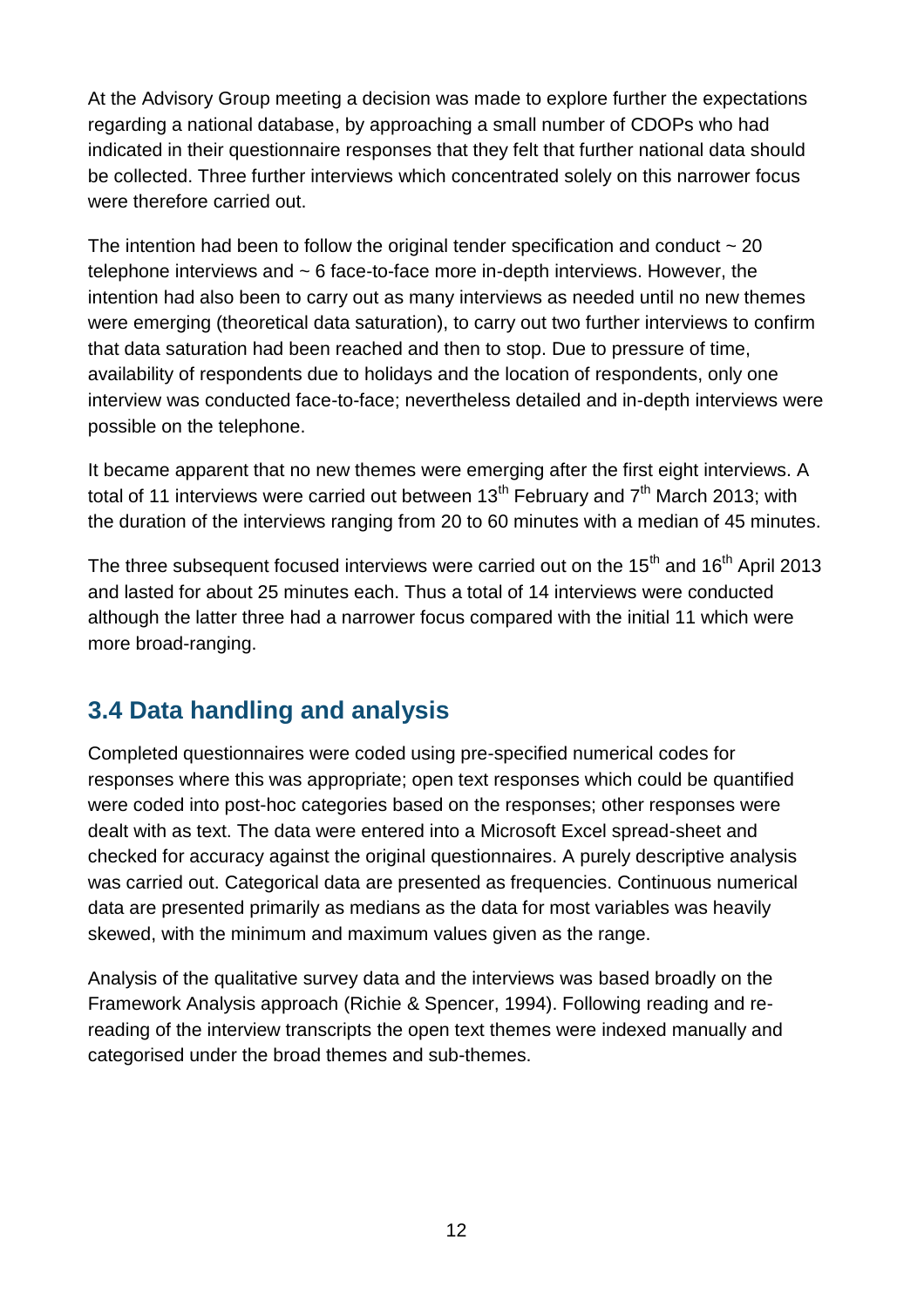## <span id="page-12-0"></span>**3.5 Ethical considerations**

By the nature of the project which involved information collected from professionals only the ethical considerations were not overly onerous; research ethics committee approval was therefore not sought. The research was nevertheless conducted according to the ethical and research standards prescribed by the Medical Research Council and other regulatory and advisory bodies. Throughout participants were treated with dignity and respect and their data were kept confidential and secure.

Consent to participate in the email survey was implied by completion and return of the questionnaires. Verbal consent to participate in interviews was sought and recorded at the start of the interview, in particular permission was sought to audio-record the interviews and this was made clear in the invitation email and confirmed at the start of each interview.

## <span id="page-12-1"></span>**3.6 Advisory Group**

An advisory group was convened by DfE to provide advice to the project team and on the interpretation of the findings. A single meeting was held on  $20<sup>th</sup>$  March 2013 and the members provided written comment and advice on the final report. Members of the advisory group are listed in Appendix B.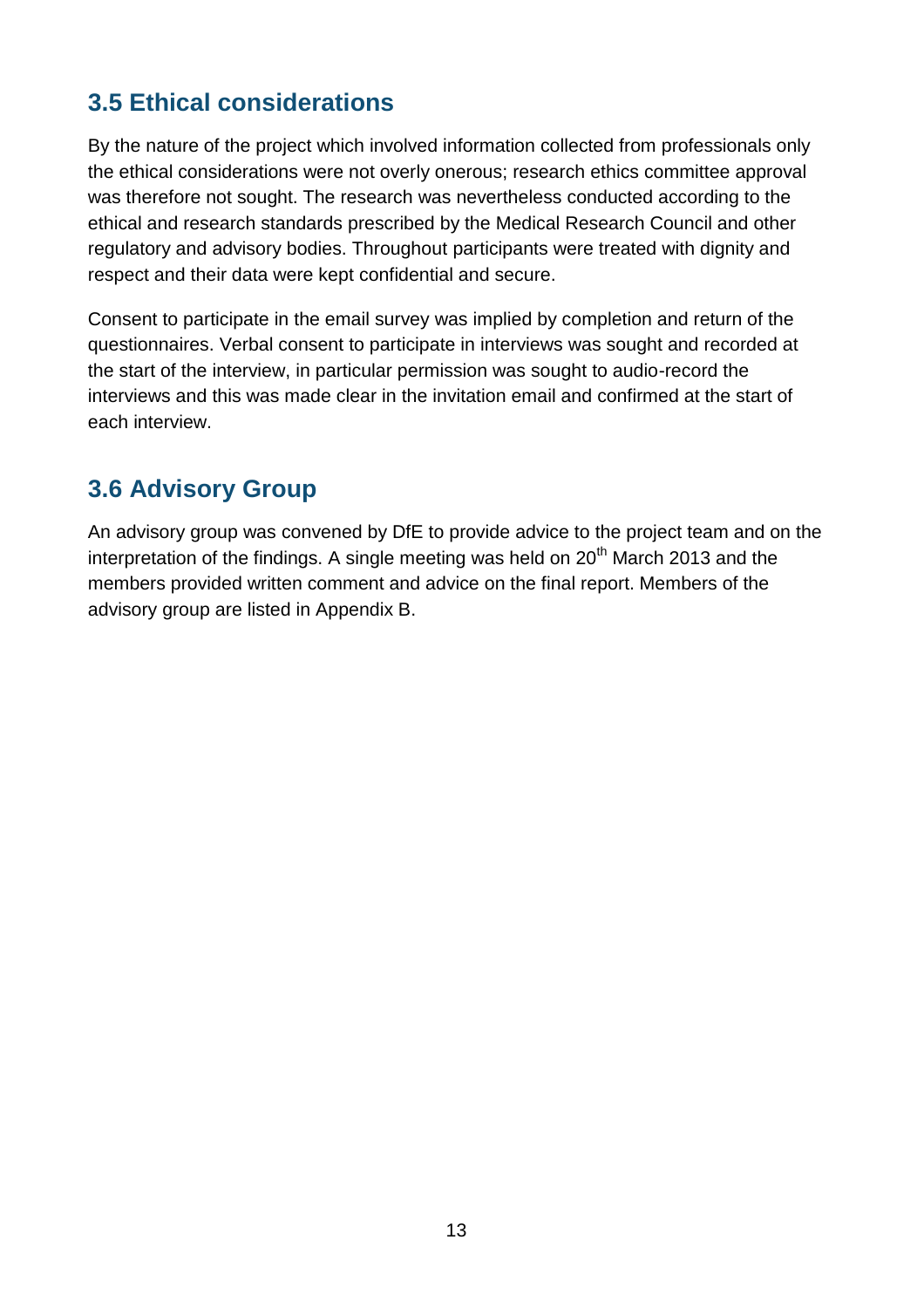# <span id="page-13-0"></span>**4. Findings**

The findings from the two different methods of data collections are presented together. The qualitative findings from both the interviews and questionnaires are used to illustrate the quantitative results.

The findings from the interviews fall into three broad themes:

- operational arrangements of the CDOPs
- **data issues**
- **EXECUTE:** learning, actions and communication

with a series of 25 sub-themes (Appendix F). These three overarching themes have been used to structure the presentation of the findings.

### <span id="page-13-1"></span>**4.1 Questionnaire response and invitations for interview**

Questionnaires were sent to a total of 94 CDOP co-ordinators; during the data collection period one CDOP merged with another thus the final number of potential respondents was 93. A total of 54 completed questionnaires were returned giving a response of 58%.

Fourteen interviews were conducted in total; these included eleven interviews with individuals involved with CDOPs from which a completed questionnaire had been returned and three interviews with individuals involved with CDOPs from which a questionnaire had not returned. Some of the individuals interviewed are involved with more than one CDOP thus overall, combining the different sources of data, information was obtained from a total of 59 CDOPs which represents 63% of CDOPs overall, covering 100 (68%) of the 148 LSCBs.

From the questionnaire responses alone information was collected from CDOPs which cover populations in which an estimated total of 2,775 child deaths occurred in the year April 2011 through March 2012 (calculated from the questionnaire responses). By comparison with the total number of deaths 0-17yrs in England reported by the Office for National Statistics as registered in 2011 this covers an estimated 64% of all child deaths.

## <span id="page-13-2"></span>**4.2 Characteristics of the CDOPs who responded to the questionnaire**

One of the themes common to some degree to all aspects of the findings of this study is the extent of the variation between CDOPs in most aspects of their arrangements and operations. This most likely reflects the genesis of CDOPs with local arrangements set in place based on local interpretation of the 'Working Together' guidance and which has evolved since the first CDOPs were established. As one interviewee reported: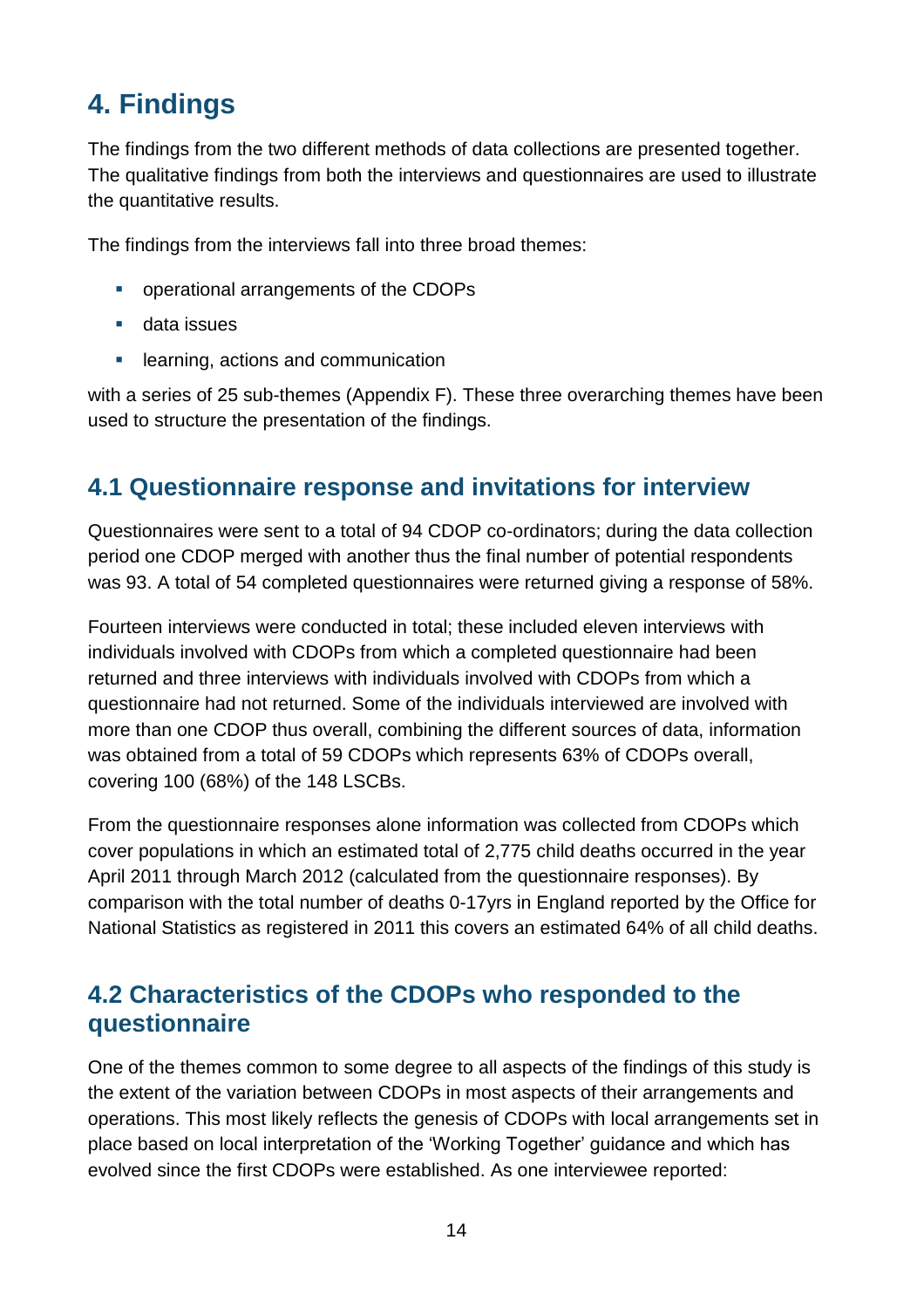"…………people agreed that if they were re-starting it now, they may do it slightly differently and maybe follow the model where it [Ref: the CDOP team] is based in the acute [Ref: health] sector."

Table 4.1 summarises the characteristics of the CDOPs who responded to the questionnaire and the populations they serve. The majority of CDOPs who responded relate to one LSCB (59%), nearly one-fifth relate to two LSBCs, just less than one-sixth relate to three, and the final four CDOPs relate to four or more LSCBs.

As a consequence of local arrangements, with over 40% of CDOPs covering more than one LSCB, and the variation in size of LSCBs, the child population for which individual CDOPs are responsible range from as few as 35,500 to nearly 1.7 million with the median at just over 125,000 (Table 4.1). These arrangements, together with underlying geographical variations in mortality rates, are reflected in the number of child deaths for which each CDOP is responsible for reviewing each year: the overall median number of deaths which occurred in April 2011 through March 2012 is 45 but this ranged from 10 to 150.

The populations which the CDOPs serve are also characterised in geographical terms since this is likely to have consequences in terms of the risk of child deaths for some types of deaths. Given the general distribution of the population in England and the size of the areas covered by many CDOPs it was not surprising to find that 30% of CDOPs cover mixed city, urban and rural populations and nearly two-thirds (63%) cover some combination of city, urban and rural. Only 7% of responding CDOPs serve a predominantly rural population.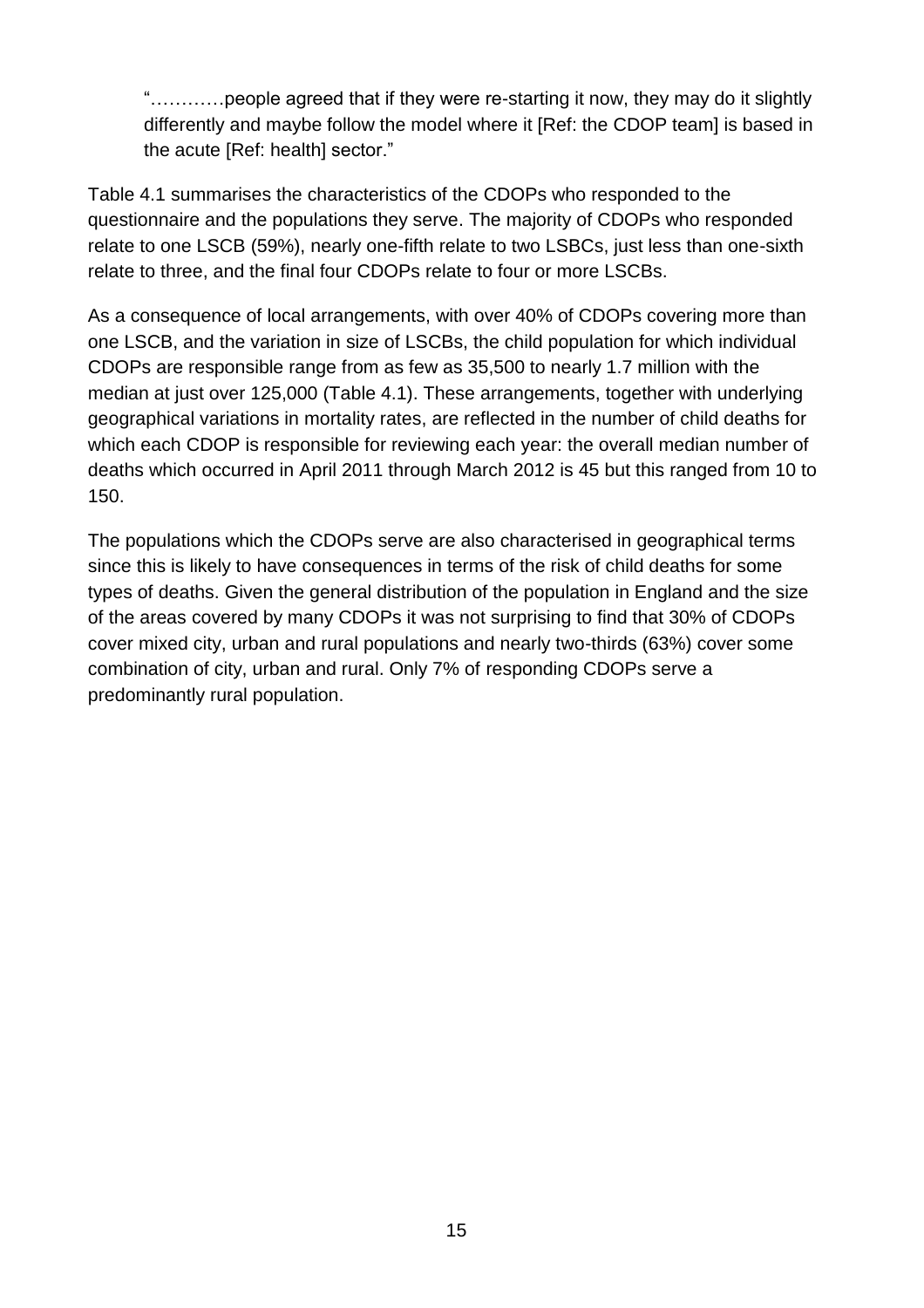| <b>Characteristics</b>                                        |              | <b>Number</b>    | Percentage |
|---------------------------------------------------------------|--------------|------------------|------------|
| Number of LSCBs to which the CDOP relates:                    |              |                  |            |
|                                                               | One          | 32               | 59%        |
|                                                               | Two          | 10               | 19%        |
|                                                               | Three        | 8                | 15%        |
|                                                               | Four or more | 4                | 7%         |
| Total population of children aged 0-17yrs served by the CDOP: |              |                  |            |
|                                                               | Median       | 125,468          |            |
|                                                               | Range        | 35,500-1,674,300 |            |
| Total number of deaths of children aged 0-17 deaths which     |              |                  |            |
| occurred in the CDOP population April 2011-March 2012:        | Median       | 45               |            |
|                                                               | Range        | 10-150           |            |
| Geographical area served by the CDOP:                         |              |                  |            |
| Predominantly a city area                                     |              | 5                | 9%         |
| Mixed city and urban area                                     |              | 8                | 15%        |
| Predominantly/completely an urban (not city) area             |              | 9                | 17%        |
| Mixed city, urban and rural area                              |              | 16               | 30%        |
| Mixed urban and rural area                                    |              | 12               | 22%        |
| Predominately a rural area                                    |              | 4                | 7%         |

#### <span id="page-15-2"></span>**Table 4.1 Characteristics of the child death overview panels (CDOPs) and the population which they serve (n=54)**

## <span id="page-15-0"></span>**4.3 Operational arrangements of the CDOPs**

#### <span id="page-15-1"></span>**4.3.1 Staffing and panel membership**

The operational arrangements of the CDOPs also reflect a wide variation with the first of these variations being the title of staff working in CDOPs. In common with the DfE listing of CDOP contacts the term 'CDOP co-ordinator' was used throughout the questionnaire, it is however clear that this term is not used universally and also the meaning of this title varies from CDOP to CDOP with some co-ordinators having a purely junior administrative role whereas others are managers and others still have a much broader professional remit, for example, some are the 'single point of contact' (SPOC). A small number (7%) of CDOPs had more than one person designated in the co-ordinator role and these were the larger CDOPs (Table 4.2). Information was also sought about other support for running the CDOP and just over half of CDOPs receive some additional support which, for some of the larger CDOPs, was substantial, for example, an additional full-timeequivalent member of staff.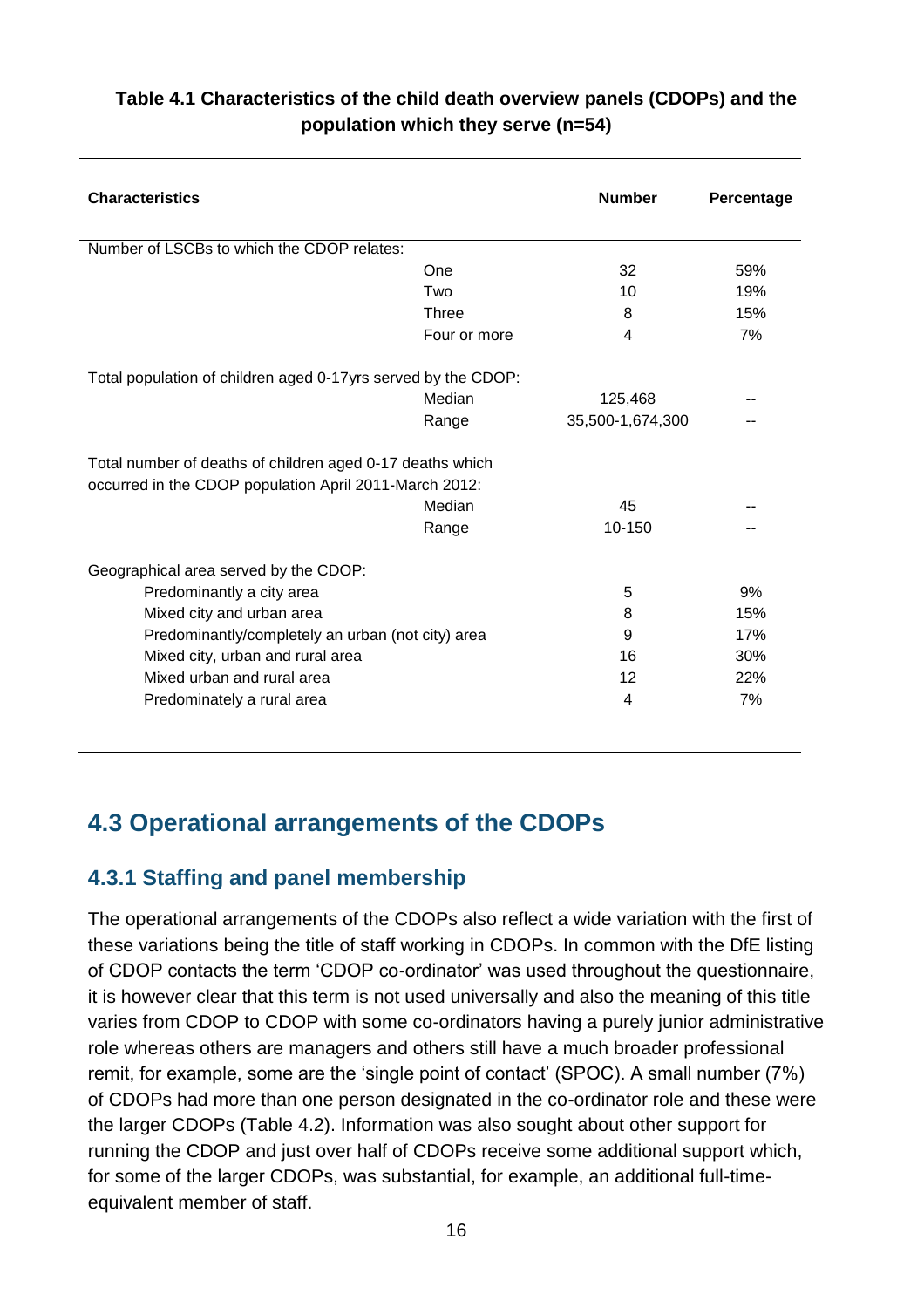The variation between CDOPs continues with the professional background of the CDOP Chair. Whilst nearly two-thirds of CDOPs from which data were received are chaired by a public health professional (the majority being Directors of Public Health), 13% of CDOPs have an independent chair, 9% are chaired by the designated nurse or safeguarding nurse, 7% are chaired by the designated doctor or a paediatrician more generally, and 9% are chaired by a range of other professionals.

Nearly three-quarters of responder CDOPs run just one panel, one-fifth run two panels and three CDOPs run three panels. These additional panels were largely referred to as sub-panels and the vast majority were established to review neonatal deaths although one was designated as an 'expected medical deaths audit' and the term 'pre-viable' audit was also used.

The review of neonatal deaths clearly varies from CDOP to CDOP and this was an issue about which several people who were interviewed held strong views as illustrated by the following quotes:

".....in some places neonatal reviews are just looked at by a neonatologist who says there is no issue. And then they just put those … those deaths as not preventable and that's the review. That isn't, in my view, what the Child Death Review process is supposed to be about and isn't a full review and definitely in our experience in [*name of CDOP*] we are doing proper neonatal reviews, but if you do them properly and gather information from obstetric and midwifery and other agencies, you …. We have had in the last two or three years, we've had as many preventable deaths in the neonatal grouping as in the other areas. ......... But the issues that are interesting and have definitely presented quite significant challenges and some recommendations have all been about obstetrics and midwifery."

"We get an awful lot of neonatal notifications and one of the big things is that it always gets marked as prematurity and I suppose again that is a very broad term."

".....and we kind of went down that line because when we used to do them at panel, we got so bogged down in all the neonatal cases… I think it was that we didn't have the expertise round the table........"

Other CDOPs which have not set up sub-panels to look at neonatal deaths have taken a different approach:

"Another area that we actually sort of collect data on specific group is neonates and we have just reviewed them all together, once a year."

"So equally the review of the cases is not consistent. So, for example, in [*name of one CDOP*] their CDOP does not fully review any expected deaths or any neonatal deaths. Both cases are reviewed by a sort of sub-set of the panel, which have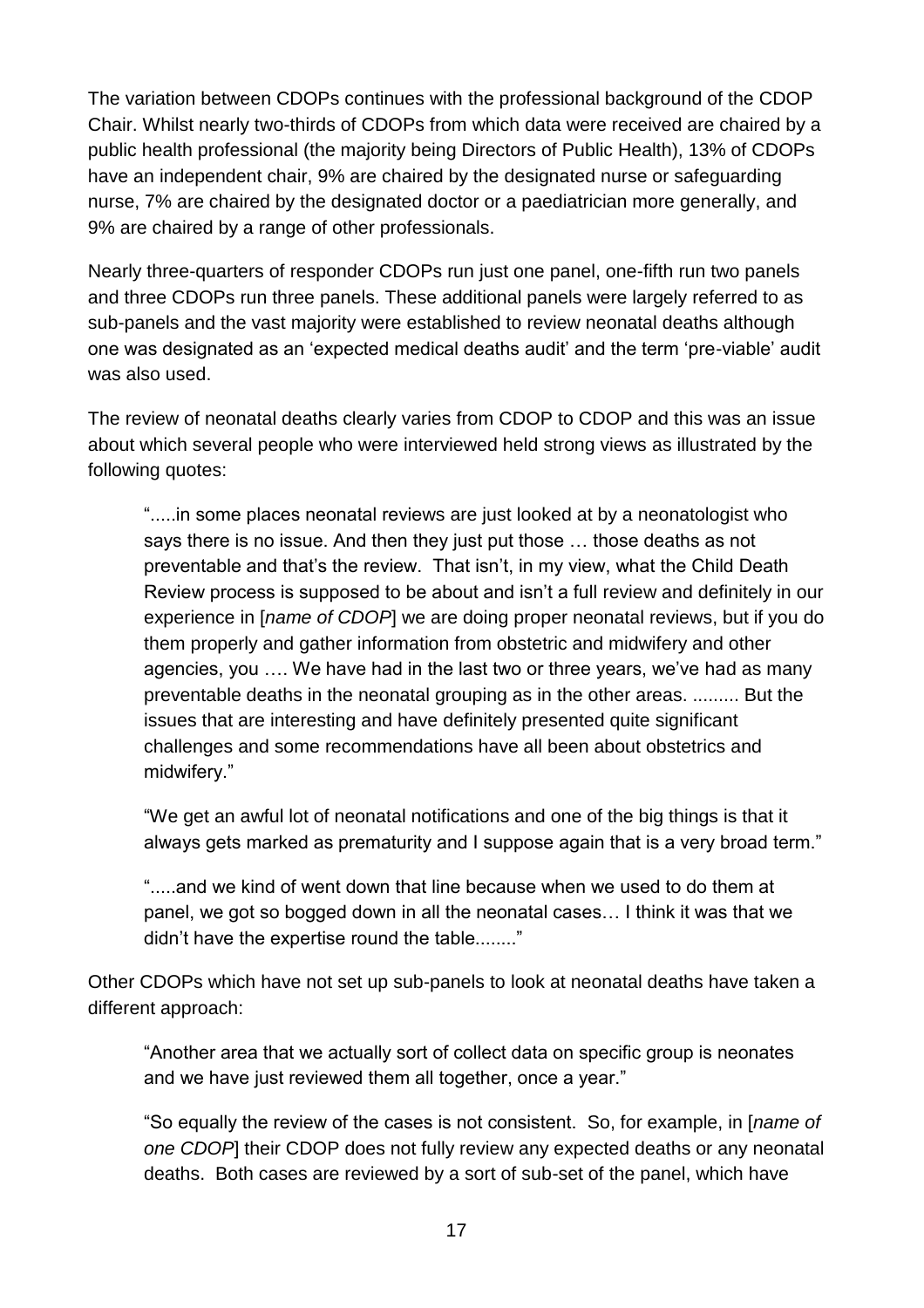sort of less people attending. But those cases are reviewed in full in [*name of another CDOP*]."

| Operational structures of the panels            |                                         | <b>Number</b> | Percentage      |     |
|-------------------------------------------------|-----------------------------------------|---------------|-----------------|-----|
| Co-ordinator support for the panel:             |                                         |               |                 |     |
|                                                 | Number of co-ordinators:                |               |                 |     |
|                                                 | One co-ordinator                        |               | 50              | 93% |
|                                                 | Two or more co-ordinators               |               | 4               | 7%  |
|                                                 | %FTE co-ordinator time:                 |               |                 |     |
|                                                 | Median                                  |               | 60%             |     |
|                                                 | Range                                   |               | 15% - 220%      |     |
| Additional support provided to assist the CDOP: |                                         |               |                 |     |
|                                                 |                                         | Yes           | 29              | 54% |
|                                                 |                                         | No            | 25              | 46% |
| Designation of the CDOP Chair:                  |                                         |               |                 |     |
|                                                 | Public health professional <sup>1</sup> |               | 35              | 63% |
|                                                 | Designated doctor/Paediatrician         |               | 4               | 7%  |
|                                                 | Designated/safeguarding nurse           |               | 5               | 9%  |
|                                                 | Independent chair                       |               | $\overline{7}$  | 13% |
|                                                 | Other $2$                               |               | 5               | 9%  |
|                                                 | Total                                   |               | $56^3$          |     |
| Number of panels run by the CDOP: <sup>4</sup>  |                                         |               |                 |     |
|                                                 |                                         | One panel     | 43              | 74% |
|                                                 |                                         | Two panels    | 11              | 20% |
|                                                 |                                         | Three panels  | $\overline{2}$  | 6%  |
|                                                 |                                         | Total         | 56 <sup>3</sup> |     |
| Number of main panels members:                  |                                         |               |                 |     |
|                                                 |                                         | Median        | 12              |     |
|                                                 |                                         | Range         | $7 - 22$        |     |
| Number of 'sub-panel' members <sup>4</sup> :    |                                         |               |                 |     |
|                                                 |                                         | Median        | 6               |     |
|                                                 |                                         | Range         | $2 - 12$        |     |

#### <span id="page-17-0"></span>**Table 4.2 Operational structures of the child death overview panels (n=54)**

1. Many, but not all, public health (PH) professionals were either Directors of PH or Consultants in PH

2. Two directors from clinical commissioning groups (CCGs), one manager from an acute trust, one manager from a cluster and one manager from the police service

3. There is a total of 56 here because one CDOP covering three LSCBs has three chairs, one for each LSBC area and panel even though the CDOP reports itself as operating as a single CDOP

4. CDOPs with a second or third panel predominantly refer to them as the main panel and a sub-panel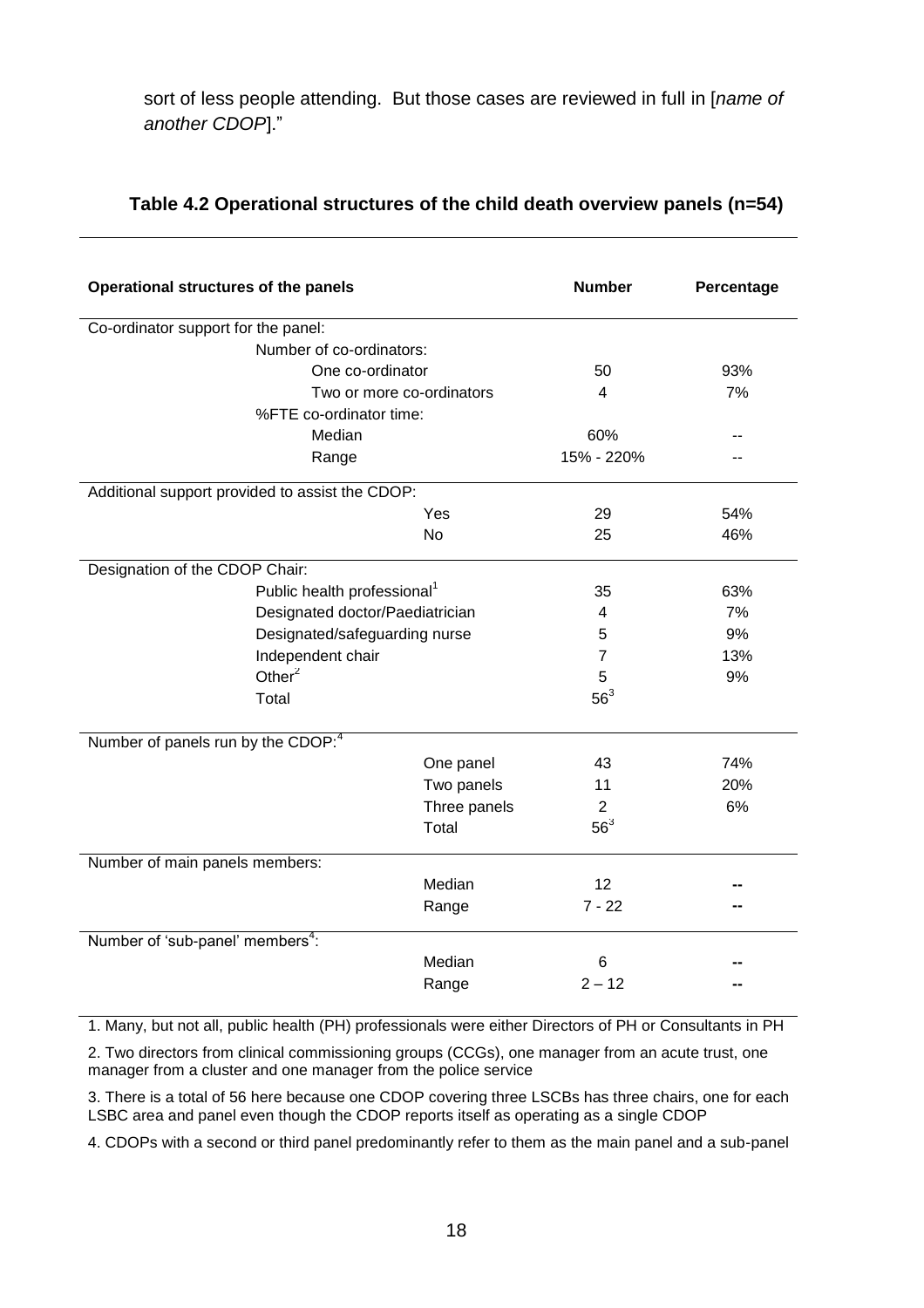The number of main panel members and their professional backgrounds also varies widely. The median number of main panel members is 12 but this ranges from 7 to 22. Different terminology, often related to managerial roles, which was used to describe people probably undertaking the same role made identifying the individual professionals represented on panels difficult. From the survey data it was only possible to identify four professional groups which are common to all the CDOPs panels: paediatricians, nurses, police officers and social care workers. Although public health professionals are present on the vast majority of CDOPs and indeed chair the majority of panels, they are not universally represented and even when listed their engagement in some places appears limited:

"You know, there isn't a lot of linking in with public health; it's very dependent on your local public health people, and….. There is no, sort of guidance about that. There's no structure for it. And my experience is, a lot of public health people aren't really interested."

"We struggle with getting Public Health there. I think recently they have been there once. We have had them sort of 10% of the time perhaps."

Similarly obstetric and midwifery staff are far from universally represented despite the fact that in 2011 49% of all child deaths 0-17yrs occurred in the neonatal period and a proportion of these deaths will inevitably be related to aspects of care during pregnancy, labour and delivery. Twenty-seven (50%) of the main panels had a midwifery member whereas from the information given it was not possible to identify a single main panel member who was an obstetrician. Of the 13 CDOPs which also have a sub-panel seven (54%) have a midwifery member and three (23%) have an obstetric member. Some of these difficulties are illustrated by the following interview comments:

"We found it very difficult to get anybody …......we got a midwife but we couldn't get a neonatologist or a physician along."

"........ It is very difficult to get the hospital clinicians at all."

".......so we have been holding joint meetings once a year in our local hospital trust and we insist that they bring along an obstetrician and gynaecologist … an obstetrician and a neonatologist and then we actually go through sort of a few of our neonatal death cases..... and then we can actually have a proper conversation which we cannot do otherwise."

Despite the difficulties faced by some CDOPs positive aspects of the membership of panels and the panel operations were mentioned by several interviewees and are illustrated by the following comments:

"And because we have got – I think we've got the right people around the table, they do tend to bring out things that I would not necessarily see in social care and we've got the police and they are really good at attending, so we have got all the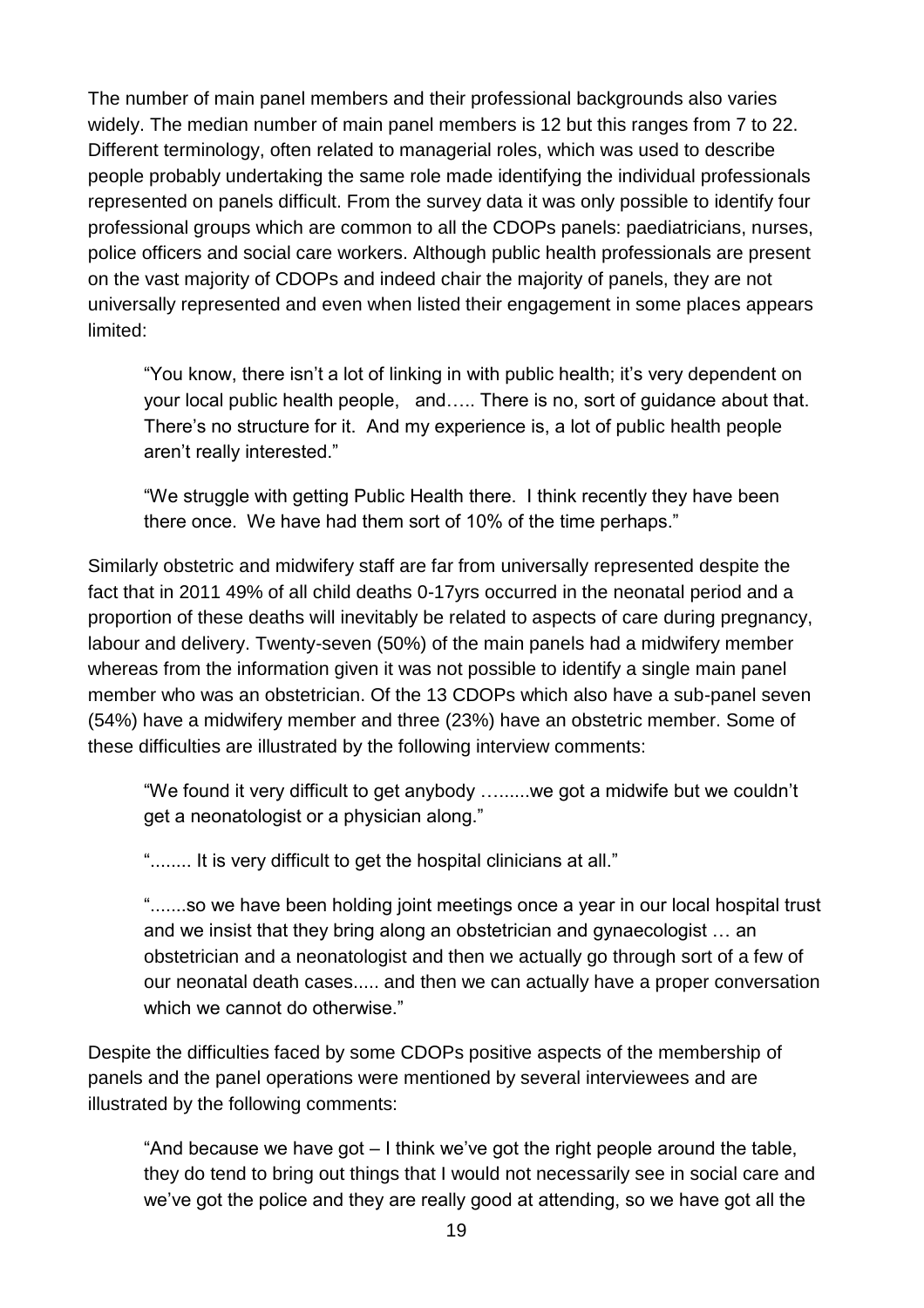different aspects and we can bring in other people who aren't, although we haven't really needed to, to be honest."

"So it does feel that it has taken a while, but it is a very confident panel now in terms of the decision… I think because the people know each other they feel happier to make those challenges. So they know it is a safe challenge and that it is not going to go any further."

"Child death reviews have always been seen as important within [*name of place*] and examination of causes of Infant/child deaths has been taking place since 1996 in Public Health within [*name of PCT*]. Membership of the panel has had a core membership group dating back to those days."

#### <span id="page-19-0"></span>**4.3.2 CDOP funding and resourcing arrangements**

In terms of the funding arrangements of the CDOPs a specific question was asked as to whether the CDOP has a designated budget. Just less than two-thirds of CDOPs indicated they have a designated budget for their CDOP (Table 4.3). The size of budget varies widely with a median value of just under £52,000 per annum but ranging from just less than £10,000 to £200,000. The use made of the budget also varies widely (Table 4.3); salary costs of CDOP staff was the most frequently mentioned item by 32 of the 33 CDOPs with a designated budget. Some CDOPs indicated they pay for the time of the chair, other members of their CDOP panel and designated doctor costs; thus whose time is being paid for from the designated budget varied widely across CDOPs. Use of the designated budget for activities such as prevention campaigns was mentioned by only four (12%) CDOPs.

The designated budget figures must be interpreted with some caution because clearly for those CDOPs without a designated budget similar, and certainly staff, costs were being met from a budget even if this was not made explicit to the CDOP staff through a designated budget. Furthermore, those CDOPs with very small budgets clearly were only required to use these for primarily dissemination activities and not to fund staff, the costs for which were obviously being met from elsewhere as illustrated by the following:

"The manager's role is hosted by health (although the manager is an officer of the LSCB) and the post sits within community health, as does the admin role. There is 1 SUDIC Doctor – community based. They do not provide an on call service. They are not paid for from the CDOP budget. We have seven named nurses who as part of their full time safeguarding posts undertake home visits with the police – they are not paid for out of the CDOP budget."

In view of the difficulty of interpreting the budget figures the issue of resources devoted to the CDOP process was also explored from the perspective of time spent reviewing cases and the time spent by the CDOP staff running the whole process required to support the panel reviews. One major cost which is not covered directly by CDOP budgets in most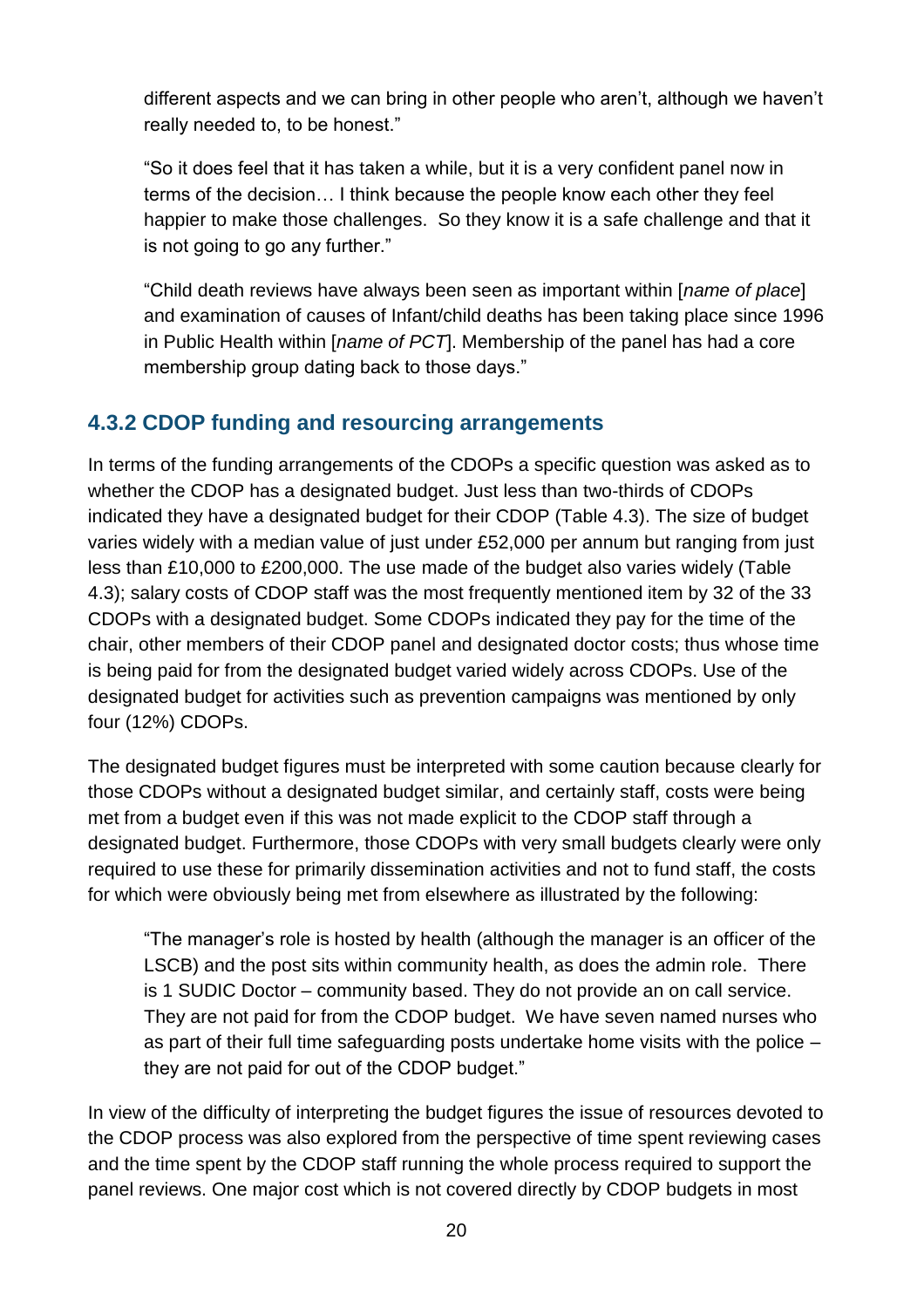instances is the costs of the time spent by chairs and panels members which are presumably met by their employing organisations. To estimate this contribution the number of person-hours spent reviewing child deaths was calculated by multiplying the number of panel members by the frequency and duration of meetings. From this it was estimated that a total of ~386,670 professional person-hours were spent by the CDOP panel members reviewing ~2,775 child deaths at the individual CDOP level; this equates to a median of ~5.1 person-hours spent in panel reviews for each child death reviewed with a range from 1.3 to 14.2 person-hours (Table 4.3).

The hours of CDOP staff time spent running all aspects of the process required to support the panel meetings was also estimated by multiplying the number of hours of staff time per week by 44 (number of working weeks in a year) and dividing by the total number of child deaths per year in each CDOP. From this it is estimated that a median of 34.7 person-hours are spent by CDOP staff running the entire CDOP process for every child whose death is reviewed (range 10.5 to 195 person-hours).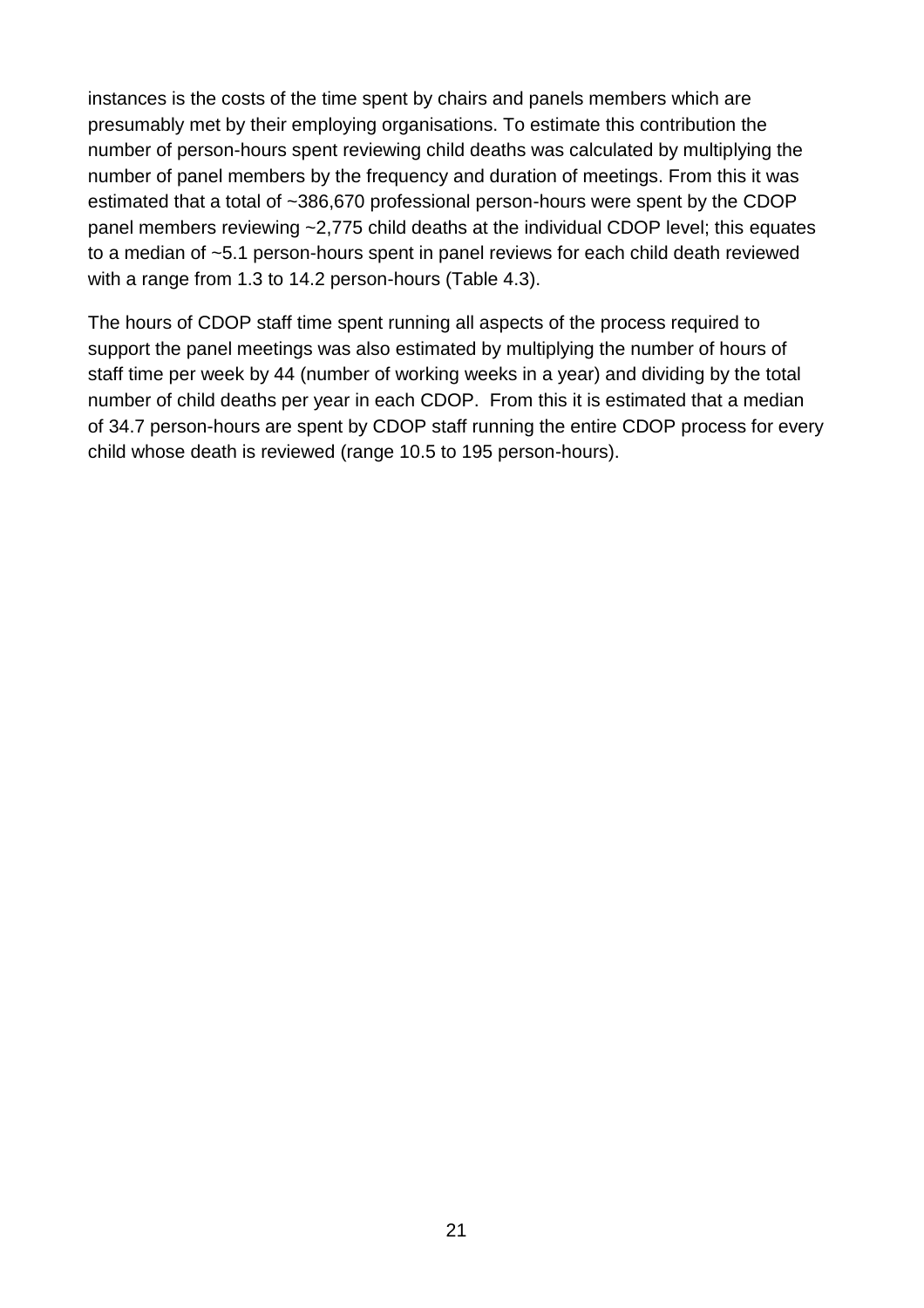#### <span id="page-21-0"></span>**Table 4.3 Funding arrangements and person resources of the child death (n=54)**

| Funding and resource arrangements for the panels                                                                    |           | <b>Number</b>        | Percentage |
|---------------------------------------------------------------------------------------------------------------------|-----------|----------------------|------------|
| Designated CDOP budget:                                                                                             |           |                      |            |
|                                                                                                                     | Yes       | 33                   | 60%        |
|                                                                                                                     | <b>No</b> | 19                   | 35%        |
|                                                                                                                     | Missing   | $\overline{2}$       | 4%         |
| Size of the designated budget $(E)$ per annum:                                                                      |           |                      |            |
|                                                                                                                     | Median    | £51,762 <sup>1</sup> |            |
|                                                                                                                     | Range     | £9,750 - £200,000    |            |
| Spending arrangements for the designated budget <sup>2</sup> ( $n=33$ ):                                            |           |                      |            |
| Salaries only                                                                                                       |           | 20                   | 61%        |
| Salaries and activities                                                                                             |           | 12                   | 36%        |
| Training                                                                                                            |           | $\overline{7}$       | 21%        |
| Prevention campaigns                                                                                                |           | 4                    | 12%        |
| Admin, sundry items, accommodation costs                                                                            |           | 1                    | 3%         |
| Non-recurrent IT costs                                                                                              |           |                      | 3%         |
| CDOP staff development                                                                                              |           |                      | 3%         |
| Commissioning research                                                                                              |           |                      | 3%         |
| Publications                                                                                                        |           | 1                    | 3%         |
| Person-hours of professional time spent reviewing child death -<br>hours per child death reviewed <sup>3</sup> :    |           |                      |            |
|                                                                                                                     | Median    | 5.1 hrs              |            |
|                                                                                                                     | Range     | $1.3 - 14.2$ hrs     |            |
| Person-hours of CDOP staff time undertaking the CDOP work<br>- hours of staff time per child death reviewed $4.5$ . |           |                      |            |
|                                                                                                                     | Median    | 34.7hrs              |            |
|                                                                                                                     | Range     | $10.4 - 195.4$ hrs   |            |

1. Based on data from 30 CDOPs as three CDOPs who indicated they had a designated budget did not provide information about its value

2. Not mutually exclusive, thus percentages total more than 100%

3. Estimated individually for each CDOP by multiplying the number of panel members by the frequency and duration of panel meetings and dividing by the total number of child deaths per year in that CDOP

4. Estimated individually for each CDOP by multiplying the number of hours of staff time employed by 44 weeks (assumed average number of weeks worked per year) and dividing by the total number of child deaths per year in that CDOP

5. Based on 50 CDOPs for which the relevant data were provided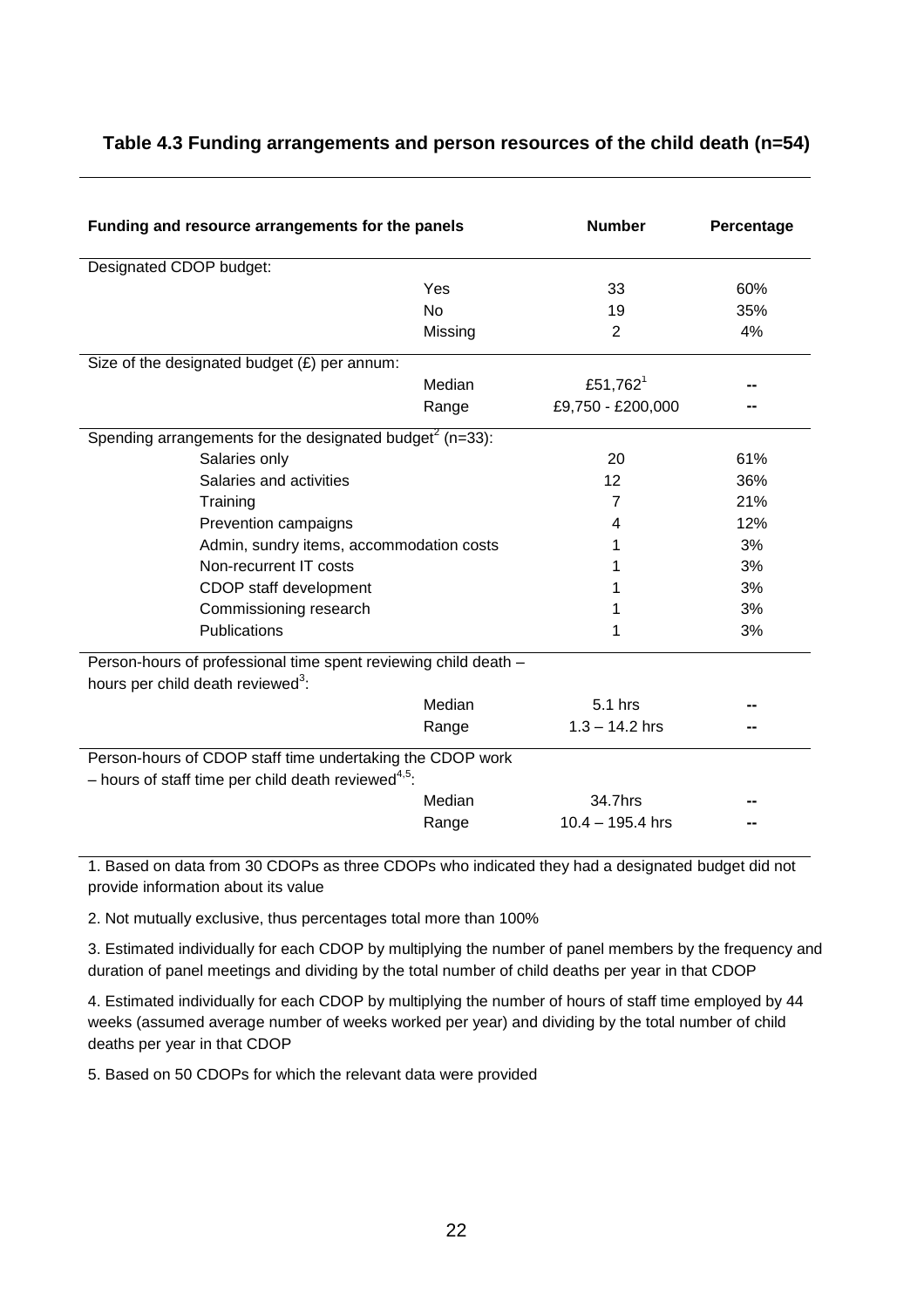#### <span id="page-22-0"></span>**4.3.3 CDOP panel meeting arrangements**

Main panel meeting are held with a varying degree of frequency with meetings on alternate months being the most common pattern, 46% (Table 4.4). Sixteen percent of CDOPs meet monthly and 4% only six monthly. One consequence of infrequent meetings is illustrated by the following interviewee who commented on the difficulty of consistency when panel meetings were held infrequently:

**"**So I just think we are … we are terribly inefficient … it feels terribly inconsistent, it often seems that the categorisation...... for some [Ref: meetings] we might be obsessed by one theme and another [Ref: meeting] it might be something else."

Most commonly the meetings last for 3 hours (median) but this ranges from 2 hours to whole day meetings. Between three and 20 deaths are reviewed at each meeting with the median being seven. Of note a number of CDOPs hold special meetings occasionally. The estimate given above based on panel meetings and in Table 4.4 do not include the additional sub-panel meetings held most commonly to review neonatal deaths or other meetings held on occasion to review particular types of deaths.

| Operational management of the panel meetings                       |                               | <b>Number</b> | Percentage |
|--------------------------------------------------------------------|-------------------------------|---------------|------------|
| Frequency of main panel meetings:                                  |                               |               |            |
|                                                                    | Monthly $(12/yr)^1$           | 9             | 16%        |
|                                                                    | Nine meetings per year (9/yr) | 2             | $4\%$      |
|                                                                    | Alternate months (6/yr)       | 26            | 46%        |
|                                                                    | Quarterly (4/yr)              | 17            | 30%        |
|                                                                    | Six monthly (2/yr)            |               | 4%         |
| Total                                                              |                               | $56^2$        | 100%       |
| Duration of the main panel meetings:                               |                               |               |            |
|                                                                    | Median (hrs)                  | 3             |            |
|                                                                    | Range (hrs)                   | $2 - 7$       | --         |
| Number of child death reviewed at each panel meeting: <sup>3</sup> |                               |               |            |
|                                                                    | Median                        |               |            |
|                                                                    | Range                         | $3 - 20$      |            |

#### <span id="page-22-1"></span>**Table 4.4 Operational management of the child death overview panel meetings (n=54)**

1. Often miss at least one meeting in summer

2. There is a total of 56 here because one CDOP covering three LSCBs has three chairs, one for each LSBC area and panel even though the CDOP reports itself as operating as a single CDOP

3. This was often presented as a range from which we took the upper limit and is therefore likely to be an over-estimate rather than an under-estimate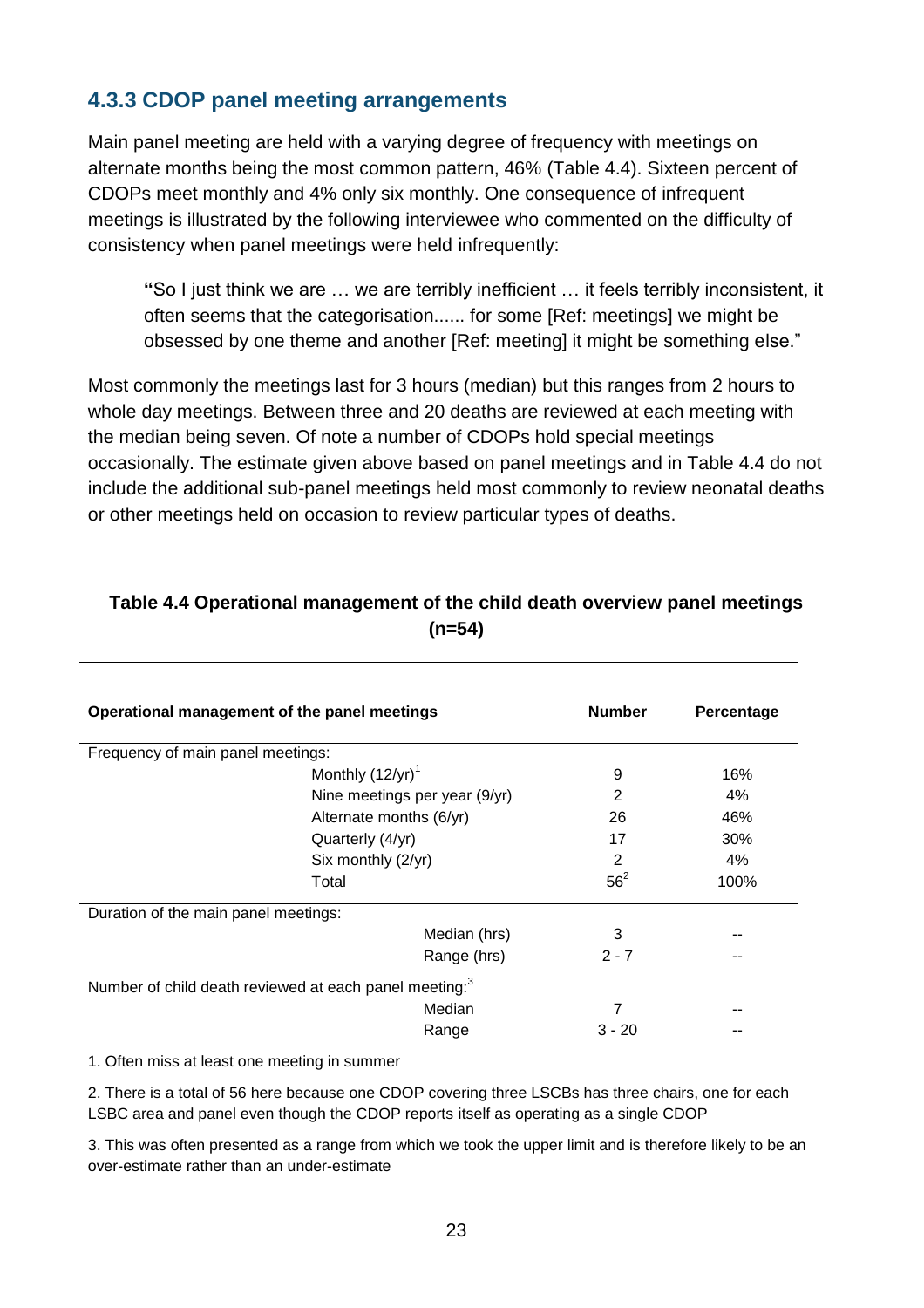## <span id="page-23-0"></span>**4.4 Data issues**

#### <span id="page-23-1"></span>**4.4.1 Receipt of information and data quality**

Section 2 of the questionnaire asked about the process of notification of death and how the CDOP handles the data received. Modes of receipt of notifications include paper forms through the post, secure emails, secure faxes and telephone calls. Two CDOPs who completed the questionnaire are running web-based data entry systems and all notification and data are collected this way from the relevant agencies in their area.

Nearly three-quarters of CDOPs indicated that they have concerns about the quality of the information they receive about each child death (Table 4.5). A free text response box allowed the respondent to indicate their concerns; some gave more than one concern. The most common single concern was about the provision of incomplete data which was mentioned in 29 (54%) responses; this sometimes included incomplete information about the cause and circumstances surrounding the death, ethnicity in particular, and information about the parents and family. Other concerns include:

- lack of consistency in the data provided;
- the time taken to receive the information back;
- a lack of understanding about the role of CDOPs and their activities;
- the difficulty of obtaining information from GPs;
- the need to get information about the pregnancy, which for many deaths can be difficult to obtain.

Of note in relation to the latter in the past this information had been provided via the CMACE forms forwarded on by maternity and neonatal units. In the future MBRRACE-UK (the organisation which has replaced CMACE) data will be provided to CDOPs.

"Previously CMACE used to advise us of all neonates deaths wherever they occurred in the UK, this aided our ability to track these deaths greatly. We have done a lot of work revising systems and networks but are aware that it still seems possible to receive late notifications and we strive to avoid missing notifications."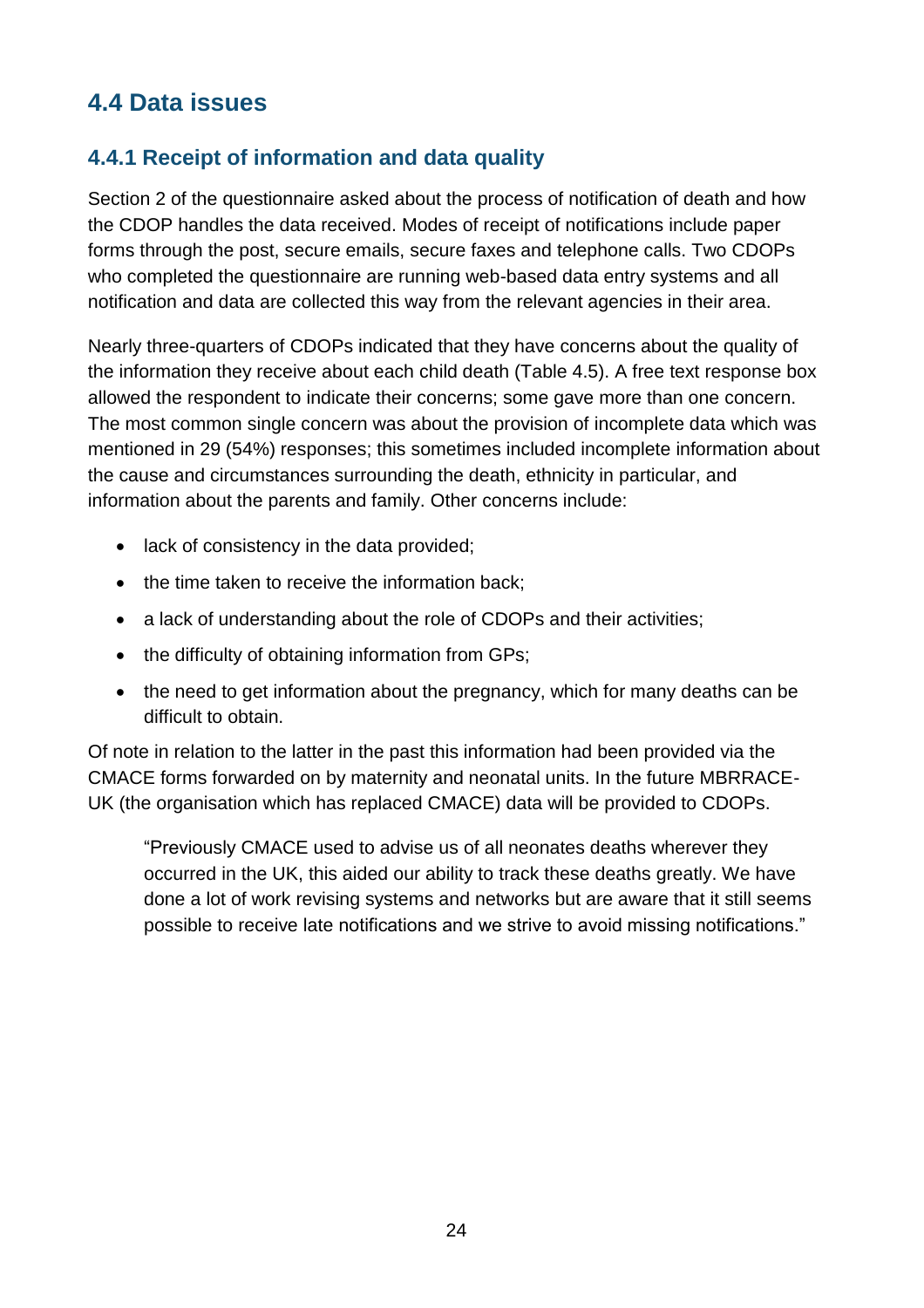| Child death notification processes and data handling              |                                      | <b>Number</b>  | Percentage |
|-------------------------------------------------------------------|--------------------------------------|----------------|------------|
| Any concerns about the quality of information received:           |                                      |                |            |
|                                                                   | Yes                                  | 39             | 72%        |
|                                                                   | <b>No</b>                            | 15             | 28%        |
| Use of an electronic administrative database:                     |                                      |                |            |
|                                                                   | Completely computerised admin system | 13             | 24%        |
|                                                                   | Mixed manual and computerised system | 41             | 76%        |
| Type of administrative database:                                  |                                      |                |            |
|                                                                   | Excel spread-sheets <sup>1</sup>     | 44             | 82%        |
|                                                                   | Access database                      | 10             | 18%        |
| Adequacy of the administrative database:                          |                                      |                |            |
|                                                                   | Adequate                             | 27             | 50%        |
|                                                                   | Inadequate                           | 27             | 50%        |
| Use of template 'C' for documenting panel findings:               |                                      |                |            |
|                                                                   | Yes                                  | 52             | 96%        |
|                                                                   | <b>No</b>                            | $\overline{2}$ | 4%         |
| Of those using template 'C' extent of completion (n=52):          |                                      |                |            |
|                                                                   | Complete all form 'C'                | 42             | 81%        |
|                                                                   | Partially complete                   | 8              | 15%        |
|                                                                   | Varies                               | 1              | 2%         |
|                                                                   | Missing                              | 1              | 2%         |
| Use an electronic data base to collate panel findings:            |                                      |                |            |
|                                                                   | Yes                                  | 50             | 93%        |
|                                                                   | <b>No</b>                            | 4              | 7%         |
| Are the panel findings in a database which is integrated with the |                                      |                |            |
| administrative database:                                          |                                      |                |            |
|                                                                   | Yes                                  | 35             | 65%        |
|                                                                   | No                                   | 19             | 35%        |

#### <span id="page-24-0"></span>**Table 4.5 Process of child death notification and data handling (n=54)**

1. Includes two CDOPs who collect the data using a web-based data entry application but then use Excel spread-sheets to store their data

Concerns in general about data quality and variations in quality were raised by most interviewees. These ranged from concerns about the quality of the information provided to CDOPs, how the information is dealt with and coded by CDOP (with lack of consistency between CDOPs frequently mentioned but inconsistency within the CDOP was also mentioned), through to concerns about the quality of information submitted in the annual return to DfE. The following quotes illustrate the strength of feeling that the interviewees generally expressed:

**"**I have grave concerns about the integrity of the data. That's my big concern really. It doesn't appear to be systematically collected and I have always felt there should have been an actual database…. I also felt that the co-ordinators are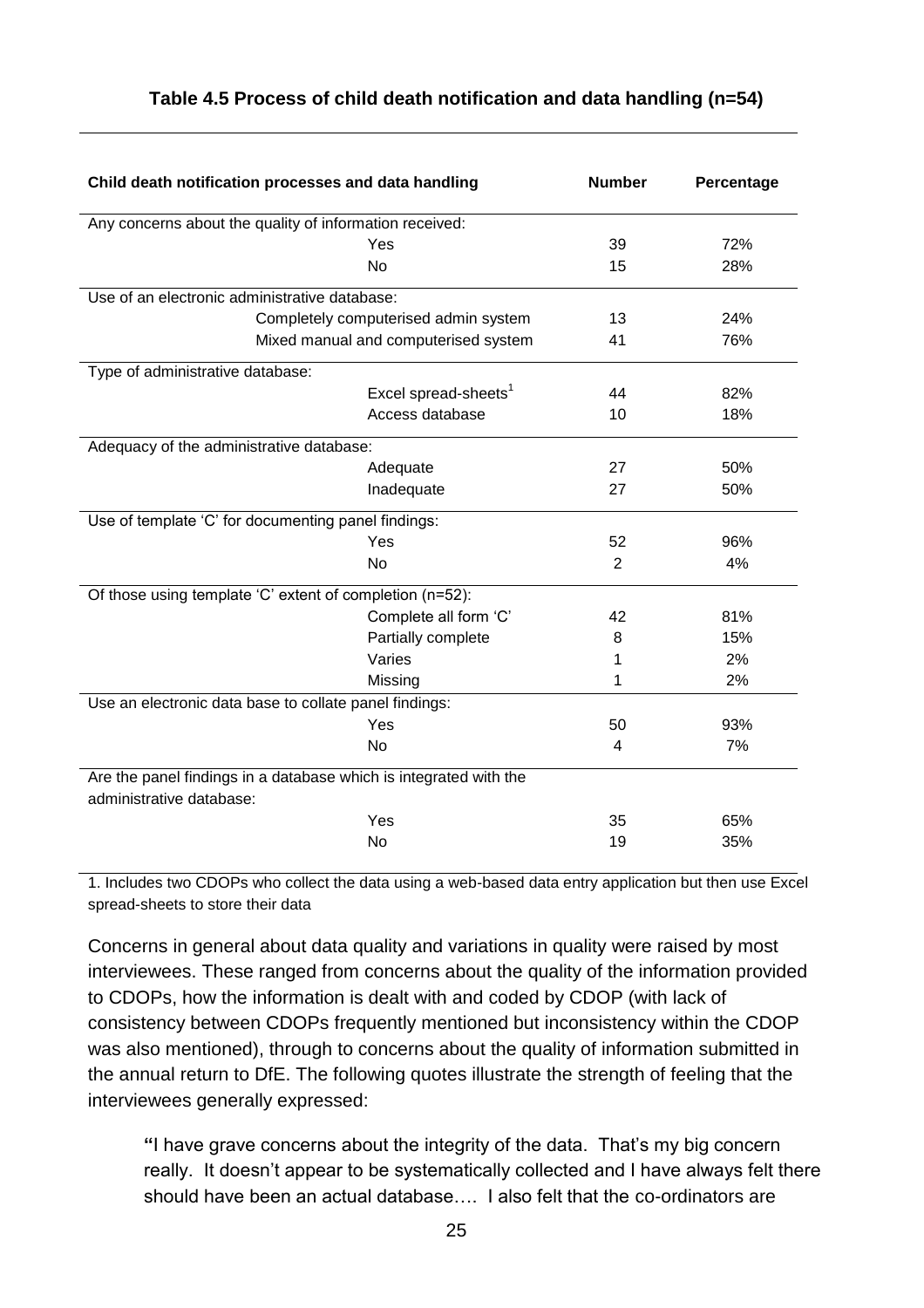taking responsibility for inputting this data and these co-ordinators really aren't supported. They are not given any training. There is no standardisation of how this data is collected and I am sure, as you know, the CDOPs across the country vary in size."

**"**Yeah and you know there is no standardisation. There is an inability really to answer any of the questions that we have. And there is no assurance or quality control about the data."

**"**But also I wonder how accurate this data is because nobody is entering it in the same way."

**"........** I know, because of the work I do that many authorities are actually filling those returns in after a very minimal review."

**"**Yes. I think at the moment it is done so badly and so inconsistently that it is a waste of time and money....... I think if you wanted to do this properly, which I think if you want any sensible learning from it, you should be trying to do it properly and given the amount of money that is thrown at it. It is disrespectful to be honest for the children who have died, if you want to put it in bleak and emotional terms. I think that the way that it is done at the moment is so haphazard, it is so idiosyncratic. ......The CDOP ....the whole thing...... The reviews, the organisation, who is on the panel, which data items they collect."

**"**........but for me as a Public Health person, the main thing is that if you are doing this sort of thing on a national basis, I think you should be doing it consistently."

#### <span id="page-25-0"></span>**4.4.2 Use of and changes to the national templates**

Template 'C' is the most commonly used of the DfE data collection templates with 52 of the 54 CDOPs using the form 'C' although not all complete the entire form, nor do they necessarily enter the data from the form 'Cs' into their database (Table 4.5). Form C includes the cause of death and summary as well as details of the modifiable issues identified, learning points, recommendations and actions specific to the case.

Beyond the main form 'B' (the 'agency report' which collects identifying information, details of circumstances of the death, details about the child, family environment and circumstances, parenting and contact with services) there are 11 different conditionspecific 'B' forms (b2 to b12). The use of the conditions-specific 'B' forms varies by form but overall about a third of CDOPs either do not use the condition-specific forms at all or only use them manually and do not computerise the data; about a quarter use them and partially computerise the data; about a third use them and computerise the data completely; and 4% did not respond to this question.

It was clear from the interviews that some CDOPs have modified the forms to make them more user friendly, for example, by reducing the number of questions which were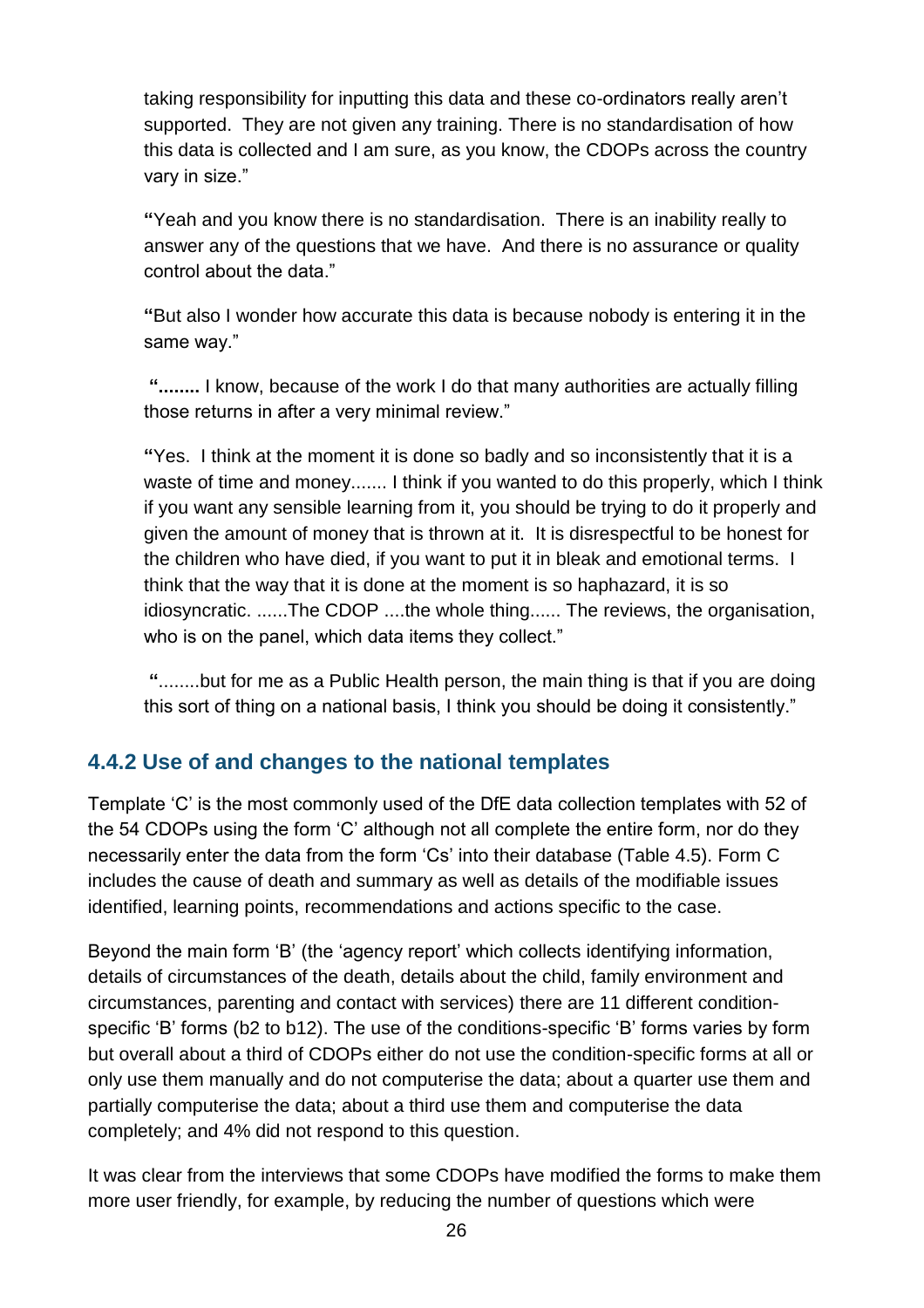irrelevant to a particular agency. The following quotes from interviewees illustrate this point:

"All of the questions that are on the sort of statutory Form B are reflected in the Form Bs that we send out, but they are just reflected to the appropriate agencies who can answer them. Because if you send a 20 page form to somebody and they don't see the relevance, they are probably not going to spend the time to fill it out because they are very busy with other things. But you know if you just extract the questions they could have reasonably answered, and we have added a few other ones in that have become ones that our panel at the [*name of CDOP*] have felt necessary to be asked on different things. So like, you know, for example the ambulance service form that we use has just got the details of the time of the call, dispatch times and then, you know, specific details about the incident and where the child was taken and the resuscitation, as opposed to "Was this child on the Child Protection Plan?" .............The thing to mention here is that the ones we amended were done in conjunction with each agency. So we didn't sort of arbitrarily say "Because we are sitting in this office, we know what is best". We had a meeting with our contacts in Social Care or our contacts in the ambulance service and we discussed which ones they felt they could reasonably answer and then that informed it."

" So we have kind of had to trim them down to actually what is needed from particular people "I just need this bit off you. Obviously if you have got anything else, please enter it."

One of the interviewees, who is a paediatrician, also reflected on the contents of the forms from a clinical and data provider point of view:

"....... they are not very user friendly and people they send them out to don't send them back partly because they are so daunting. So we say things like, "Well just fill out the bits you know about"........."

There was evidence that those CDOPs who had made modifications to the content of the templates had found a clear improvement in the speed, completeness and quality of data provision:

"But since we have been doing that, which has been 2010, we have had a huge increase in information gathered and hugely improved hit rate of getting those forms back."

"And we have found a much better response rate from that. Because sometimes people were opening the pages and seeing there are 15 pages and thinking – 'I can't do that'."

Other CDOPs had however, held off making changes on the basis that they are waiting for a national process: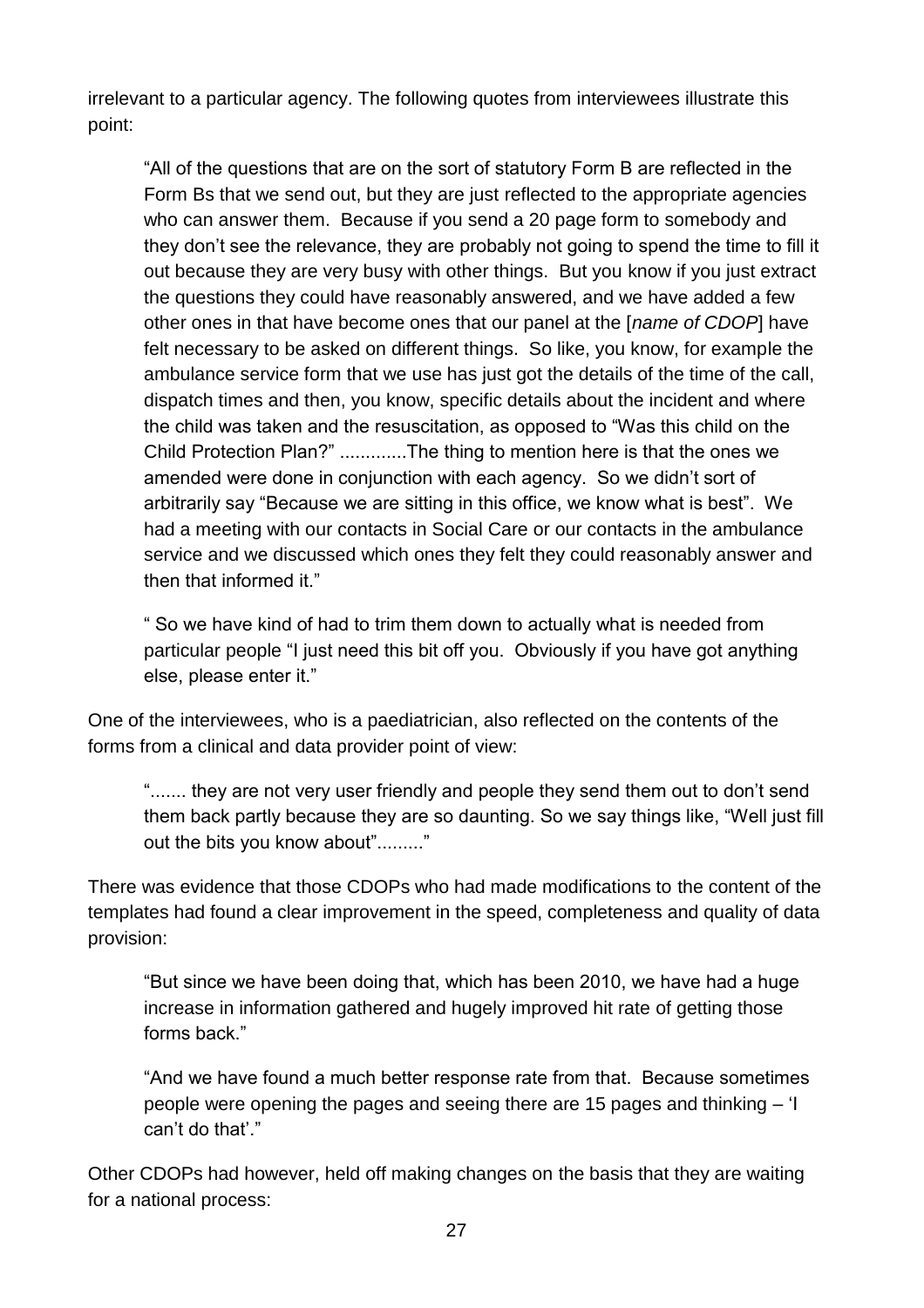"And we've put off reviewing them [ref: the data collection templates] in [*name of CDOP*]– we've talked about changing and developing them – because we keep being told that there is going to be national process."

#### <span id="page-27-0"></span>**4.4.3 Handling and processing CDOP data**

Questions about how the CDOPs handle and process the data they receive were included in the questionnaire. Three-quarters of CDOPs indicated that they use a mixed manual and computerised system, and only a quarter use a completely computerised system (Table 4.5). However, these simple summary figures hide again a very wide variation in what having a 'computerised system' means. From one extreme this was a fully functioning Access database which is able to be interrogated to produce reports, through to keeping the information about child deaths in a series of Microsoft Word documents and having one Excel spread-sheet to track the cases. The most common electronic tool used to store data is Excel and more than four out of five CDOPs indicated that they store their administrative data in either one or a series of Excel spread-sheets.

Whilst 93% of CDOPs enter their panel findings into an electronic database, which is helpful for completing the DfE annual return and producing their local annual report, only 65% enter the data into a database which is integrated with their administrative database. For some this is explained by the fact that the administrative function is provided by one organisation and the person responsible for managing the panel findings and producing the annual report is based in a different organisation. Nevertheless this suggests a poor level of efficiency with presumably some data items having to be entered into the two separate systems thereby doubling the risk of errors and inconsistencies.

It is clear from the comments made in the questionnaire and interviews that data handling and manipulation is a major issue for many CDOPs; only 50% of respondents to the questionnaire indicated that they think their database is adequate for their needs (Table 4.5). But even a statement of adequacy was qualified by a number of questionnaire respondents:

"Adequate to a point – I have to store text information in other places e.g. a Word document contact sheet."

"The spread-sheet is adequate for managing the local cases however it does not allow for any detailed analysis of information."

The following quotes from interviewees further illustrate some of the problems that CDOPs face in storing and analysing data:

**"**One of our big problems, many of the CDOPs will use Excel spread-sheets, which are great, you know, if they only have twenty cases a year. For us we are having over [*mentioned a medium to large number*] cases and it is a nightmare and we are working on a database but that is just taking years and we are still not in a position to be able to interrogate this database. So that has a huge impact on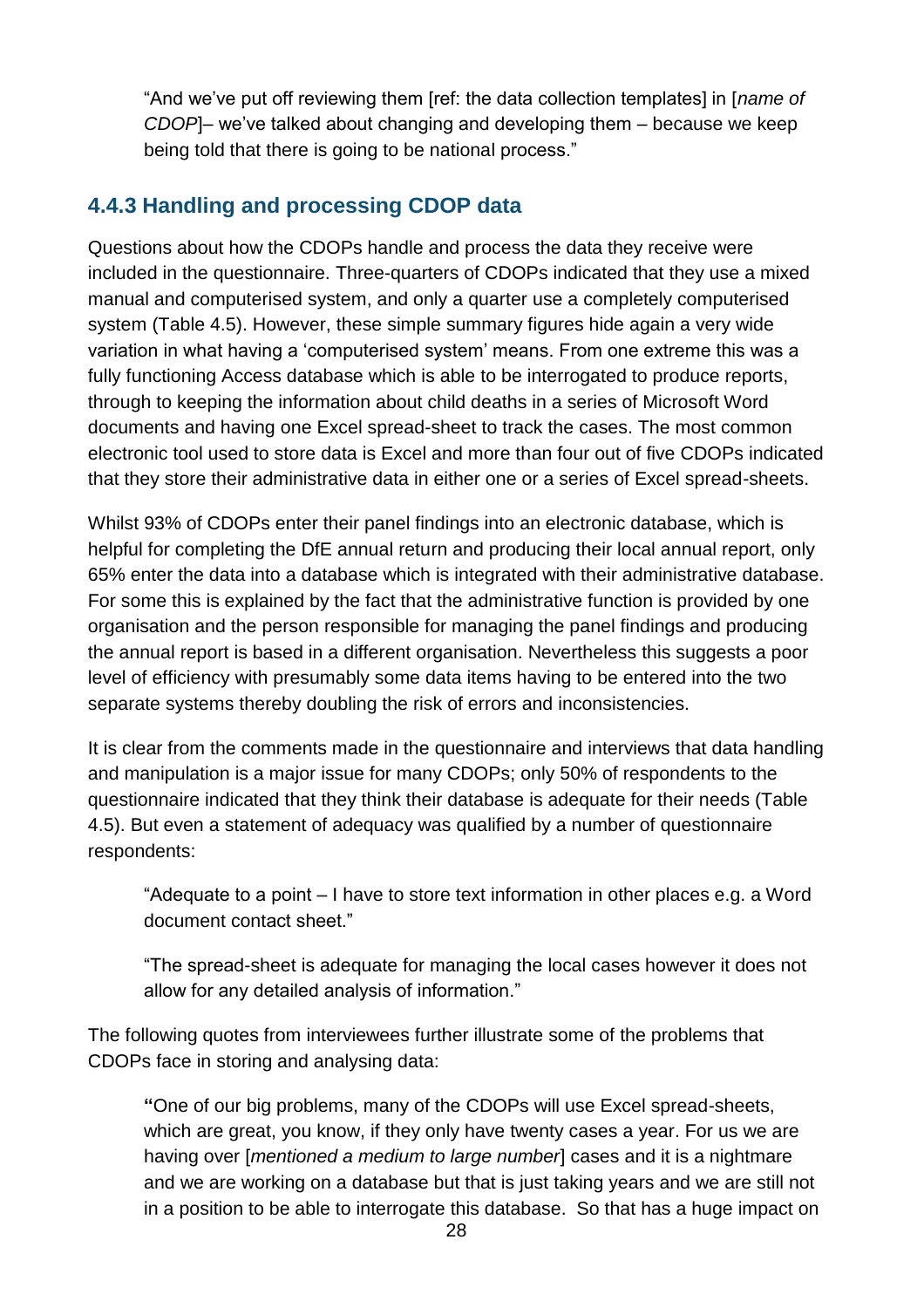learning. And it is just a huge concern for me and for somebody that, you know, started off right at the beginning of all of this and you can feel it grow. I feel really disappointed, if I am honest, in the DfE because I really do think that was the tool that should have been put in place right at the beginning."

"No, that is the problem we have got. At the moment we are still working part on spread-sheets and partly, you know, trying to develop this database."

**"**To be quite honest it is a nightmare. And it was fine, you know, at the beginning of this programme we only had, you know, a few cases, then, you know, a spreadsheet was fine, you could do it manually. But now there are so many cases you can't."

**"** ...... there is no proper spread-sheet, it is just all free text, which means when you are analysing it, there is no sort of categorical data that's consistent. It is a complete mess and I think that is the same in a lot of CDOPs, they just didn't have the resources to put into it. And for me the main purpose of doing these things with death is about learning and sharing information."

What then became clear through the course of several interviews was that the reason so many CDOPs started by using Excel spread-sheets (and thus have continued) was the expectation at the outset, from when CDOPs were first established, that a national database was going to be implemented:

"Right, well it had been the intention of the government from when the process first commenced in 2008 that there would be a national collation of the information that is submitted. Originally it was through all the information that is provided on the Form Bs .......... And because we questioned when we were sent the template, how much details goes in there and the way it was laid out, it wasn't particularly user friendly. And they told us at that time they were designed for uploading on to an electronic system. That's why we started with Excel spread-sheets ….. so we were expecting all that information at the point at which we inputted on to our local systems, that at some point we would have to upload that to a national system and that never happened."

"And this was the one chance we had of collecting [Ref: national] qualitative and quantitative data and we are not … I am sorry, it sounds very negative, but it is because I value the programme, I would like to see it done properly."

Having started with predominantly Excel spread-sheets the capacity of most CDOPs to improve their data handling procedures was clearly limited in many cases by an inability to access proper information technology (IT) support:

**"**Because IT don't have the time – they are giving us time in dribs and drabs"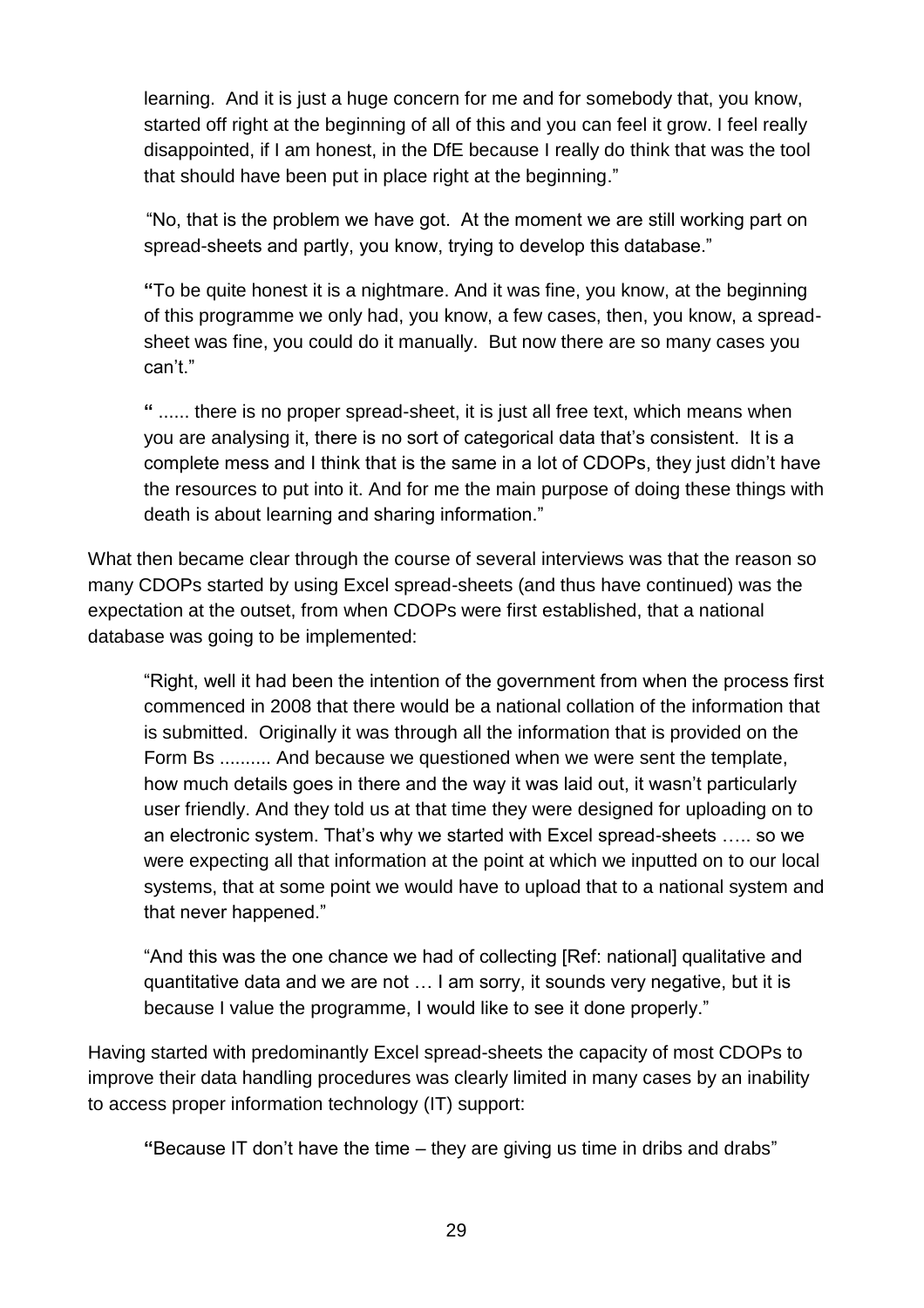"No IT support to maintain, design or update spread sheets to enable ease of entry and analysis. E.g. drop down boxes etc. for categorical data."

As a consequence of these data handling problem it is clear that for some CDOPs that even completing the relatively limited annual data return to DfE is a major piece of work:

" ……that is a big piece of work, once a year, and because of the numbers of deaths that we have it is massive for us."

"….so it is all paper based. The information is there but you have to go through it manually."

The limitations of the local data systems also impacts on the ease with which some local annual reports can be produced.

"They can get the data in and I spend hours doing pivot tables and stuff and you know you should think I shouldn't have to be …........... I can do it of course I can, but it is an expensive use of Public Health Consultant's time to be cleaning data and doing pivot tables [*to produce the annual report*]."

This contrasts quite starkly with the experience of one of the CDOPs who has a fully functioning Access database and the CDOP staff have sufficient IT skills to run reports themselves and to make changes to their database:

"Because I do … every year I do an update to our databases and I just reprogramme to reflect additional questions that the DfE ask in their return. And also questions, comments from the people who use the database in our office who say "that this would be better if it could do this or it would be better if we could have this drop down box" or whatever it might be. So every year there is sort of an updated version to make it a bit more useful and user friendly. And we find that works quite well, and we also find that, you know, when we get requests in from people for information, so we have requests sort of from the [*name of area*] Cancer Network and other people for figures on malignancy. It is extremely quick and easy to extract that information from the database, which is obviously what you want, isn't it?"

#### <span id="page-29-0"></span>**4.4.4 Use of CDOP data and the DfE Child Death statistical releases**

Aggregated data are requested by the DfE from CDOPs. The data are summarised and published by the DfE in an annual statistical release which in 2012 was entitled 'Child Death Reviews'. A question was included in the questionnaire to seek information about how CDOPs use the information published in this annual statistical release (Table 4.6).

Two-thirds of CDOPs reported using the information provided by DfE in the annual statistical release although nearly 20% did not indicate the specific use they made of this information. Of those using the information benchmarking and comparison in their annual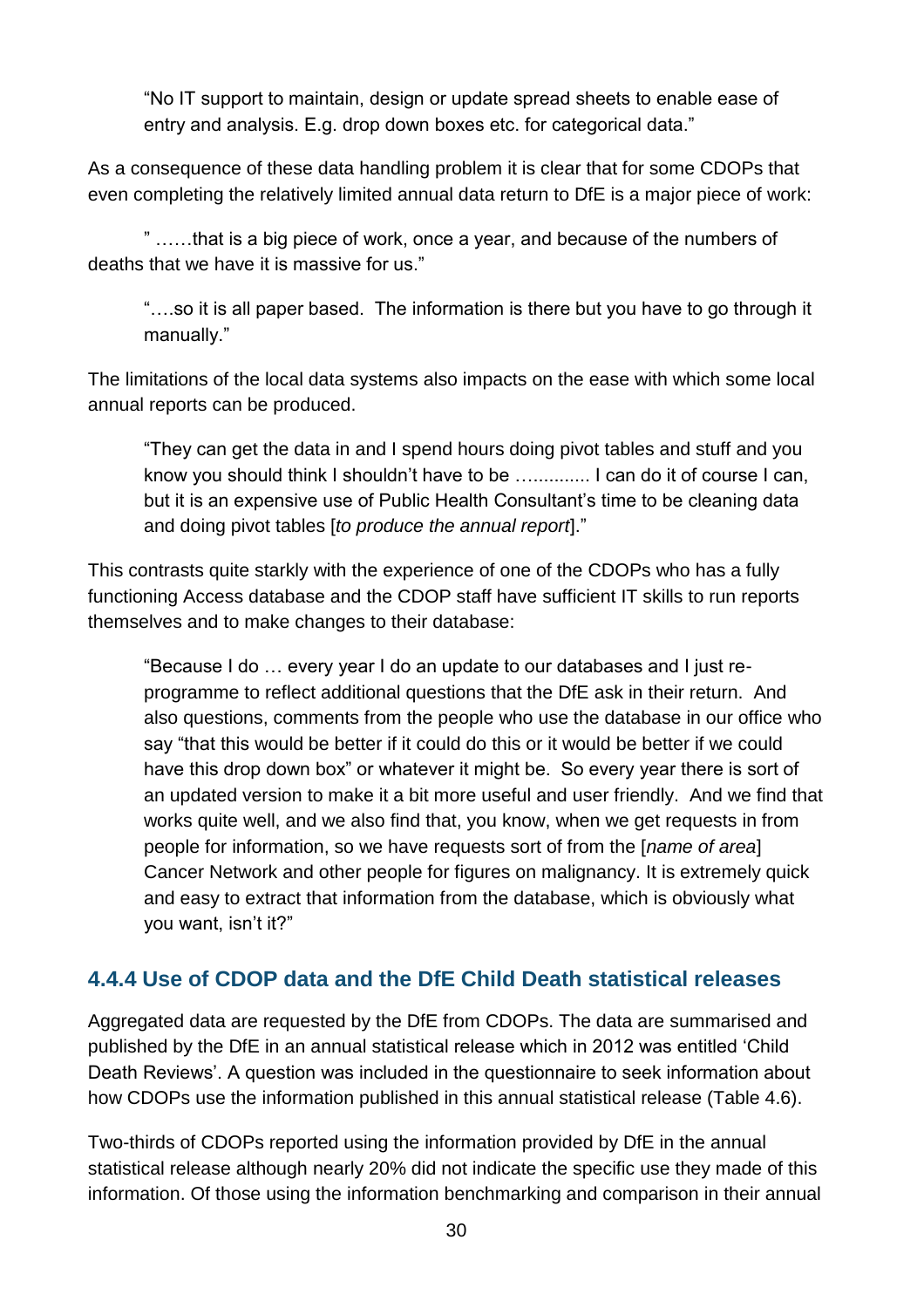report were the main uses reported, with the second use being as information for CDOP panel members. About a third of CDOPs thought the DfE collate enough information and half thought not enough information was collated by the DfE in this way.

Only scant details were given in open text answers about the use to which DfE statistical release information is put. However, the main types of comparisons appear to be with the process measures and the following was a typical response to the question of how the CDOP use the DfE statistical information:

"To compare the regional figures/findings with the national picture. Often this will be used to support the Annual Report findings. However, we have often questioned the validity of some of the figures on this report."

"Well, I think at the moment it is very frustrating because the only … the only information that is collected nationally is about process, not about outcomes.......... because they don't ask you about any of the findings that you are finding from the process."

"I actually think that the data skews are present because the data is all about process and it isn't about what you find from it. And there is actually, from the CDOPs that are doing it properly, a wealth of data .......... that isn't being gathered or used in any way. It is all being kept in local CDOPs, where it is meaningless because the data numbers are too small for you to use it any meaningful way."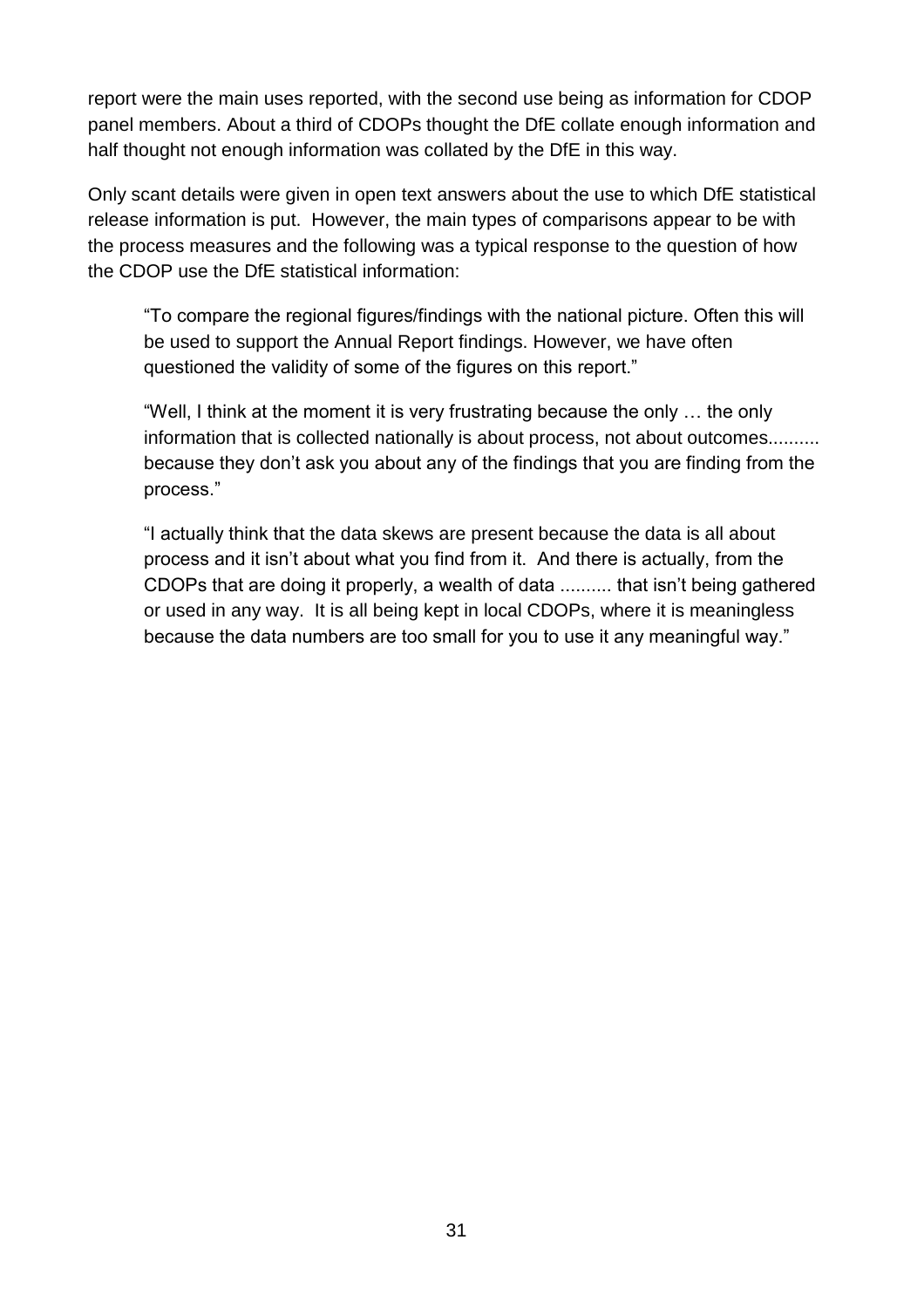#### **Table 4.6 Use of CDOP data and Department for Education statistical release information (n=54)**

| Use of data                                                                 | <b>Number</b>  | Percentage |
|-----------------------------------------------------------------------------|----------------|------------|
| Use of information from CDOPs published by DfE :                            |                |            |
| Yes, we use this information                                                | 36             | 67%        |
| No, we do not use this information                                          | 11             | 20%        |
| Missing response                                                            | 7              | 13%        |
| How the DfE statistical return information is used (n=36):                  |                |            |
| For activity comparison/benchmarking <sup>1</sup>                           | 23             | 64%        |
| For information to the CDOP members                                         | 6              | 17%        |
| Indicated use, but no specific use given                                    | $\overline{7}$ | 19%        |
| Does DfE collate enough information nationally:                             |                |            |
| Not enough information is collated by DfE                                   | 28             | 52%        |
| Enough information is collated by DfE                                       | 17             | 31%        |
| Too much information is collated by DfE                                     | 0              | 0%         |
| Missing                                                                     | 9              | 17%        |
| Should more data should be collected and analysed nationally <sup>2</sup> : |                |            |
| Yes                                                                         | 38             | 70%        |
| N <sub>0</sub>                                                              | 8              | 15%        |
| Missing                                                                     | 8              | 15%        |
| How the CDOP use their own information to identify trends <sup>3</sup> :    |                |            |
| Informal regional and national CDOP network                                 | 21             | 39%        |
| Too few deaths to identify trends                                           | 4              | 7%         |
| Use the professional judgement & panel memory                               | 19             | 35%        |
| Analyses of cumulated data over time                                        | 8              | 15%        |
| Missing                                                                     | 4              | 7%         |

1. Some mentioned using the information when they write the annual report

2. The question indicated that this question did not make any assumption about who might undertake this collection and analysis

3. Some CDOPs gave more than one response thus the total is greater than 100%

One fifth of CDOPs said that they don't use the DfE statistical release information at all and one in ten (13%) did not answer this question. The following quotes are typical of the answers to the question as to why they do not use the statistical release information:

"We are aware of and have read it but we have not identified a way of responding to or using the information."

"We are not convinced about its consistency and hence reliability."

"The information is not particularly helpful or relevant"

"The information collected seems to fulfil a data need rather being used in any practical, meaningful way."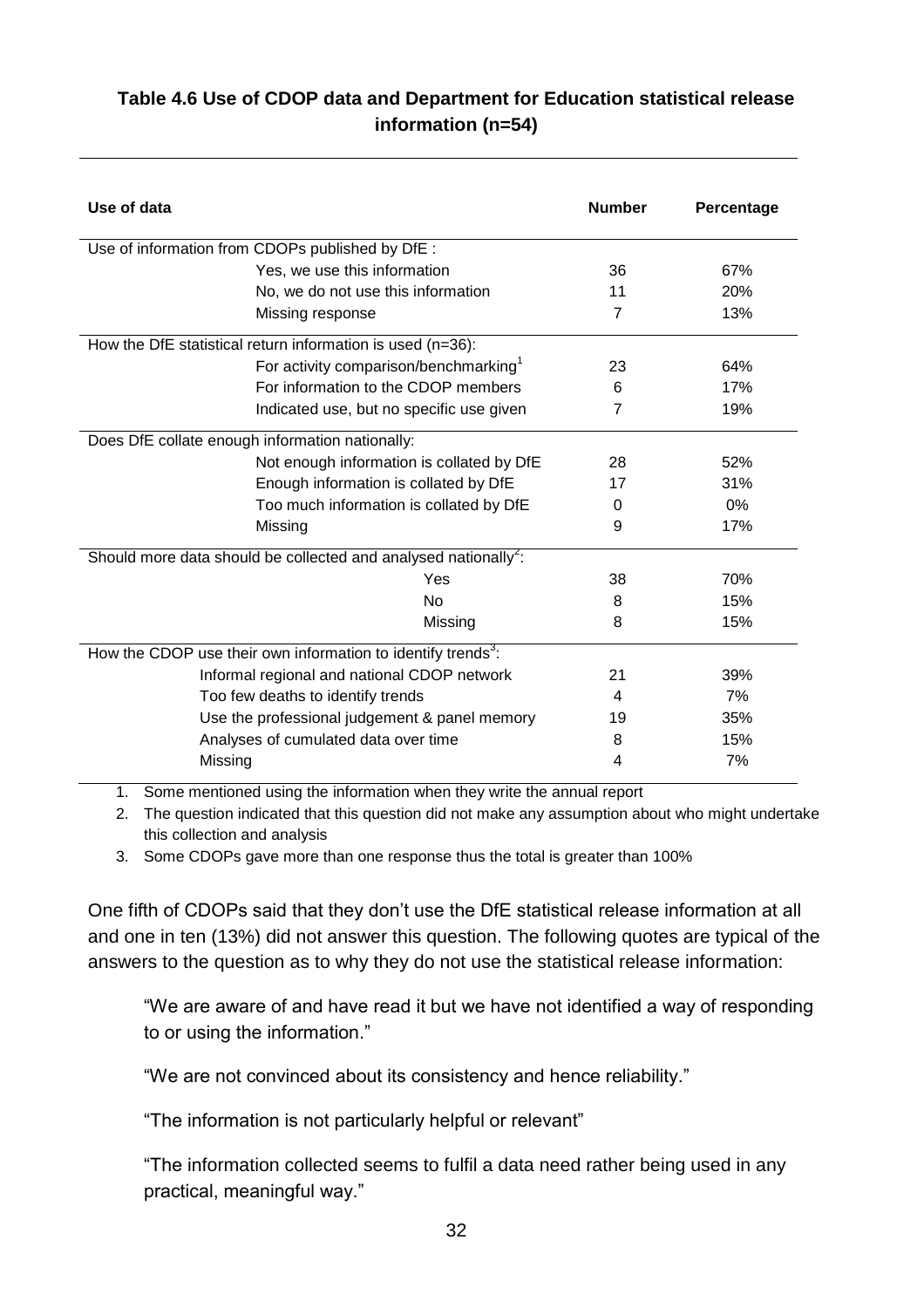"There is sparse data with inadequate details."

"The information collected should be intelligent so that it can be used to make a difference rather than to audit what the CDOP are doing with their time."

Similar views were reflected in the interviews:

".....the national templates when you have sent them in you don't seem to get much. We send the information in but we don't really seem to get much back."

".......and the return that the DfE want is weird; it is just bizarre; total process."

#### <span id="page-32-0"></span>**4.4.5 Data collection needs**

When asked in a closed question 70% of CDOPs said that they thought more information should be collected and analysed on a national basis; this question was explicit about making no assumptions about who and how this type of data collection might occur (Table 4.6). In response to the next question as to how this might be achieve the single most common response to this open text question was "through the creation of a national database." A sample of the many questionnaire responses is given below:

"A national database, which local CDOPs can update after they have reviewed cases and which could be used for their own data analysis as well as at a regional and national level."

"Central database where CDOPs can input their deaths and this can be reviewed at a national level as to causes of death, local trends, recommendations, etc."

"Central point for storing learning and recommendations could highlight deaths from what might seem a particularly unique set of circumstances but drilling down into the findings might identify issues relevant or of interest to other areas. Existing information collated using Form Bs at local level is more than adequate, but it would be helpful to develop and roll out a national database (so consistent info from all areas) to upload local information for analysis by local and national public health statisticians/epidemiologists, etc."

"By the use of a national database that allowed for real time input."

"National online database/data collection."

"It is the analysis of the information that is currently missing, the deaths in one area are often too few to draw many conclusions and make recommendations."

Aspects of how a national data collection and the interpretation of the data might be achieved are illustrated by the following comment from an interviewee: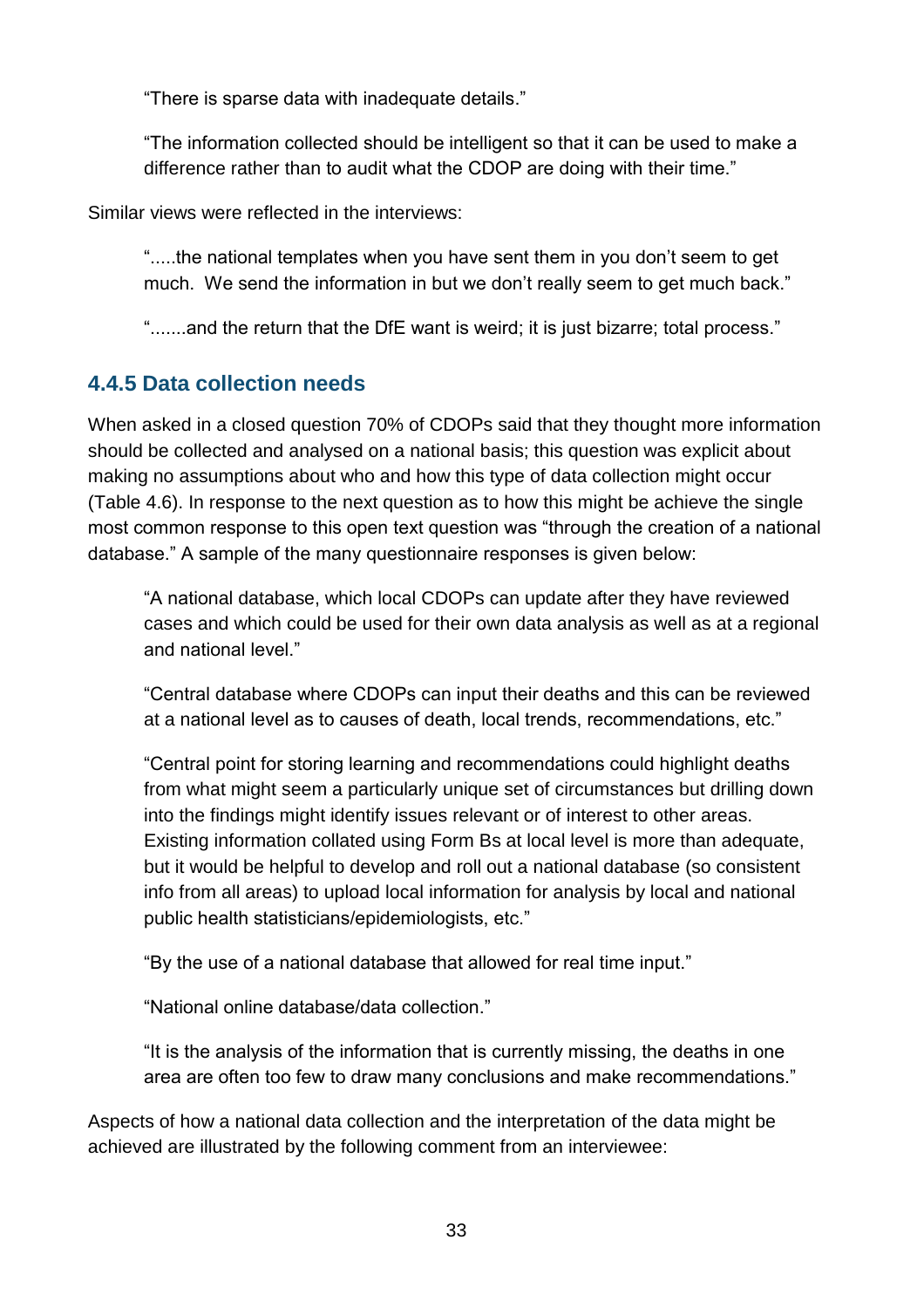"........ but if I was given a freehand with it, I would say it needs to be linked to a university with some proper researchers who know what they are doing, not hobbyist like me......... Work out how much money you want to spend on it, either chose some sensible sites or do it properly nationally."

"Need input from experts in data analysis to review national data."

The strength of feeling about the need for national collation and comparison of data, and particularly the analysis of trends and the identification of newly emerging causes of death, also emerged through the responses to questions about how CDOPs use the information they collect to determine if a particular death is a one-off tragic event or part of a wider trend and how they use the information to examine trends over time. While most CDOPs attempt to identify trends the problem of small numbers is illustrated by the fact that in order to do so they mainly rely on the judgement and collective memory of the panel members (mentioned by 35%) to identify if a case is a one-off event and by using the informal national network of CDOP co-ordinators (39%) to identify if they have seen a similar case (Table 4.6). Interviewees also commented on this, as illustrated here:

"There is an internet group and people send out asking for information and we always contribute to that and we have a national newsletter. I think we are just a bit concerned that we might have one or two deaths here, we see in isolation but there might actually be one or two deaths in every area. There isn't really a very good mechanism for pulling together experiences of other areas or like that."

"We started since very early, we started and it was one of the bigger LSCBs with about [*average number of children mentioned*] children. And even so the numbers are very small, it is a bit difficult to spot trends. I mean we would never spot a trend in cancer, for instance, because the numbers are too tiny. But nationally that would... you would. You would need to clean/collect the data much better ..... one thing is prematurity but that is like we have 35%/40% of all deaths. But once you get to the rarer things you are never going to spot them."

"Again, it is hard to know whether it is statistically significant because of the small numbers."

"I suppose locally the issues we have, are when looking at our numbers, obviously what we want are small numbers, but that in turn brings issues with trying to bring together any meaningful data from them. So when we report back to the LSCB, they will ask us to say what impact we have made, how that has reduced deaths, and obviously because the numbers are small, it is very difficult to interpret that."

"But again the numbers are so small, so even with getting Public Health in. And maybe there is nothing to be done but it just feels like we are missing that bit extra, that we have still got quite a limited picture. Whereas to have, I suppose, much more of a national picture may help people at the panel again to decide that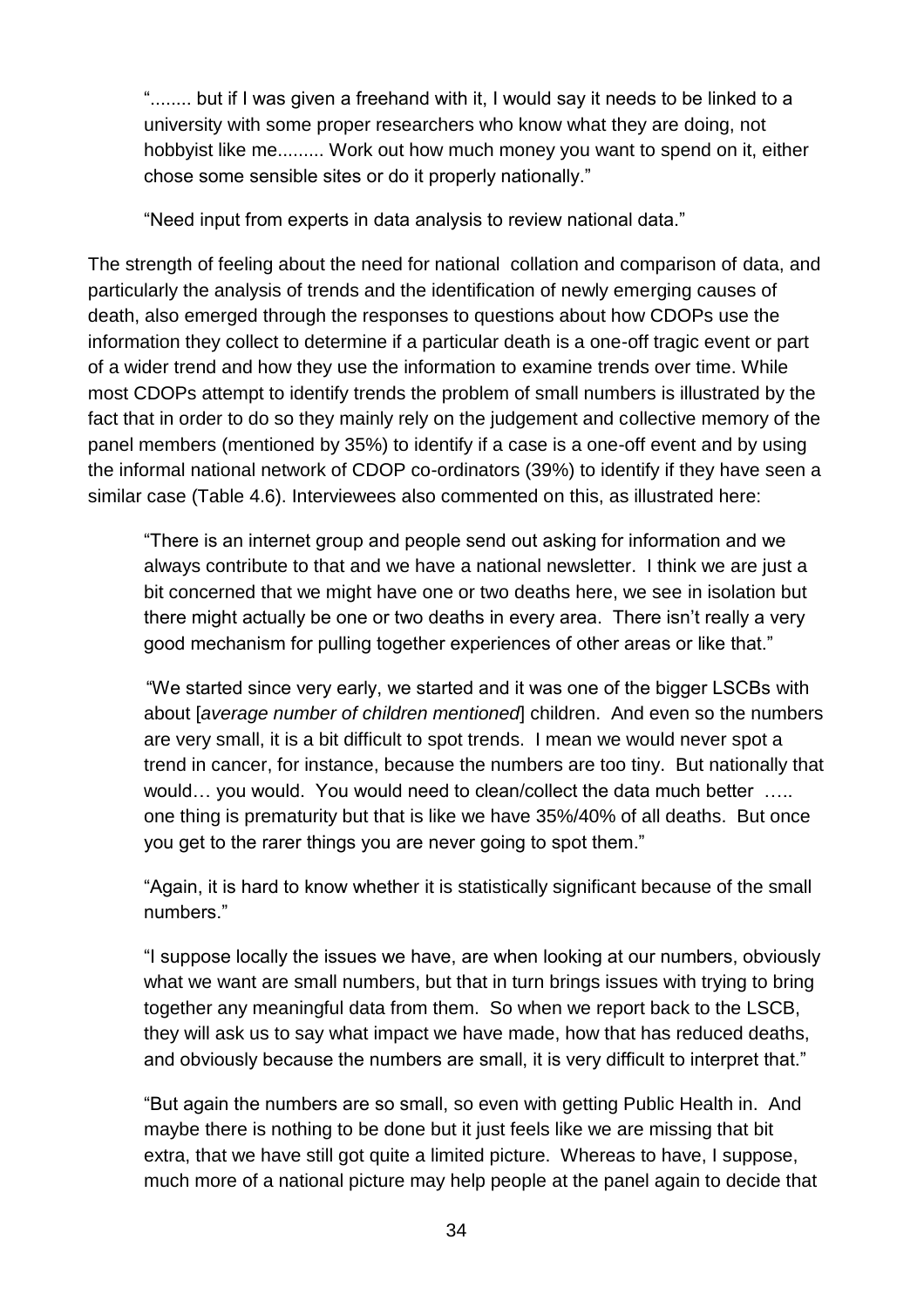we actually feel comfortable or is there something else we could do? Or actually we should be taking this further and what those next steps would be."

As the following interviewee reflected, for some CDOPs the small numbers effect and thus the inability to identify trends has led to challenges about the purpose and value of their CDOP:

"We've had a lot of challenges locally from the LSCB about the report and that kind of goes back to the data again. Because it is very much an overview and what they want to know is how many deaths did you prevent, what did we learn what did we do? And so there has been an awful lot of discussion. And one of the things with the new Chair, he is very, very clear about what you can [Ref: conclude] and what you can't."

"…… and they [Ref: LSCB] will say, as well, all the stuff about the safe sleeping. 'The numbers did go down slightly. Well, obviously that impacted.' But no you can't just ….it would be lovely to think that we done that, but actually you would need a lot more data."

"....although obviously that is teased out a bit when you then do it over three years and you do start to see some sort of themes coming through that. Although, as you rightly say, it is very difficult to sort of draw any conclusions from that with such small numbers."

"And you know that is one of the things that when they did our review [Ref: the CDOP was reviewed], saying well you have to demonstrate value for money."

The strength of feeling about the lack of national data from which more detailed information including outcomes and trends can be analysed also emerged from the narrative phase of the interviews. This is illustrated by the following, small selection, of available quotes:

"For me fundamentally coming here [Ref: arriving in post] and finding that there is no sort of aggregated information from national aggregated information, or sharing, or any sort of formal routes of sharing information does seem to make it sort of pointless. A bit like the maternal death survey, the numbers are so small that you cannot make any sense out of them locally, but, you know, there are a lot of lessons to be learnt across the country."

"You won't get any energy to review forms and make them more useful for purpose or whatever, unless people have some sense of it being used for a purpose. At the moment, with the best will in the world, with a CDOP that is really committed to it, who was doing it, before it actually was even, you know, in the pilot, we are struggling to maintain the energy to fill in all those blooming boxes, when we know that we do very little with them. So why continue?"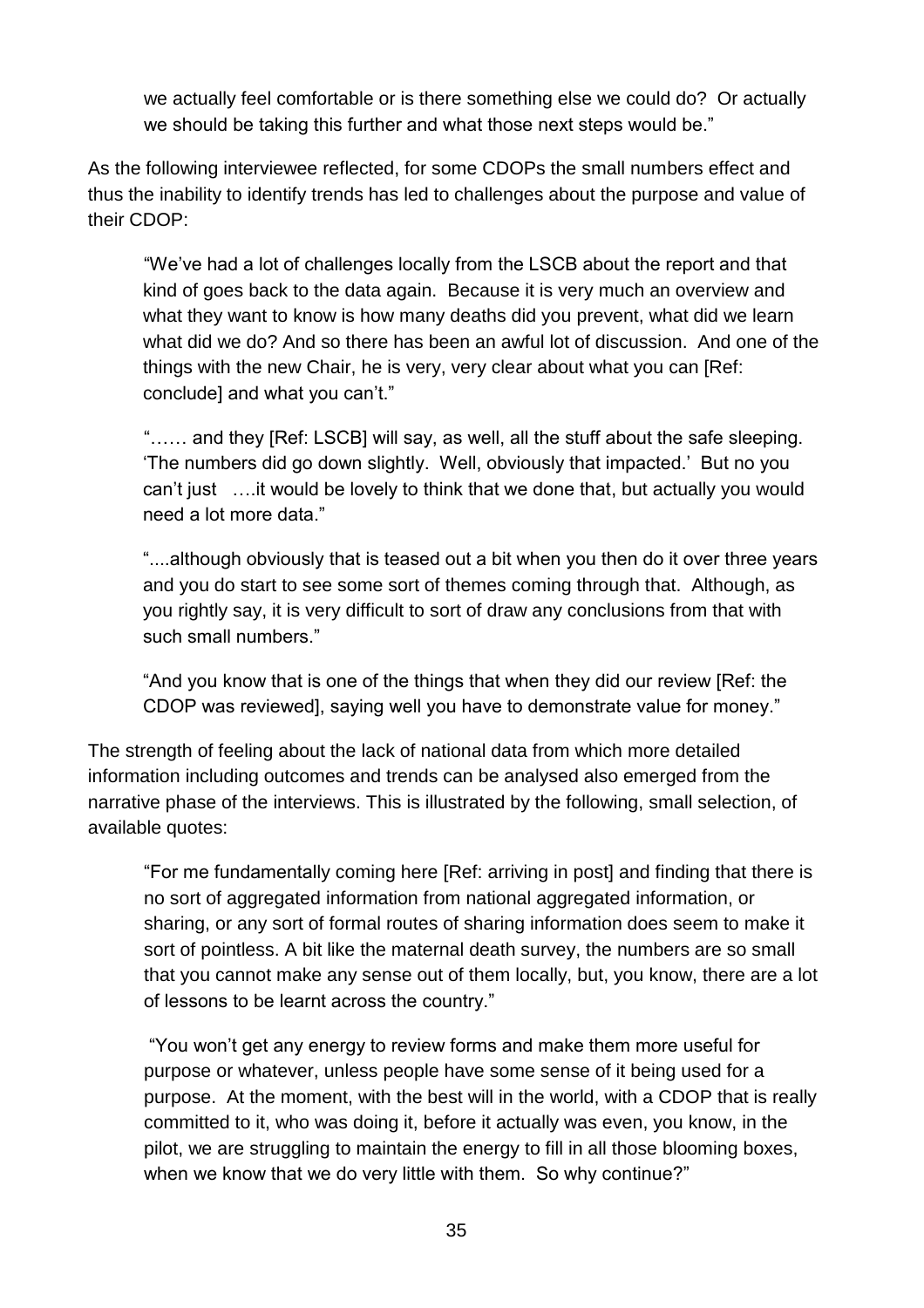"I do think, I personally think that if there isn't some sort of national collation of findings, people will stop doing it. It's as simple as that."

"Actually I think it is a [*expletive*] scandal. I nearly wrote to The Times, because I think it is such a scandal that really a lot of money has been spent setting up the CDOP. We have collected all this data and as far as I can see nobody has done anything with it. Well when you report centrally is… All we report centrally is the number of deaths and how many are preventable. Well, that's not any use is it?"

#### <span id="page-35-0"></span>**4.4.6 The informal CDOP network**

The questionnaire did not include any specific questions about the informal network of CDOP co-ordinators. However this was raised in the context of responses to several questions about data in the questionnaire and during the interviews. This is effectively an informal email network that CDOP co-ordinators use to contact other co-ordinators, for example, to share materials they have developed, but also to seek information about particular cases which they have seen in order to identify whether other similar cases have been seen elsewhere. Whilst in the absence of a more organised approach this provides a useful source of information and means of sharing several of the interviewees raised concerns and described the limitations of the network:

"And sometimes you do see people with the best of intentions are putting stuff out with advice attached that you may have very junior co-ordinators, you know, picking up on that advice and really I think that needs to be centrally co-ordinated and, you know, somebody that, you know has much more awareness and expertise being able to put out the right advice and smart stuff, rather than knee jerk reactions really."

"…….. there are different things that come around, saying have you had incidents of this, which are so informal and it is up to you whether you get back to them and say "yes" or "no" really. But there are things that people in different areas who think it is appropriate, raise and send them all to the CDOP. Something is happening informally but nothing is being pulled together properly."

"…….and then there is some ad hoc stuff about the weird and the wonderful that people write saying has anybody had patio doors fall on people? And things like that. And then … so unless there is some consistent way of doing it, I don't get any feeling that anyone taking any central control of that."

"And the issues with that are they don't have to respond if they don't want to, so it is not a very accurate picture and you kind of have that thing about resources, thinking we're going to do this and [*name of a person*] might say we are doing this and [*name of a place*] might say we are doing something else."

"We had one particular death, which I guess was more sensitive than most and emailed round saying has anyone has anything similar and a couple of people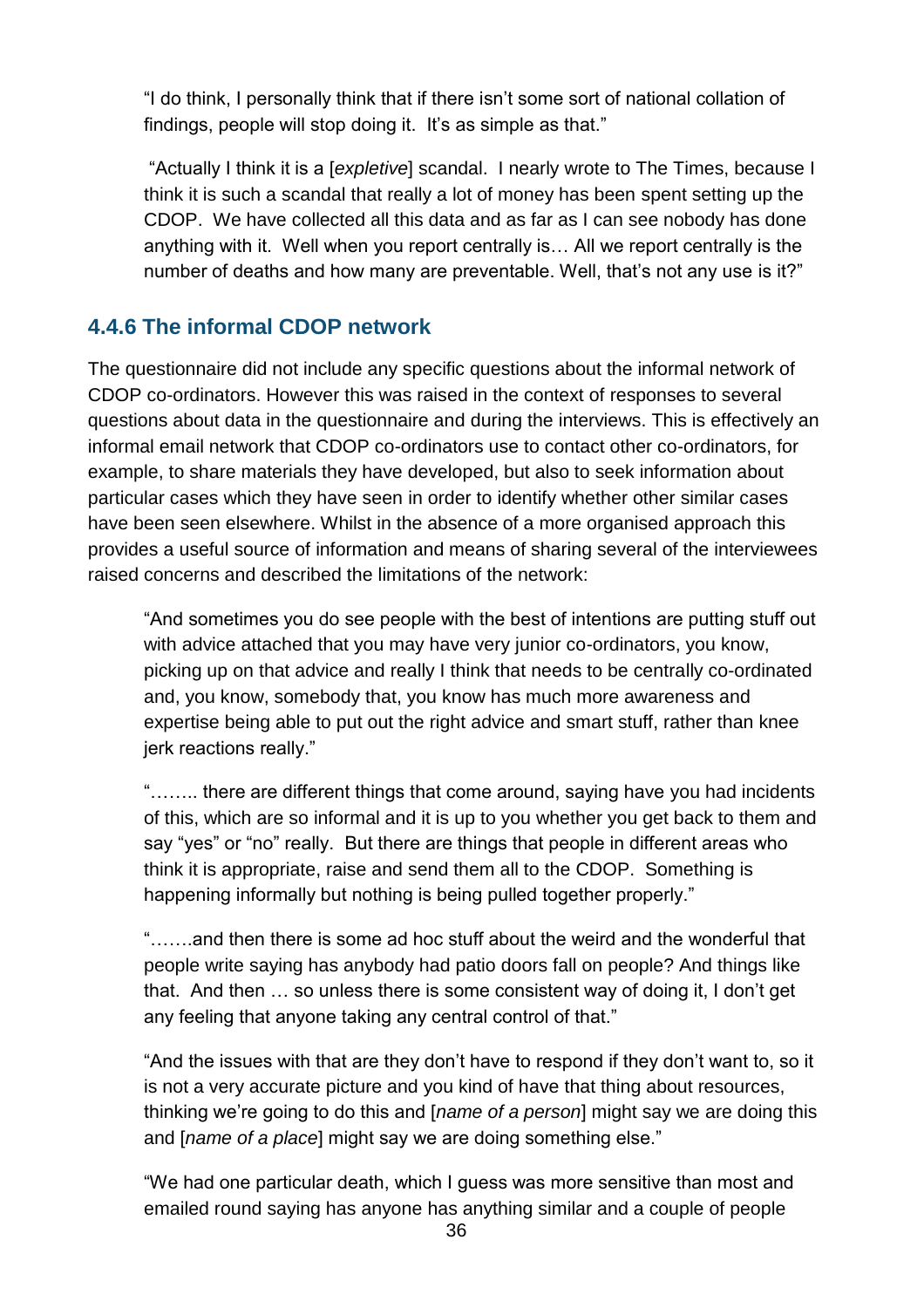came back saying "Yes but we won't share" because they were very mindful about where they wanted that information to go. Some areas said that they were thinking about doing a campaign, others weren't. And again, I guess it is that mixed message because it is at times like that you think well actually there would be some merit in, I guess, getting a national lead on 'should we do anything with this'? What is the wider picture? Because it very much felt like we'd got one view, somebody else had got a slightly different view again …"

"…….but I have to confess that even sometimes when I have got something positive to say, it drops to the bottom of my list because we have got so much other work to do."

## **4.5 Learning, actions and communication**

The questionnaire included a series of questions seeking open text responses designed to: explore the type of recommendations and actions which have resulted from CDOP reviews and the impact these recommendations have had; identify examples of local activities and actions which might be suitable for sharing more widely with either neighbouring CDOPs or nationally and those which only have local relevance; understand the formal and informal links between CDOPs and local serious care review (SCR) panels and how CDOPs make use of SCR findings; find out whether and how CDOPs contribute to national learning; and to find out whether CDOPs staff think further use could be make of local CDOP data and the recommendations which panels make.

### **4.5.1 Local recommendations, actions and impacts**

The vast majority of questionnaire respondents gave detailed examples of the recommendations and actions which have resulted from the learning from the CDOP reviews; quite a number gave extensive examples by quoting directly from their annual report. The following vignette represents a mixture of responses from different CDOPs but overall is typical of the type of responses the majority of CDOPs gave to the questions about recommendations and actions:

- SIDS prevention campaign focusing on day time sleeping place and position and the identification of high risk families;
- A change in procedures for the health visiting service in contacting families who do not attend appointments for immunisations;
- Specific road traffic safety measures in a particular area;
- Review of palliative services and care pathways for children with life limiting conditions;
- **Develop a suicide prevention strategy for teenagers;**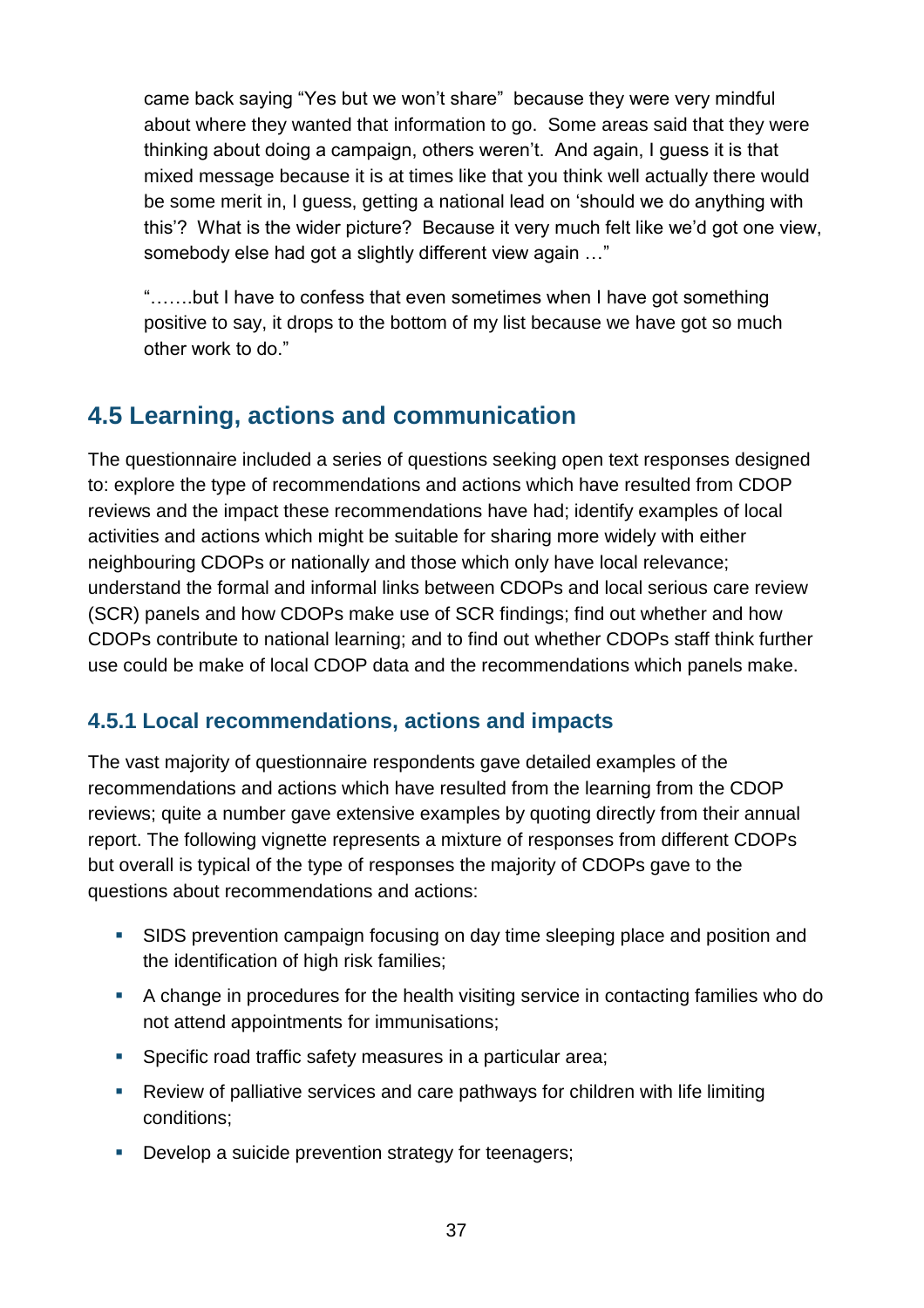To write to all [*named groups of individuals*] in schools to highlight that all pupils excluded for drugs should be referred to appropriate drug support agencies.

The majority of CDOPs gave examples of learning resulting in recommendations and actions which were very specific to their local services and circumstances, for instance, a recommendation about specific road safety measures in a particular location and a recommendation to review local palliative services and care pathways. However, these were generally given alongside other examples which could clearly be generalised to some extent in terms of their action, for example, a SIDS prevention campaign, writing to schools in relation to drug use and the need to refer pupils excluded from school for drug use to appropriate drug support agencies.

Examples of impacts are similarly drawn from examples given by many CDOPs and are summarised in the vignette below. Although the examples given below related to a variety of aspects the overriding finding is that the majority of impacts relate to clinical/social service organisation and delivery, and relate to service improvements.

- The Local Safeguarding Children Board has made suicide prevention integral to its priorities.
- Changes have been made to existing pathways in caring for children and young people.
- Practical steps have been taken to improve road signage on the [*name*] Road.
- The [*name*] LSCB has vulnerable babies as one of their 2012/13 priorities. This will raise awareness with both professionals and the public around issues e.g. cosleeping, alcohol and smoking.
- CDOP manager now attends the [*name*] Road Safety Group, therefore, creating stronger links.
- All women booked to deliver in the local NHS trust now have a Pre-CAF [Ref: common assessment framework] assessment record identifying risk of domestic violence, thinking about what needs to be done if they have other children and need admitting etc.

During the course of the interviews the issue of where across the three domains of safeguarding, clinical/social service organisation and delivery, and public health, the majority of recommendations and actions lie was specifically explored. The following illustrate typical responses:

"I think the other thing about the whole process as a general thing is I feel that although there is a bit of a mismatch now between whether we are reviewing child deaths from a sort of social and safeguarding implications of them, or whether it is safeguarding thing. Or, because most obviously 35-40% of them are going to be neonatal, premature babies, all of them, that are expected deaths and should we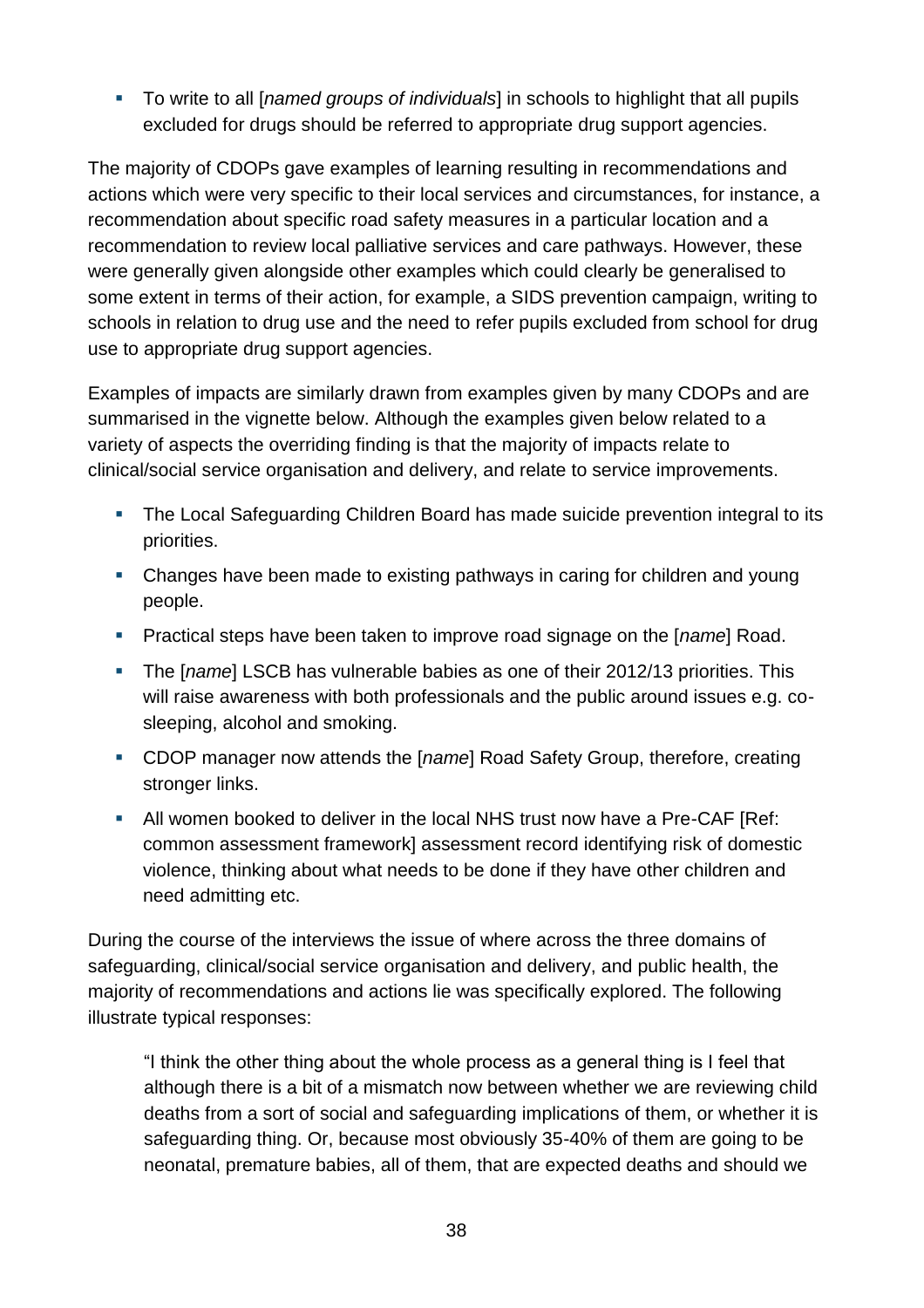be reviewing them. I don't know whether you can build it into this? Whether that is a good use of time or whether that should be done somewhere else?"

"I went to the [*name of another CDOP*] CDOP and the [*name of another CDOP*] CDOP and they tended to have much more of a public health focus than they existing in [*name of own CDOP*]. I am not sure why that was because the Consultant in Public Health had been chairing the meetings, but it didn't feel like a predominantly safeguarding thing, which I think it should do.**"**

"We haven't had many safeguarding ones, interestingly. We have just got our first newest case review for about, I think it is about, three years..... I think most recommendations are clinical. Public health certainly has two or three public health…..public health recommendations to be taken forward."

"…..and actually the majority of them are probably on the clinical side. There is a much smaller number on the public health and safeguarding side."

Several respondents to the questionnaire reflected here again, in response to these questions, the difficulty in demonstrating impact in terms of child deaths prevented:

"The total number of deaths is small so measuring impact is difficult. However one good example is continuing work around safe sleeping and the introduction of a safe sleeping risk assessment and training for frontline staff."

### **4.5.2 Local actions suitable for sharing more widely**

The examples given of local activities and actions which might be suitable for sharing more widely with either neighbouring CDOPs or nationally were fewer in number than those which only have local relevance. However, examples relating to materials developed for local campaigns to prevent sudden infant deaths, to improve bereavement and palliative care services, and activities around specific teenage suicides are three areas which were cited with examples of learning and sharing which is already going on and could be expanded further if there was a mechanism for doing so. Most of the shared learning is with neighbouring CDOPs or CDOPs in the same region which already have formal or semi-formal arrangements to work together, but there are also examples where CDOPs have identified other CDOPs with similar problems in different parts of the country and have organised joint meetings to discuss the particular issue and to share learning and actions.

There was evidence of quite a lot of 'regional activity' with some areas having regular and frequent 'regional' meetings to share experiences, to discuss cases and to identify common learning and actions. In some parts of the country this is well established and these types of activities have carried on in recent times. However, it is also clear that these types of meeting are not universal; some CDOPs do not appear to participate in this kind of regional sharing at all or did in the past but recent meetings have not been organised. The demise of Government Regional Offices and Strategic Health Authorities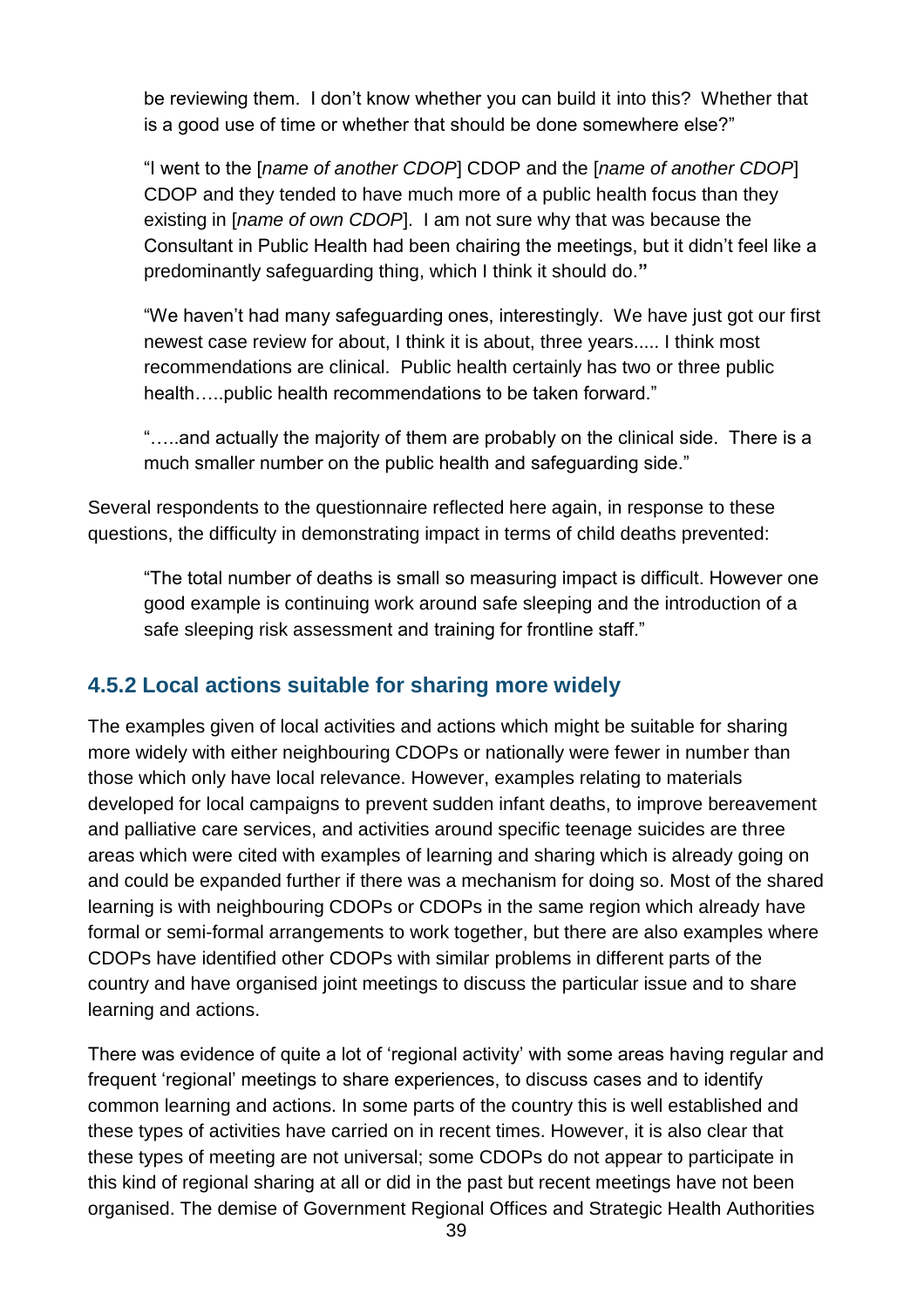who took the lead in organising some of these meetings were cited as reasons why some regional meetings have stopped happening:

"With the demise of Local Government Officers there has also been an end to the regional CDOP Chairs/Coordinators meetings in our area and so there is no 'formal' sharing at the moment as there is no-one coordinating this."

Evidence of clear benefit of these types of regional activities was cited in the questionnaire responses and includes amongst others: sharing good practice, the capacity to start to identify unusual patterns and types of death, sharing management protocols and policies which have been developed to avoid duplication of effort, and dissemination of findings and recommendations.

### **4.5.3 Formal and informal links between CDOPs and SCR panels**

National data collected by DfE suggests that 1% of the child death reviews completed in 2011-12 were also subject to a serious case review (Department for Education, 2012). In relation to the Serious Case Review (SCR) panels there was a wide variation in terms of the relationship between the SCR panel and the CDOP. At one extreme, there was little interaction and the CDOP just receives the SCR report to integrate into the CDOP process and at the other extreme there is a close working relationship between the two panels with some individuals, for example the designated doctor, being a member of both panels. Where mentioned the sequence of events for most CDOPs is that they will wait until the SCR panel review was complete so that their findings can be incorporated into the CDOP review process. The two extremes of operation are illustrated by the following quotes from two questionnaire respondents:

"We have agreed with LSCB chairs relatively recently that the panel will receive the full report of any SCR or other form of local review following the death of a child. There is learning as a result across the three areas that make up our panel. I consider that there is more we could do but have to negotiate what is properly our responsibility as against that of the LSCB. We have never liaised with the SCR panel."

"In our area, members of the CDOP are also members of SCR Panels therefore information sharing is very good. Lessons learnt are disseminated to other localities present in the CDOP (there are 3 localities within the [*name*] CDOP)."

### **4.5.4 National learning from CDOP findings and data**

In response to the question about what CDOPs and their local partners do to contribute to national learning from their local panel findings 19 (35%) did not respond to the question; and 20 (37%) responded but gave either an answer which indicated that they do not do anything to contribute or gave an example of either local or regional learning.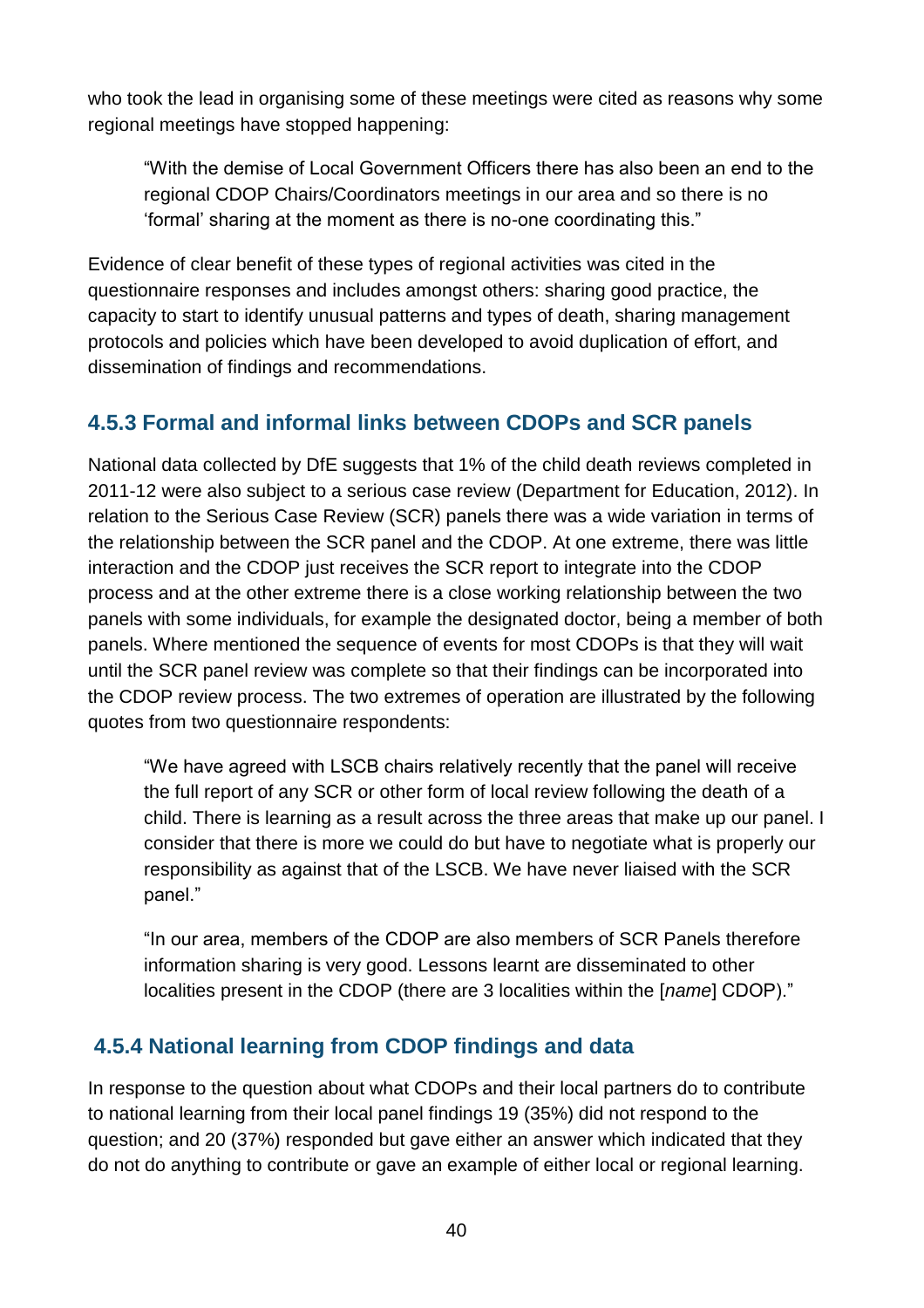The types of responses where national action has been attempted by 15 (28%) of CDOPs and has been successful in some cases are illustrated below:

"HPA [Ref: Health Protection Agency]\* initiative relating to meningitis will be cascaded nationally" [\*Note HPA is now part of Public Health England]

"Our Safer Sleeping Guidance has been acknowledged nationally by FSID."

"The [*name of service*] Fire Service put posters on fire engines which strongly encouraged people to make sure babies and children were strapped into car seats. Fire engines from this service cover a large part of the geographical area of [*name of area of the country*]. We have been in discussion with British Waterways over canal safety, but with little effect. Window safety discussed with Child Accident Prevention Trust (CAPT). CONI [Ref: Care of Next Infant] data submitted as part of national evaluation. This could be enhanced but would need a national database to be effective – also resources to analyse and effect sharing."

"[*Name of place*] has liaised effectively with HEFA (Human Embryology and Fertilisation Authority) re [Ref: regarding] number of deaths of babies conceived with medical intervention- often as twin embryos- and number who died. Promoted research results of single embryo fertilisation. There has been a definite reduction of deaths of babies who were conceived with medical intervention, but we are not able to prove that this was due to these interventions."

Frustration about the lack of a proper mechanism for feeding into national learning or some means of national co-ordination was also evident in some of the responses where examples of national actions were not given but the reasons why were noted. The issue of the need for national collation and information sharing, to provide a central focus for action again emerged in these responses:

"SIDS deaths for example is a national issue which is borne out by the number of CDOPs that have conducted local campaigns and whist I accept there should be local ownership to a degree my expectation is that where themes, modifiable factors and recommendations are consistently identified there should be some national recognition of this and steps taken to address these on a national level. I have been to a number of national conferences and this comes up every time which I think reflects the frustration of CDOPs."

"We complete the DFE annual return and respond to national emails via the CDOP coordinator network. There is currently no other mechanism for national learning, a database would certainly be welcomed and national workshops/ conferences would also be useful."

"The findings and recommendations are all fed through the LSCB mechanism and are reported centrally. CDOP are limited to a mandatory annual report and we do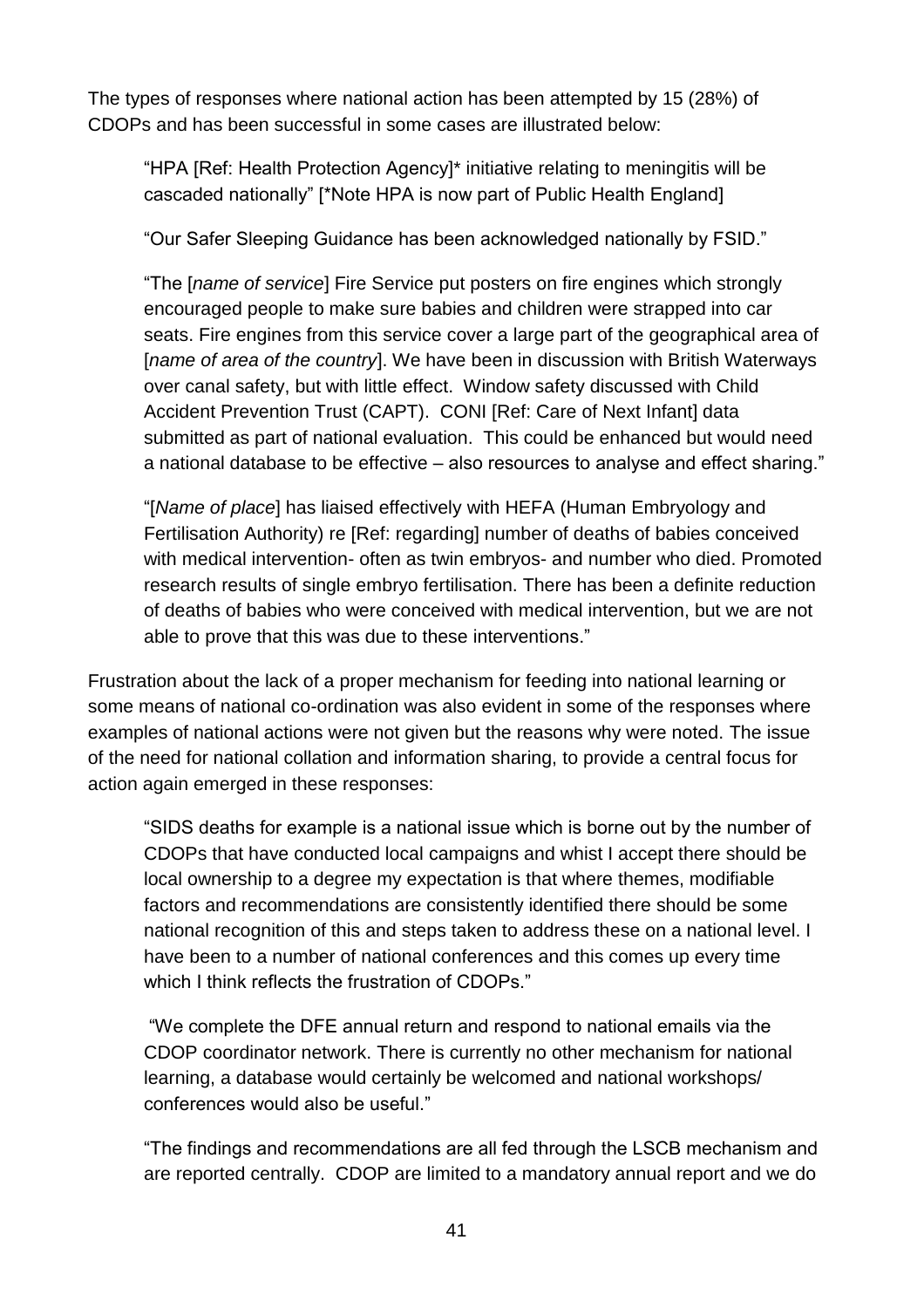feel there should be a better mechanism for sharing our learning and actions taken in response to the recommendations."

"Without the use of a national database this is difficult although regular sharing does contribute to CDOP review through e-mail correspondence."

"At present this is done through completing the DfE Annual Returns and responding to enquiries that are sent informally across the national network of CDOP Coordinators."

"Not formally but [*name of place*] has good contacts with national CDOP coordinators. However, there is a danger that national and local trends will not be identified if there is not a more formal method of information sharing."

"And I know we had a case recently where a child died of [*rare preventable cause*]. And that has been a big one nationally, but trying to get data about how many children nationally have been affected by this sort of issue is problematic."

"....without any national data collection, .......… it is extremely difficult to get action at a national level taken forward."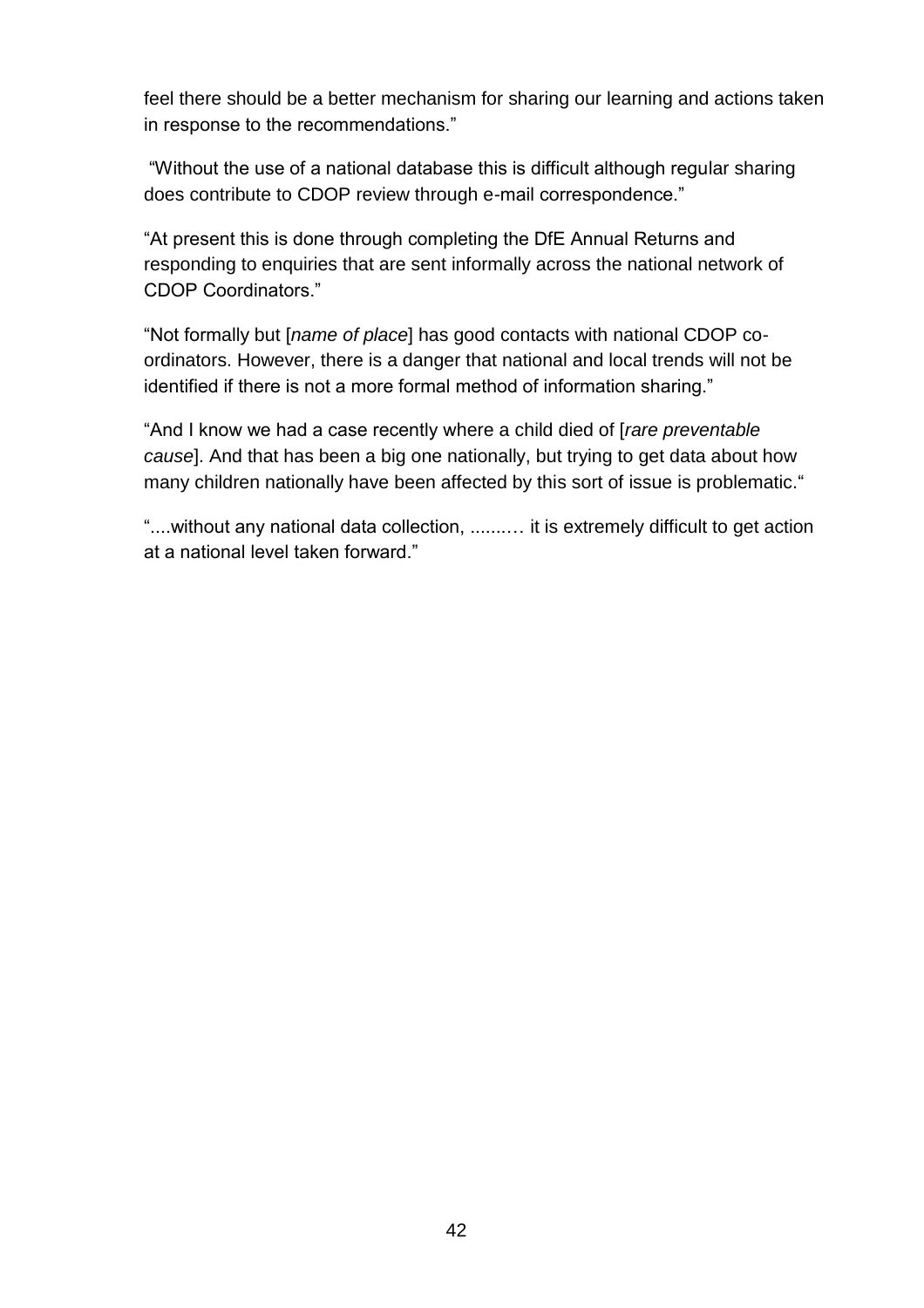## **5. Discussion**

The response to this study by many CDOP co-ordinators, managers and chairs was enthusiastic and the passion that individuals working in CDOPs feel for their work in child death prevention came through in their responses to many questions and during the course of the interviews.

However, with a response of 58% to the questionnaire survey the representativeness and thus the generalisability of the findings to all CDOPs must be considered. Importantly some information, either through the questionnaire and the interviews or the interviews alone, was available from 63% of CDOPs which relate to 68% of LSCBs. Findings which can be directly compared with the national data published by DfE include the average number of CDOP meetings per year and the average number of child deaths reviewed at each meeting (Department for Education 2012). Reassuringly the survey results reflect very closely the national figures for both of these aspects. Furthermore the findings from the small number of interviews conducted with CDOP staff where a questionnaire had not been returned indicated that the non-responder CDOPs are not materially different in terms of their activities and staff views from responder CDOPs. This suggests that the findings reported here are likely to be representative of English CDOPs in general and can be generalised across all CDOPs in England with some confidence.

CDOPs were established to have a local focus and this has clearly been successful on many levels. The variation in organisation which ranges from differences in the size of the CDOP, the size of the panels, the number of staff, the frequency and duration of meeting between CDOPs is one reflection of this localism. Local arrangements have been developed to make the process work locally, and to suit the local services and agencies with which the CDOPs work. Relationships with the local service providers are essential to ensure that the information necessary to conduct panel reviews is provided to CDOPs and although there is some evidence of delays and concerns about completeness and data quality these issues can only be addressed realistically at a local level. Making local modifications to the national data collection templates is one means by which some CDOPs have improved both the speed of return of information and its completeness. The local arrangements which have been developed have also served to ensure that CDOP recommendations are implemented in ways which are relevant to local service provision and local circumstances and many examples of this were given in both the questionnaires and the interviews.

CDOP panels vary hugely in size. Some CDOPs have experienced some difficulties in recruiting appropriate members to their CDOP panels with obstetricians being a group notable by their low level of representation despite the fact that neonatal deaths account for nearly half of all child deaths. Related to this is the whole issue of how neonatal deaths are reviewed with some panels undertaking minimal review and other undertaking full review and making recommendations about service improvements as a consequence. Despite the fact that central guidance on dealing with the dilemma of how to review neonatal deaths has been issued confusion and different local approaches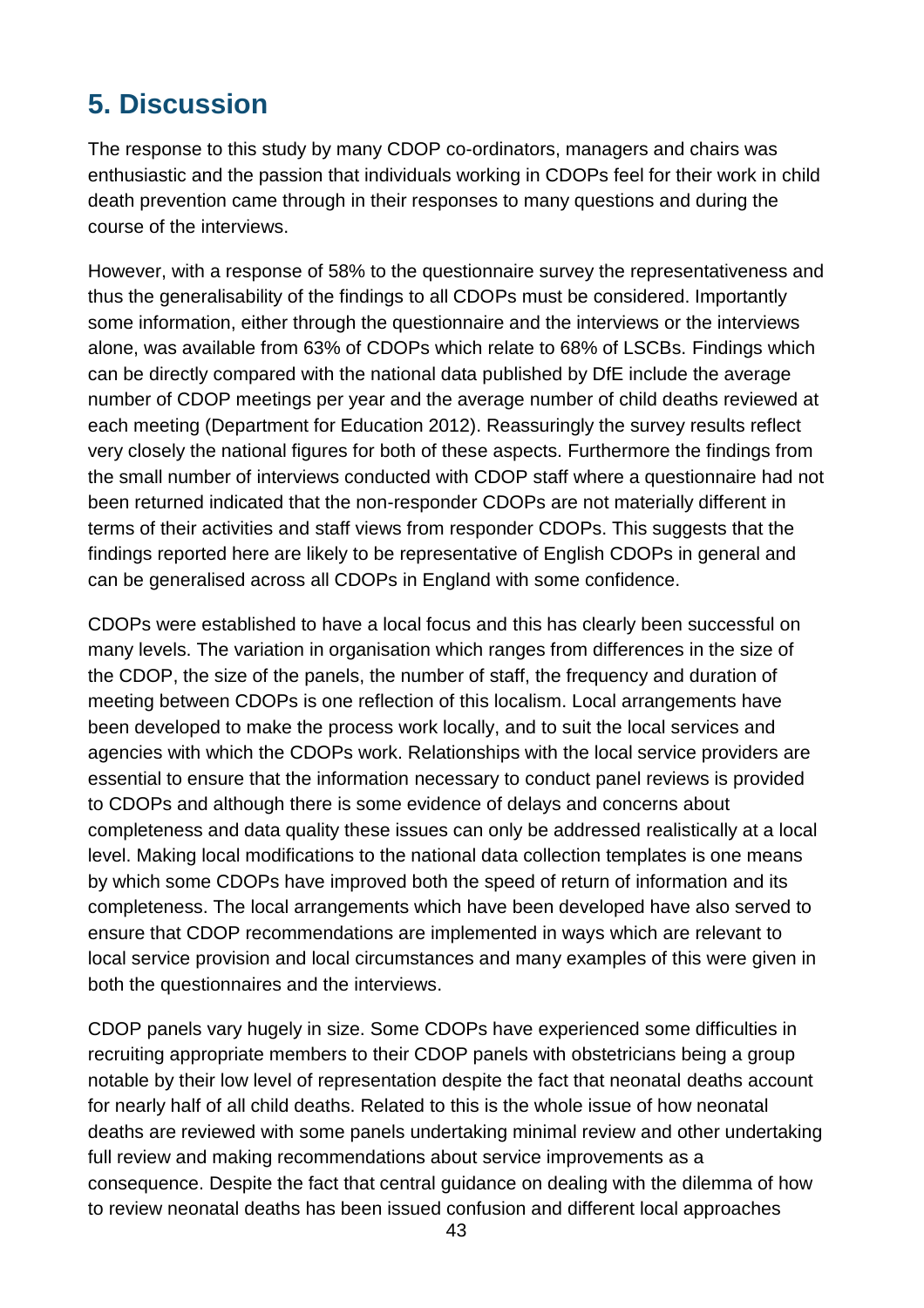persist suggesting that either the guidance or how it is expressed might benefit from review.

One aspect of CDOP functions which is clearly of concern is the management of the data which the CDOPs collect. The use of Excel spread-sheets for the long term storage of information of this type is concerning for several reasons including the capacity when using Excel spread-sheets to inadvertently change data items, and to sort the data by individual column(s) and thereby irretrievably disrupt the integrity of the data. It is clear that the capacity of some CDOPs to even return the limited information requested annually by DfE is severely limited by the limitations of Excel spread-sheets as the primary means of manipulating their data. In addition a number of CDOPs have an almost completely manual system of data storage. There was also evidence that a substantial proportion of CDOPs have separate data storage for administrative information and the panel findings leading to an inevitable duplication of effort and doubling the risk of data errors for pieces of information common to both systems.

Many of the CDOPs using Excel clearly wish to develop a better database system but are impeded by their limited or lack of access to the necessary IT support to do so. The experience of these CDOPs contrasts sharply with the experience of CDOPs who run properly integrated Access databases and have the capacity to modify their database and run reports to generate selected outputs rapidly. The experience of the latter CDOPs gives an insight into what might be possible and the potential benefits of having a properly functioning national database.

It became evident from a number of interviews that the reason why CDOPs had chosen to store their data using Excel spread-sheets when they were establishing their local processes was their expectations from early discussions that a national system of data collection was going to be introduced. There was clear frustration and disappointment with the limited information which is collected by DfE and this was evidently not what CDOPs were expecting from the outset. Whilst the statistical releases produced by DfE based on the annual returns of data by CDOPs are used by about half of CDOPs who also indicated how they used the information, their use is clearly limited by the content. The content of the releases was noted by several interviewees as primarily focusing on process rather than outcomes and was described by one participant as "essentially an audit of CDOP activity." There is limited scope and there little evidence of enthusiasm on the part of CDOPs for extending the amount of this type of information collected in this way by DfE.

The capacity of CDOPs to use their own data to examine time trends and identify one-off causes of death versus an emerging pattern is by definition limited by the (fortunately) small number of child deaths and child deaths of particular types which occur in even the largest of the CDOPs. As a number of interviewees commented the absence of national data to enable examination of individual causes of deaths means it is simply not possible to identify the difference between a one-off cause and an emerging trend other than to resort to contacting other CDOP co-ordinators through the informal email network. While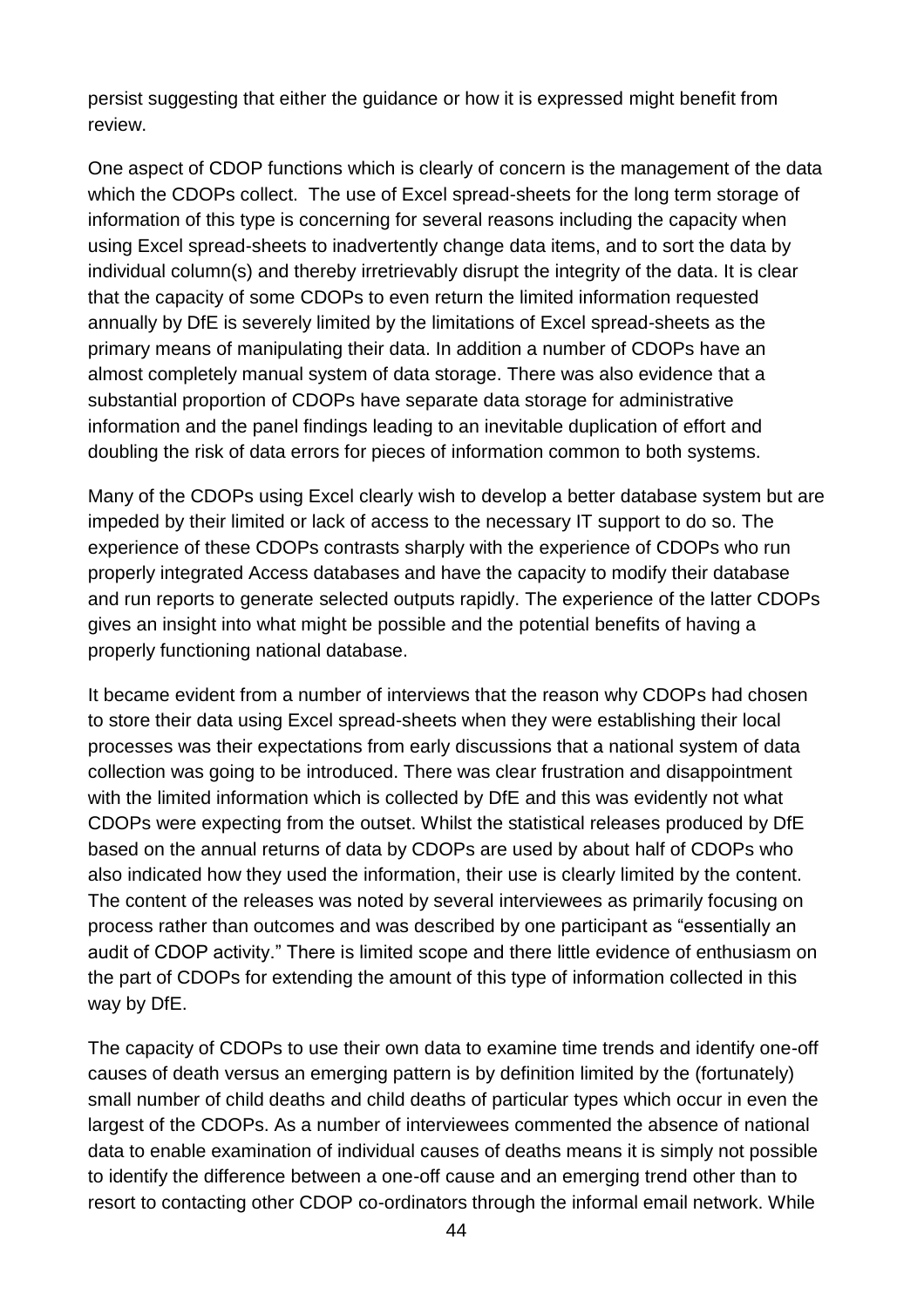this has resulted in the identification of specific causes of death, for example nappy sack suffocation (Benyon & Hayes, 2012), Benyon reported the extensive effort and prolonged time it took to identify other deaths from the same cause elsewhere using the informal email network and searching for news reports of cases (Benyon & Hayes. 2012). This resulted in a delay in identifying this cause of death as an emerging concern and thus before preventive action could be taken.

The informal CDOP email network is the only mechanism that CDOP staff currently have to communicate with all other CDOP staff across England. The risk of relying on such an informal system is that preventable causes of deaths are not identified and the chances of preventing future deaths are missed. One interviewee also noted with concern that advice was being issued through this route and questioned the veracity of some of the advice. Even with the most enthusiastic participants this informal approach to national case identification is a very poor and risky substitute for a formalised alert and alarm system based on properly collected and analysed national data.

Not surprisingly with the main focus of CDOP activity being very local the majority of learning and actions happen at the local level and for the many of the findings and recommendations CDOPs make this is wholly appropriate. The main focus of findings relate to clinical service delivery and organisation resulting in local service improvements. Some of the findings and service improvements relate to services for children with life limiting conditions and palliative care rather than the prevention of death. However, it seems wholly appropriate that if a death cannot be prevented then the focus should be on providing services to ensure a 'good death'. An improvement in bereavement services is one service improvement mentioned by a number of interviewees and in questionnaire responses which has resulted directly as a consequence of CDOP recommendations.

Some duplication of effort across CDOPs was evident, for example in the production of materials for staff such as health visitors. Some sharing of materials and findings does occur but duplication of effort could be minimised further with better formal mechanisms for sharing information and ideas. This would result in some cost savings, although based on the proportion of designated CDOP budgets which are spent on 'campaign' or information materials, which is small, the cost savings would by necessity also be relatively small.

There was evidence of regional sharing and learning which, in the interviews and responses to the questionnaire, was clearly a beneficial way of sharing information, issues, concerns and preventive approaches. However, such regional sharing and learning is not occurring universally and the recent restructuring of health service and the demise of local government offices has led to the loss of some (but not all) of this regional activity which these organisations took responsibility for organising in some areas. It is to be hoped that somewhere in the newly emerging structures that this responsibility will once again be reassumed. At present is not clear where the drivers for this will come from although the wholesale move of public health staff from the NHS into local authorities may help this process. Public health specialists are involved in the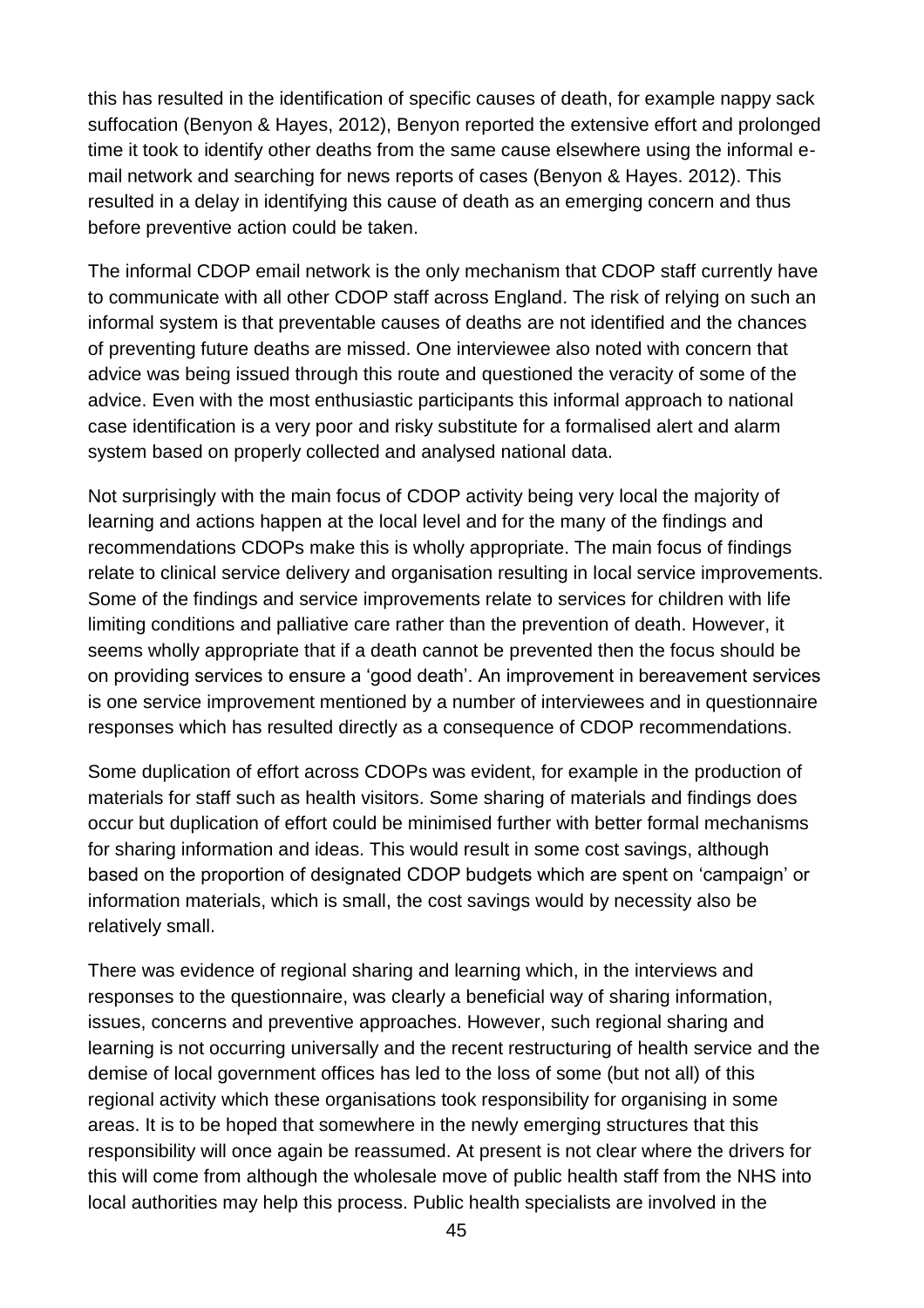majority of CDOPs and will appreciate the need for review and sharing of findings and activities at a population level above that of most CDOPs given the inherent problems of basing conclusions and actions on the small numbers of deaths reviewed in most CDOPs.

There was little evidence of national learning going on other than through events arranged by organisations such as the Lullaby Trust (formerly the Foundation for the Study of Infant Death – FSID). A small number of CDOPs have sought to engage with national bodies such as the Human Fertilization and Embryology Authority but without a more formal mechanism for this type of engagement they are at risk of being a lone voice in the wilderness. In the absence of additional national data collation holding national meetings would be one approach to achieving some elements of national data sharing. At present the funding of such meetings tends to rely on the voluntary sector, for example the meeting run by the Lullaby Trust in 2012. Meetings run and funded by central government would be one way of ensuring such meetings happen without having to rely on the support of small charities.

Extensive time and resources are devoted to ensuring that the deaths of all children are reviewed thoroughly through the CDOP process. With an average of five person-hours of professional time being devoted to the review of each child death in the panel process it is clear this statutory responsibility is taken very seriously by LSCBs. It is also clear that the whole process to support the operations of CDOPs requires a high and sustained level of administrative and managerial support. The process is complicated, the collection and manipulation of information to support the panel reviews is detailed and lengthy, the final analysis of CDOP data required to produce local annual reports is complex, and the reporting and implementation of recommendations is time consuming. Furthermore, current data systems in most CDOPs add too rather than reduce this complexity. It is important that LSCBs recognise the complexity at all levels and that the process of providing support to CDOPs is not seen as a purely administrative one which can be undertaken solely by relatively junior clerical staff.

The overall findings from this study highlight the missed opportunities to capitalise on the strong local structures and vital focus of work at the local level by the failure to collect, analyse and disseminate the data CDOPs collect locally at a national level. Frustration and anger best describe the feeling expressed in the questionnaires and in the interviews about the lack of a national database. When CDOPs were first established expectations of a national database were raised and staff in CDOPs now feel very let down and disappointed by the failure to implement a properly functioning national data collection. It is essential that the work of CDOPs continues at the local level since it is at this level that service improvements will be achieved. However, this goal is entirely compatible with the goal of prospective data collection and analysis of CDOP data at the national level. A national database has the potential to reap benefits in terms of the analysis of the causes and circumstances surrounding all child deaths; to examine geographical and time trends; to identify newly emerging patterns of causes of death; and from which properly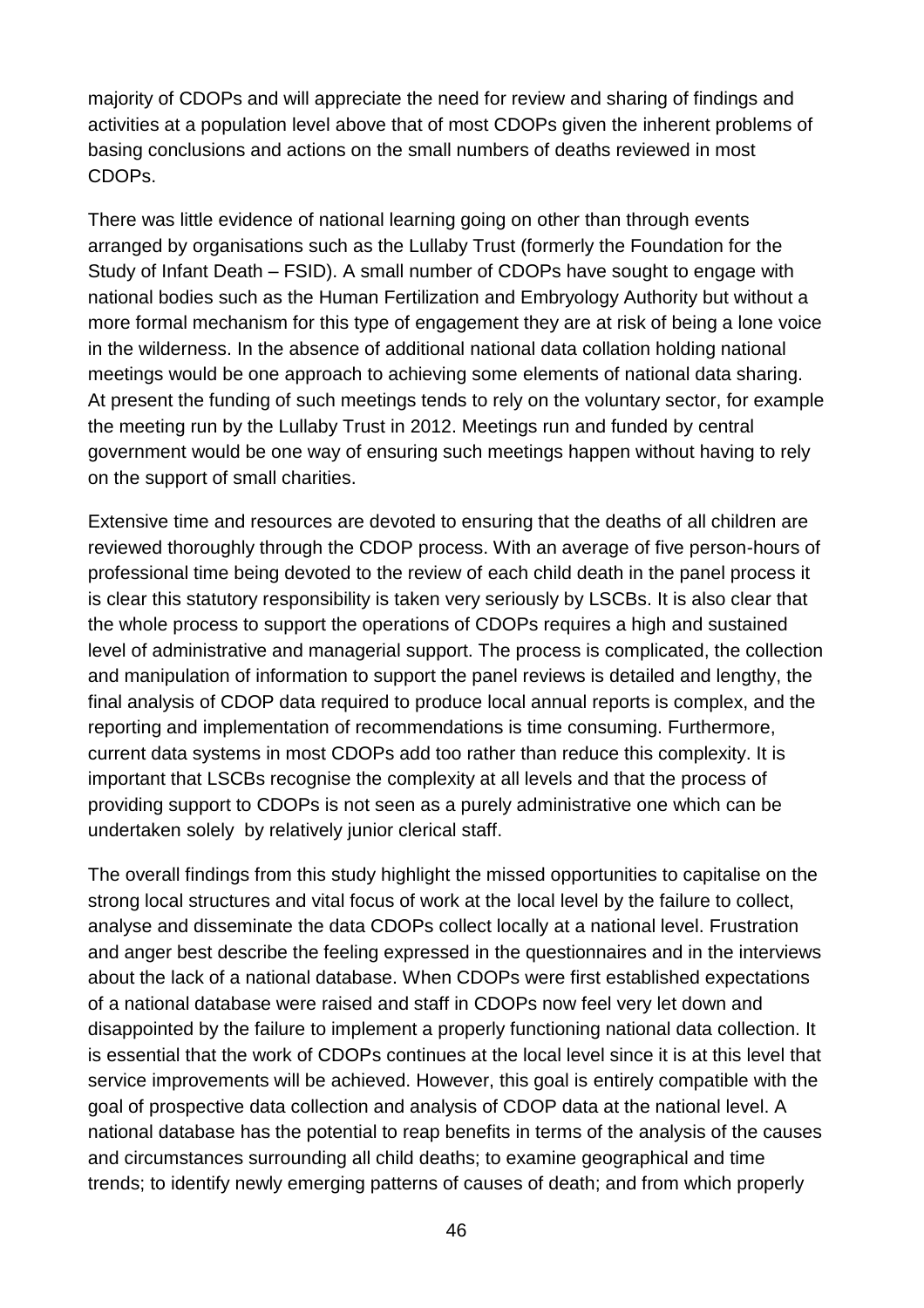evaluated and data driven alerts and alarms could be issued. In the long term interventions to reduce child deaths developed as a consequence of being able to examine child death data properly could also be robustly evaluated if national data are available. Finally it is essential to emphasise that none of this is possible for individual CDOPs dealing with just their own data.

An alternative to a national database and one option posed as part of the research questions in the tender specification for this study would be the commissioning of detailed research by an independent contractor to identify key trends and national lessons learnt using existing CDOP data. The first difficulty with this approach is that it is evident that at present, because of a lack of clear definitions and standardisation across CDOPs, different data items are collected by CDOPs and apparently similar data items are collected and coded according to different working definitions. Second, the data are currently held in over 80 different databases and some CDOPs don't actually have anything resembling an electronic database; thus the extraction and merging of the electronic data to create a single database for analysis would be far from a trivial technical exercise. The latter point may lead to incomplete participation and thus the data collated would not be 'national'. Finally, this could only be conducted as a one off retrospective activity and once concluded would provide no future improvement to the quality and availability of CDOP data unless repeated at regular intervals; this would be a complex and costly option and furthermore concerns about data quality and thus the veracity of any conclusions would inevitably remain.

In contrast a national database would provide the impetus, focus and necessity for the standardisation of the data items collected and coded by CDOPs thereby improving the quality of data collection. If the data were collected prospectively using modern methods of electronic data capture at the individual child level with complete identifiers, and with appropriate regulatory authorisation for linkage purposes, this has the potential to lead to the capacity to link to other sources of national data, for example hospital inpatient data, thereby extending the value and outputs from the data and leading to a better understanding of the antecedents of child deaths and thus the capacity to prevent a greater number of deaths. Such a database could be designed to support local data analysis and production of local reports as well as enabling analysis at the national level. A national database located in an appropriate centre of excellence could also provide a focus for shared learning between and across CDOPs. Part of the database function could be to act as a central repository for information materials to reduce duplication of effort, it could also include a discussion forum to support the regular exchange of information and ideas between CDOP staff including individual CDOP recommendations; and the annual analysis and release of the national report could be launched at national meetings organised by the database team.

The design of any national database and the data items to be collected must include input from CDOP staff and not be imposed in a 'top down' fashion. A primarily 'bottom up' approach to the design is the only way to ensure the system is fit for purpose, will be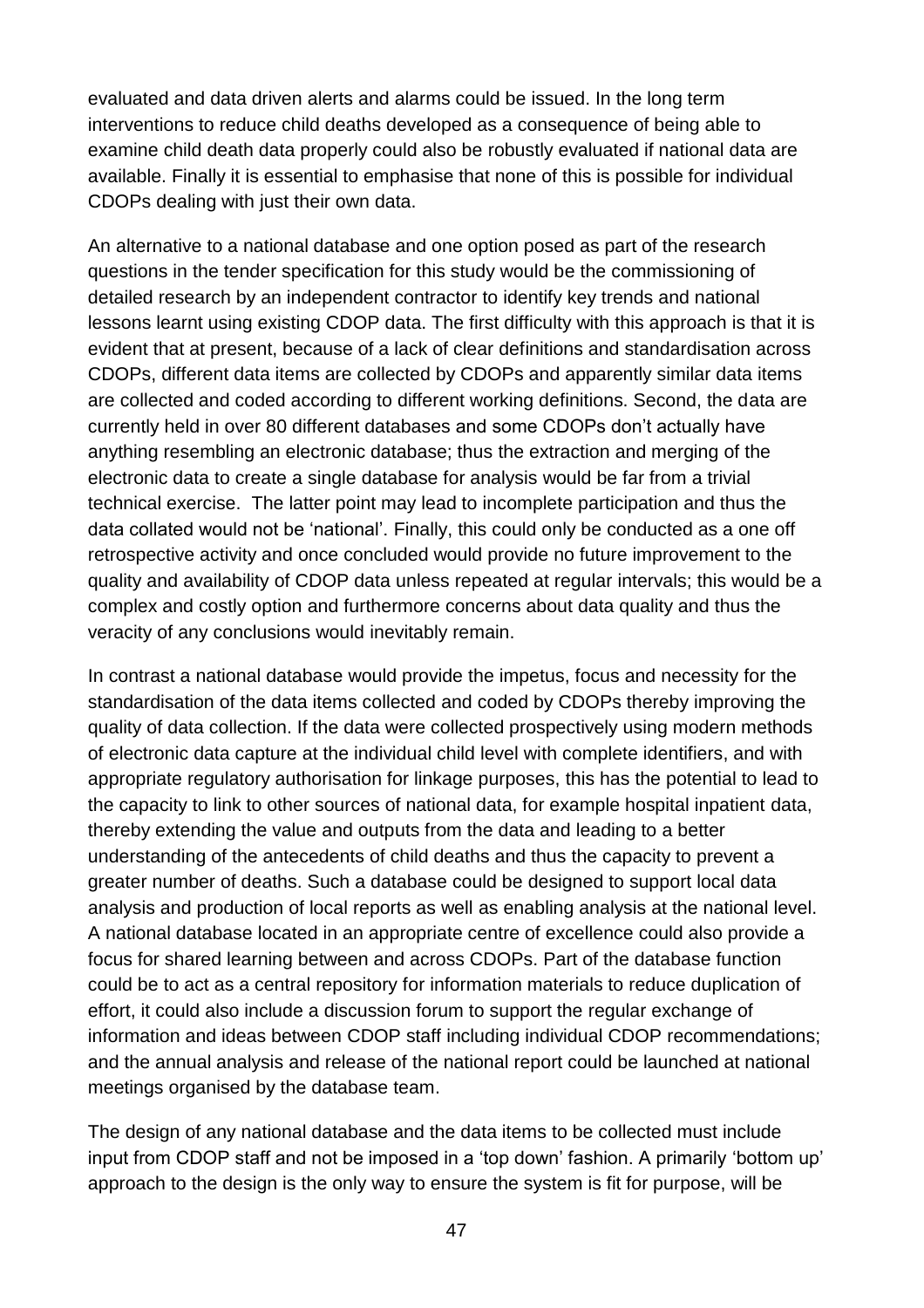used to its maximum advantage by the CDOPs and thus the quality of data collected will be high. A detailed scoping of the content of a national database was beyond the capacity of this short project but would be an essential step, in collaboration with CDOPs, to maximise functionality for both local and national users of the data.

Finally making links with the newly established National Child and Maternal Health Intelligence Network and relevant national data collections will be vital to ensure that the data will be used for the maximum benefit of children.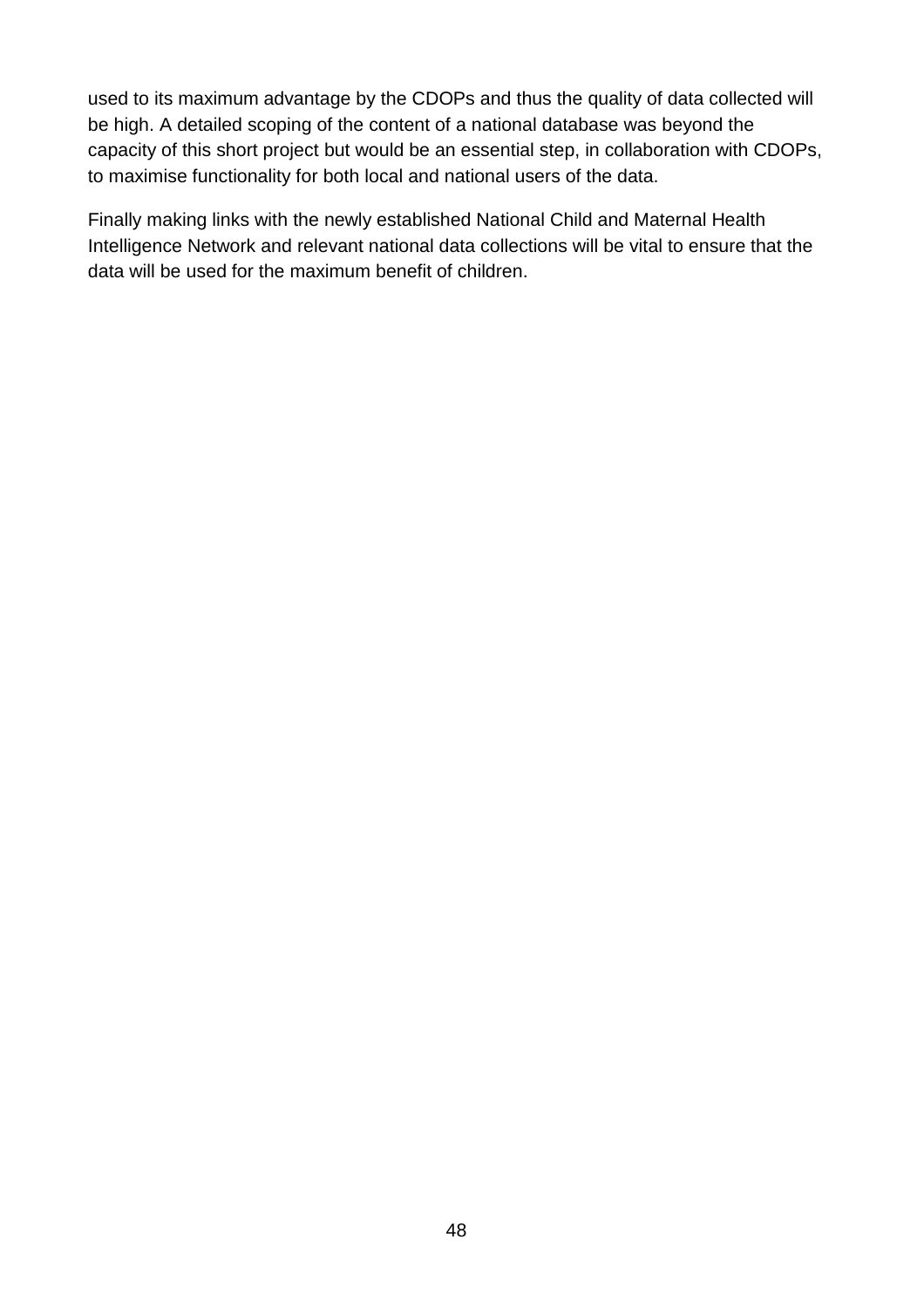## **6. Recommendations**

- CDOPs must continue to be locally based and to have a local focus in order to continue their work with local services and agencies to ensure both the provision of data needed for the CDOP process and to ensure that recommendations for service improvements are locally relevant and acted upon locally.
- A national database should be established to enable the collection, analysis, interpretation and reporting of CDOP data at a national level.
- The database and the associated standardised data collection tools required to ensure high quality data are collected must be designed in collaboration with CDOP staff to ensure that they meet the CDOP data needs and local analysis requirements whilst a sub-set of the data is made available for national analysis.
- The database should be commissioned from a provider who is experienced in national data collection and analysis and has the requisite clinical skills to interpret the findings and to issue appropriate alerts and alarms when necessary as well as producing an annual national report.
- Links must be established with other national data collections and child health intelligence networks to ensure maximum benefit is derived from the data collected and the recommendations made.
- The continuation in some places and re-establishment in others of regional meetings is essential to ensure shared learning across CDOPs continues. Funded national meetings would also support one element of shared national learning and the goal of making better use of child death review data. Such meetings could be stand alone or form part of the remit of a national database provider.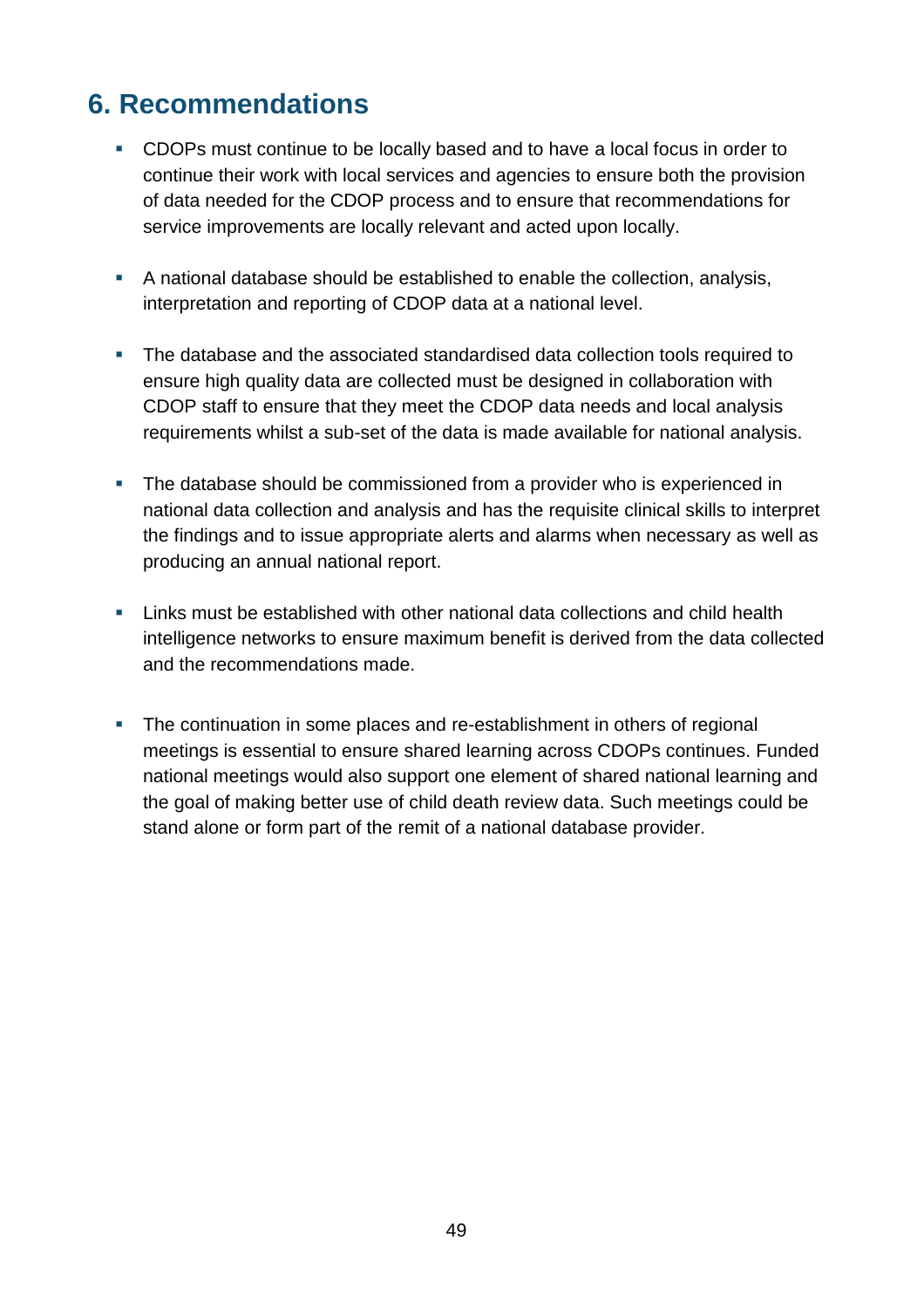# **7. Acknowledgements**

This project was commissioned and funded by the Department for Education (project EOR/SBU/2011/070).

We would like to thank Sarah Wolstenholme, Isabella Craig and Steve Williams from the Department for Education for their support and insights which helped shape this project and its final outcome.

We would also like to thank the many CDOP co-ordinators, managers, chairs and other individuals who contributed to this project through the completion of the survey questionnaire and in giving up their time to be interviewed.

Peter Sidebotham (Associate Professor in Child Health, University of Warwick and Consultant Paediatrician, Warwickshire Community Health), Irene Wright (Merseyside CDOP Manager, Liverpool Safeguarding Children Board), Susie Crook (CDOP Manager, Worcestershire CDOP) and Christine Humphrey (representing the Department for Health) kindly gave their time to read the draft report and attend the advisory group meeting where they provided expert advice freely and helpfully. Irene Wright and Susie Crook provided written comment on the final version of the report and additional written comments were also received from Nicky Brownjohn (Associate Director for Safeguarding (CWHH)/Designated Nurse for Safeguarding Children (Westminster, Kensington and Chelsea)) who was unable to attend the meeting.

Finally we would like to thank Lynne Roberts who managed the survey process, handled the survey data, transcribed the audio tapes and helped in many other ways.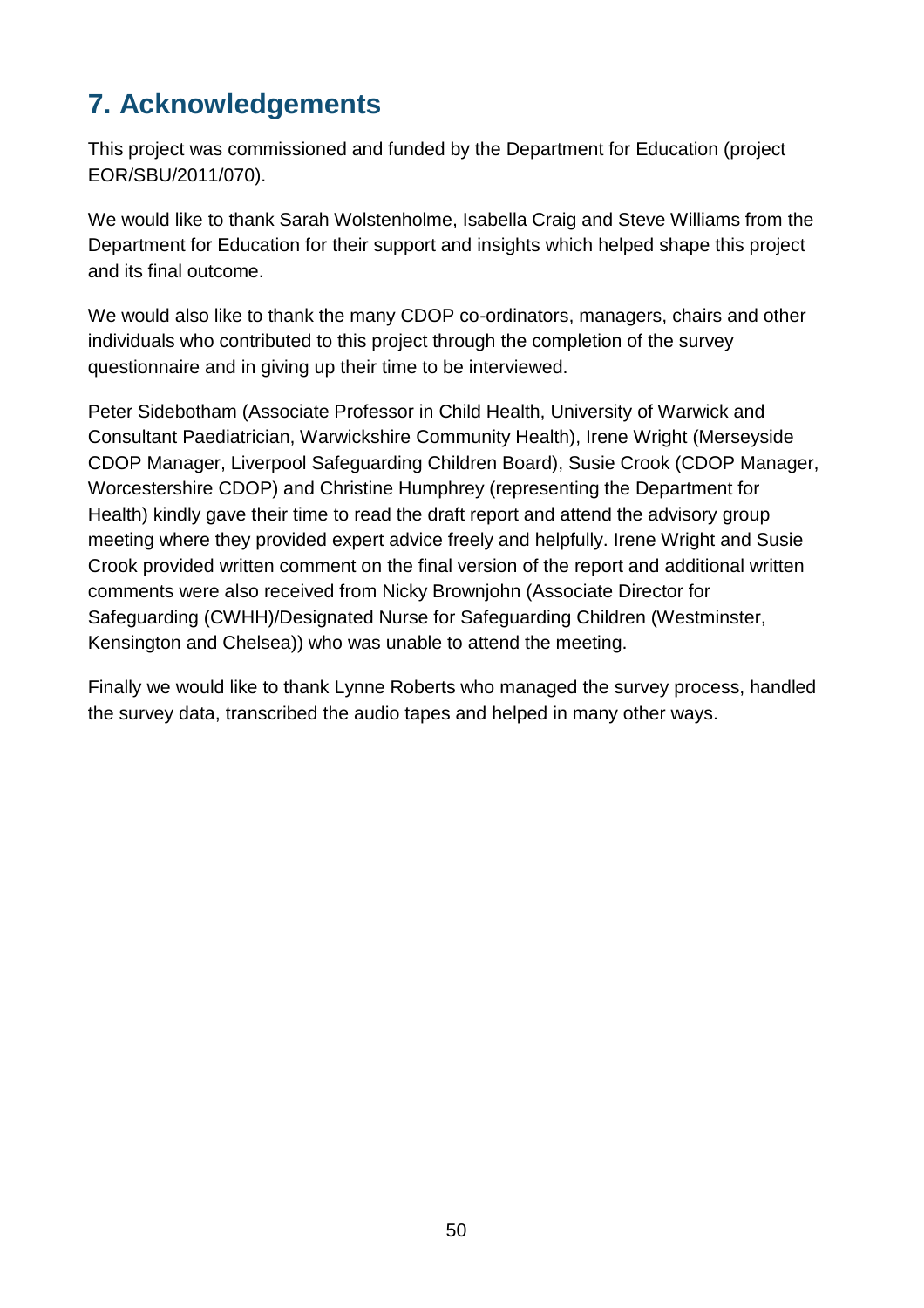## **8. References**

Benyon B, Hayes M. Nappy sack baby deaths, a hidden risk and the potential role of CDOPs. London: FSID conference, 2012.

Covington TM. The US National child death review case reporting system. Inj Prev 2011; 17(Suppl 1): i34-i37.

Department for Education 2012. Statistical Release OSR 14/2012. Child death reviews: year ending 31 March 2012. [Downloaded 9.9.12]

Department for Education 2013. National templates for LSCBs to use when collecting information about child deaths. Available at: [http://www.education.gov.uk/childrenandyoungpeople/safeguardingchildren/childdeathrev](http://www.education.gov.uk/childrenandyoungpeople/safeguardingchildren/childdeathreview/a0068866/national-template-lscb) [iew/a0068866/national-template-lscb](http://www.education.gov.uk/childrenandyoungpeople/safeguardingchildren/childdeathreview/a0068866/national-template-lscb) (accessed 19th May 2013)

Fleming PJ , Blair PS, Sidebotham PD *et al*. Investigating sudden unexpected deaths in infancy and childhood and caring for bereaved families: an integrated multiagency approach. Br Med J 2004; 328: 331-4.

FSID 2011. A National Conference for Child Death Overview Panels, London. June 2012.

Johnson BD, Covington TM. Injury prevention in child death review. Inj Prev 2011; 17(suppl 1): i1-i3.

Mason H. Qualitative researching. London: Sage Publications, 2002.

Pearson GA (Ed). Why Children Die: A Pilot Study 2006; England (South West, North East and West Midlands), Wales and Northern Ireland. London: CEMACH 2008.

Richie, J and Spencer, L (1994), 'Qualitative data analysis for applied policy research', in Bryman and Burgess, eds., *Analysing Qualitative Data,* London: Routledge, p173-194.

Sidebotham P, Fox J, Horwath J, Powell C. Developing effective child death review: a study of 'early starter' child death overview panels in England. Inj Prev 2011; 17(Suppl 1): i55-i63.

Working Together to Safeguard Children. London: Department for Education 2010.

Working Together to Safeguard Children. London: Department for Education 2013.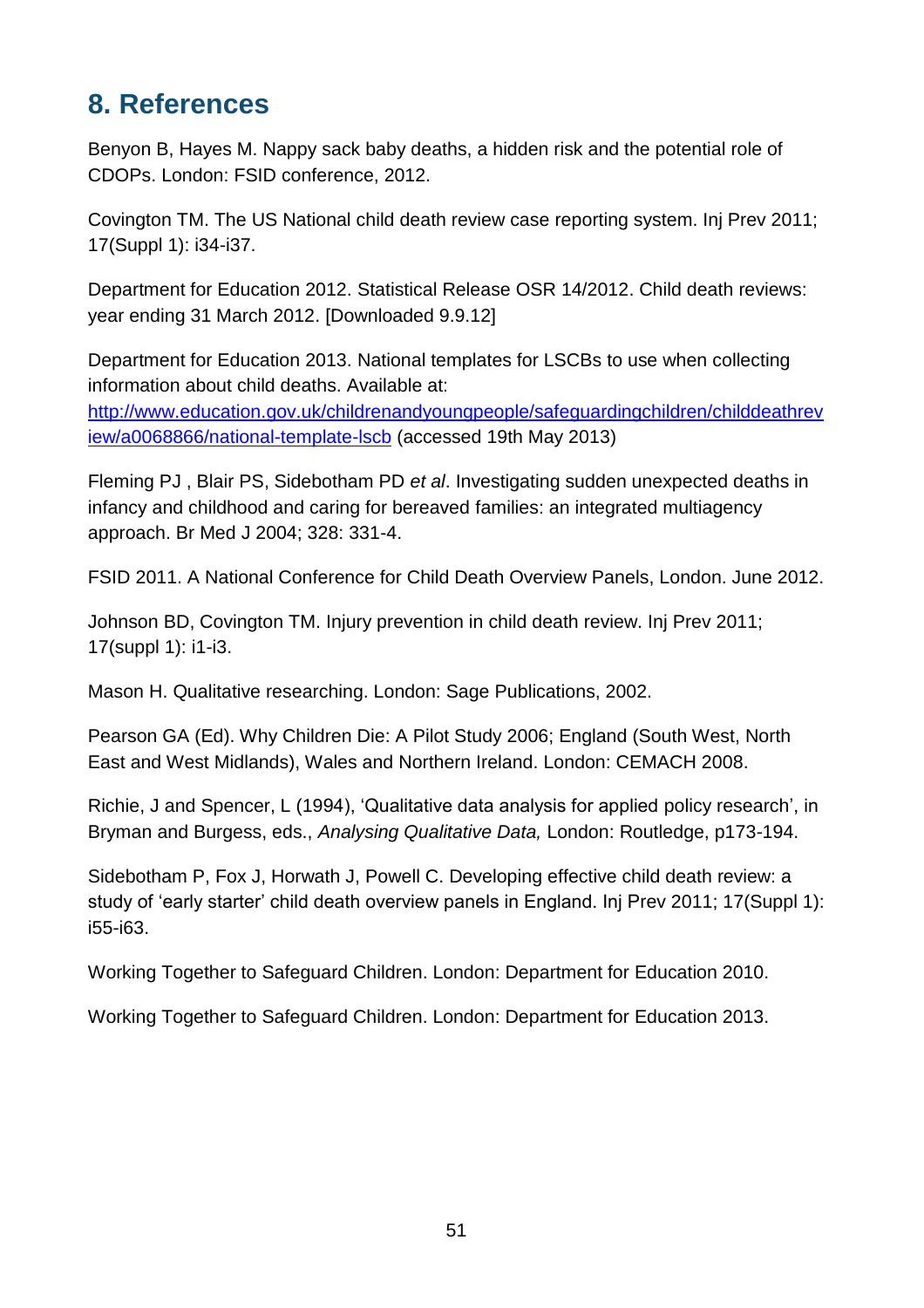# **Appendix A – Summary of Tender Specification**

## **Purpose/objectives**

The key aim of the study is to recommend the most cost effective options for making the best use of the information held by CDOPs and thereby help practitioners to understand and share the lessons on how best to prevent child deaths.

The study will:

- **Investigate how to make best use of the data collected by CDOPs. This will** include evaluating the suitability of the following options:
	- detailed research which would be carried out on a regular basis by independent contractors to identify key trends and national lessons learned;
	- developing a national database which draws on information which already exists and could be analysed on a regular basis;
	- developing new standardised national data collection forms (which may also be applicable to SCRs) to be submitted to the department on an annual basis; and
	- **EXECT** making better use of informal links across CDOPs.

There is no presumption that any one of these options should be followed, therefore the merits of all options should be investigated alongside other options which are suggested by the CDOPs who are interviewed.

- **Estimate the associated cost to the department and CDOPs of the proposed** options;
- Determine what information should be collected from/shared across CDOPs on a regular basis to be able to learn national lessons; and
- **Investigate the most efficient ways to share information, lessons learned and best** practice.

To achieve these objectives, the research will address the following key research questions:

- How are data currently collected, used, stored and analysed by CDOPs?
- How do CDOPs think the data they have collected could be used by the department, CDOPs and external bodies to reduce child deaths?
- **How can the data available be used to identify national trends and patterns? How** can we identify issues which at a local level may appear to be a one off tragic accident but actually immerge to be a wider issue when the information is collected and analysed nationally?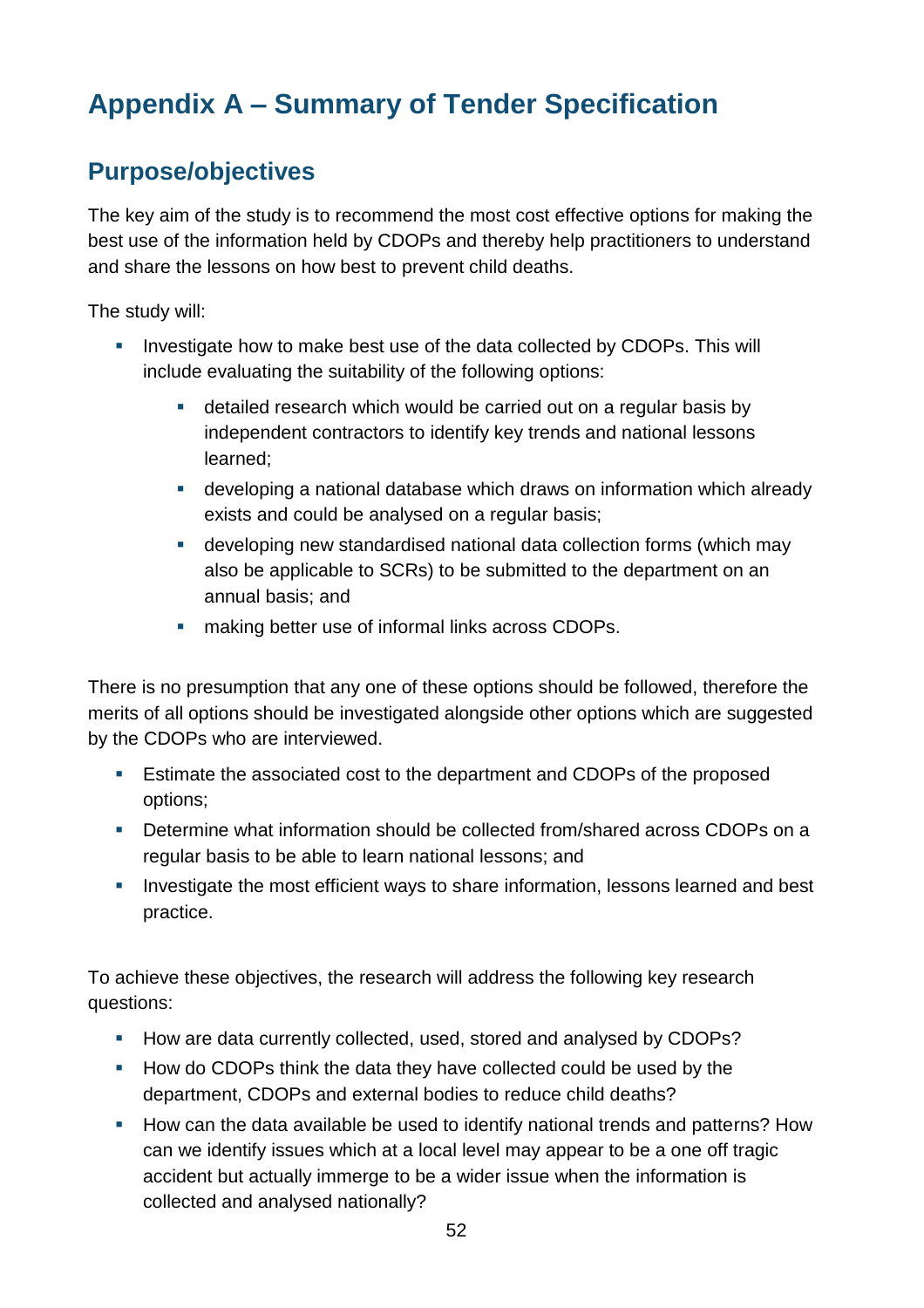- Should the Department collect data from CDOPs on a regular basis? Should this be aggregate or child level? What data items should be collected?
- How could these data be used to highlight issues and reduce child deaths?
- How frequently should they be collected?
- How could CDOP make better use of informal networks to share information and learning?
- What cost savings can be identified? Could costs be saved by running joint campaigns? Or by sharing market research? Or sharing designs/items used for awareness raising? Are these lessons to be learned nationally from campaigns which haven't been successful?
- What actions and recommendations have CDOPs made which have been successful? Do CDOPs monitor this and are these lessons shared nationally?
- What evidence is there that national lessons are being learned? Are the recommendations and actions of CDOPs focused at a local level or are they also at a regional or national level?

## **Methodology**

This will be a relatively small scale study. Views from approximately 20 CDOPs will be gathered on what more the department, external organisations and CDOPs themselves could do to make better use of the data. Details on how these CDOPs currently collect, store and analyse the data they hold about individual child deaths will also be collected. We anticipate that this will be done via telephone interviews with the appropriate person within the CDOP (CDOPs chairs and/or co-ordinators.) These CDOPs will be selected to ensure a range is included with regard to size and rural/urban location.

In-depth interviews will be undertaken in a small number (approximately 6) of these CDOPs to gather more detailed information from CDOP chairs and co-ordinators to help identify potential national patterns, one-off concerns that could potentially be national issues, how they would like to see information shared nationally and across CDOPs and suggestions of cost savings.

## **Outputs**

There will be two main outputs from this research:

- A full report to DfE which will be published as part of the Department's research report series; and
- A short 2000-word summary of the research, to follow the standardised format of a DfE Research Brief.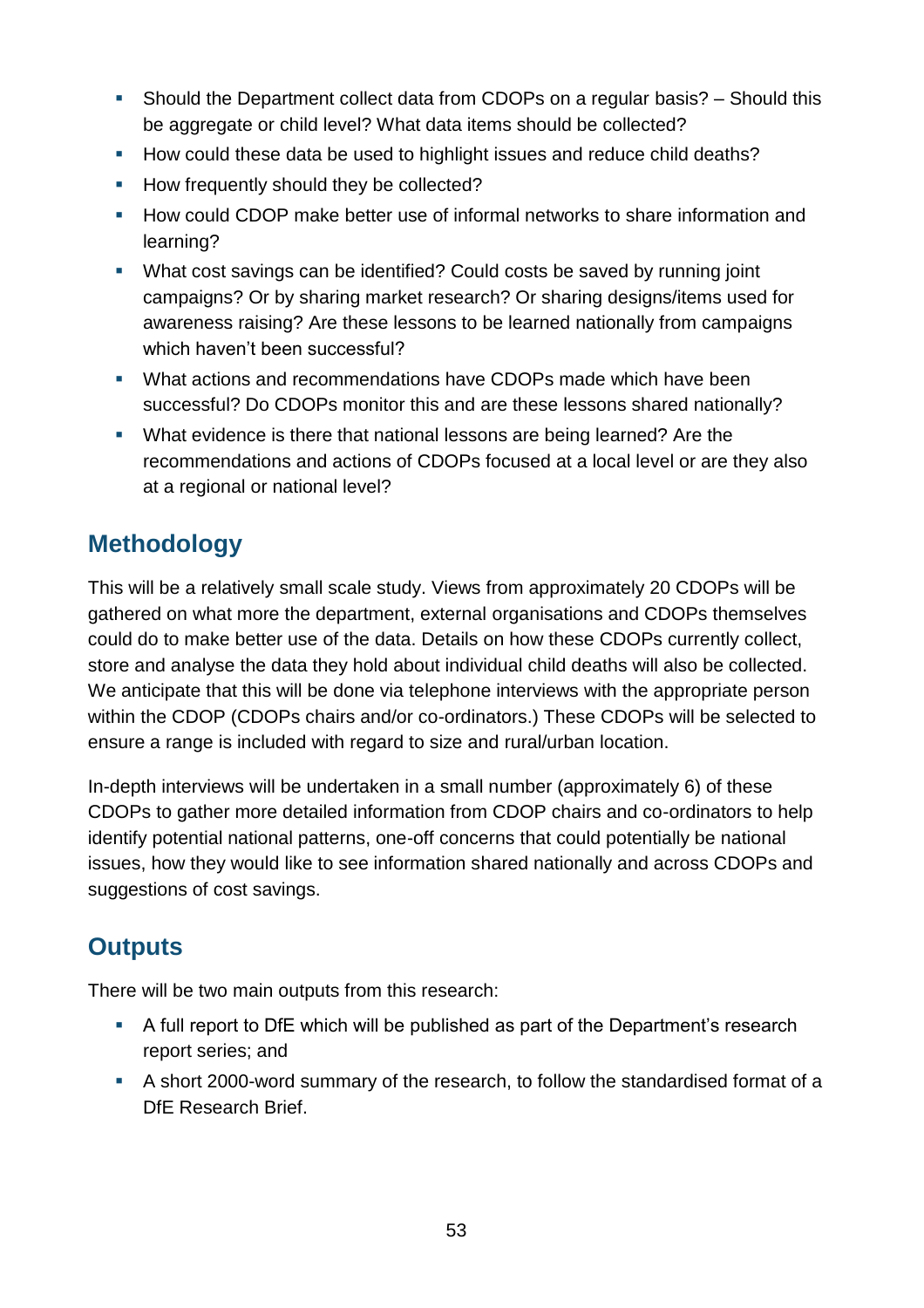## **Appendix B – Membership of the advisory group**

#### **Members who attended the advisory group meeting to discuss the draft report and emerging findings**

Peter Sidebotham, Associate Professor in Child Health, University of Warwick, Consultant Paediatrician, Warwickshire Community Health

Irene Wright, Merseyside CDOP Manager, Liverpool Safeguarding Children Board

Susie Crook, CDOP Manager, Worcestershire CDOP

Christine Humphrey, Department of Health

#### **Members who provided written comment on the final report**

Irene Wright, Merseyside CDOP Manager, Liverpool Safeguarding Children Board

Susie Crook, CDOP Manager, Worcestershire CDOP

Nicky Brownjohn, Associate Director for Safeguarding (CWHH)/Designated Nurse for Safeguarding Children (Westminster, Kensington and Chelsea; Chair, Pan-London CDOP Chairs' Group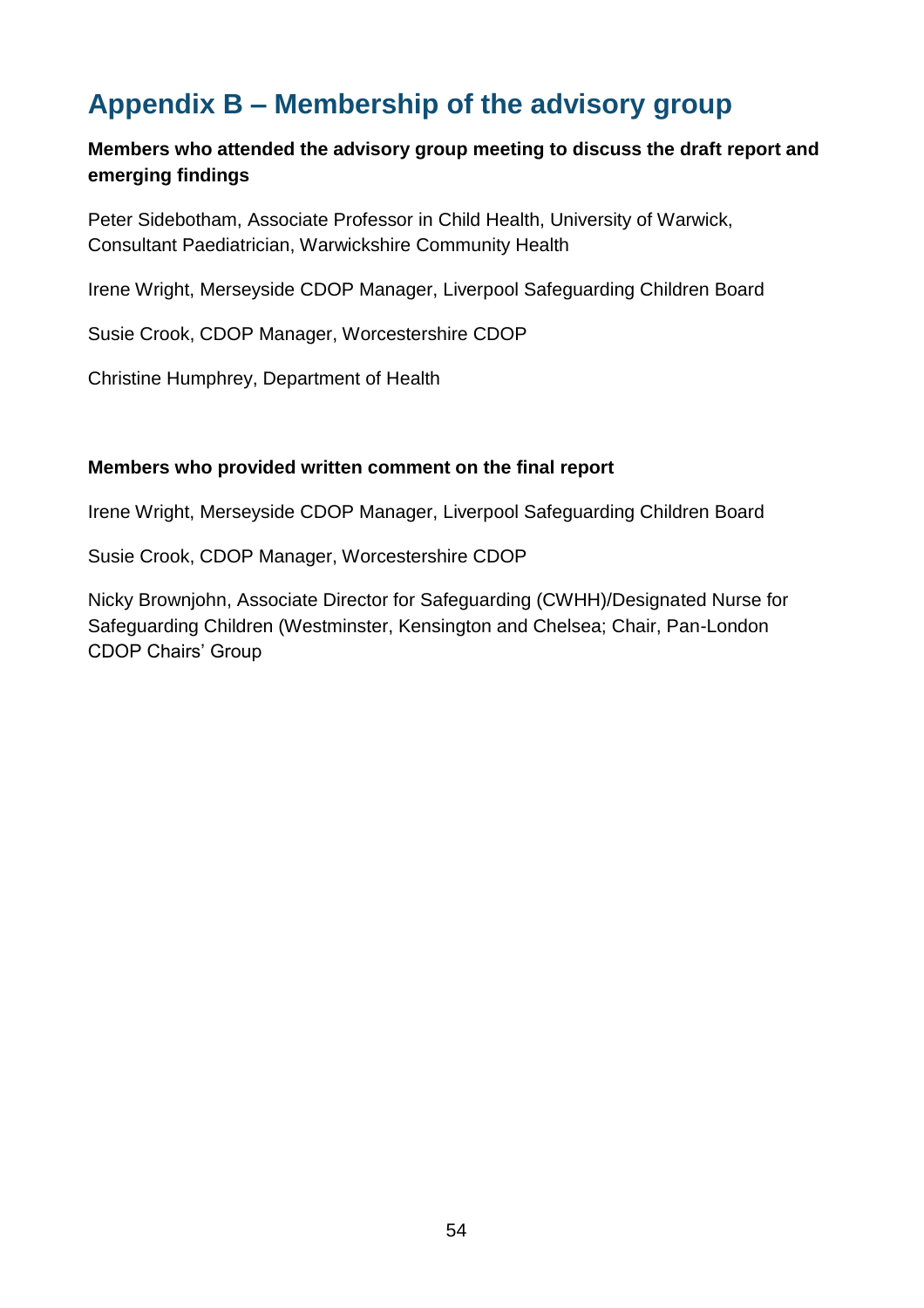## **Appendix C – Copy of the email questionnaire**

### **'How to make better use of information from child death reviews nationally'**

#### **Questionnaire**

Please return your completed questionnaire by email to: lynne.roberts@npeu.ox.ac.uk

If you prefer to complete the questionnaire by hand, please print it out ensuring that you have expanded the text boxes in the tables sufficiently to complete your answers and return your completed questionnaire by post to:

Lynne Roberts National Perinatal Epidemiology Unit University of Oxford Old Road Campus Headington Oxford OX3 7LX

If you have any queries or you would like any further information about this project please either email: jenny.kurinczuk@npeu.ox.ac.uk **or** lynne.roberts@npeu.ox.ac.uk **or** 



telephone: 01865 289719

**Thank you**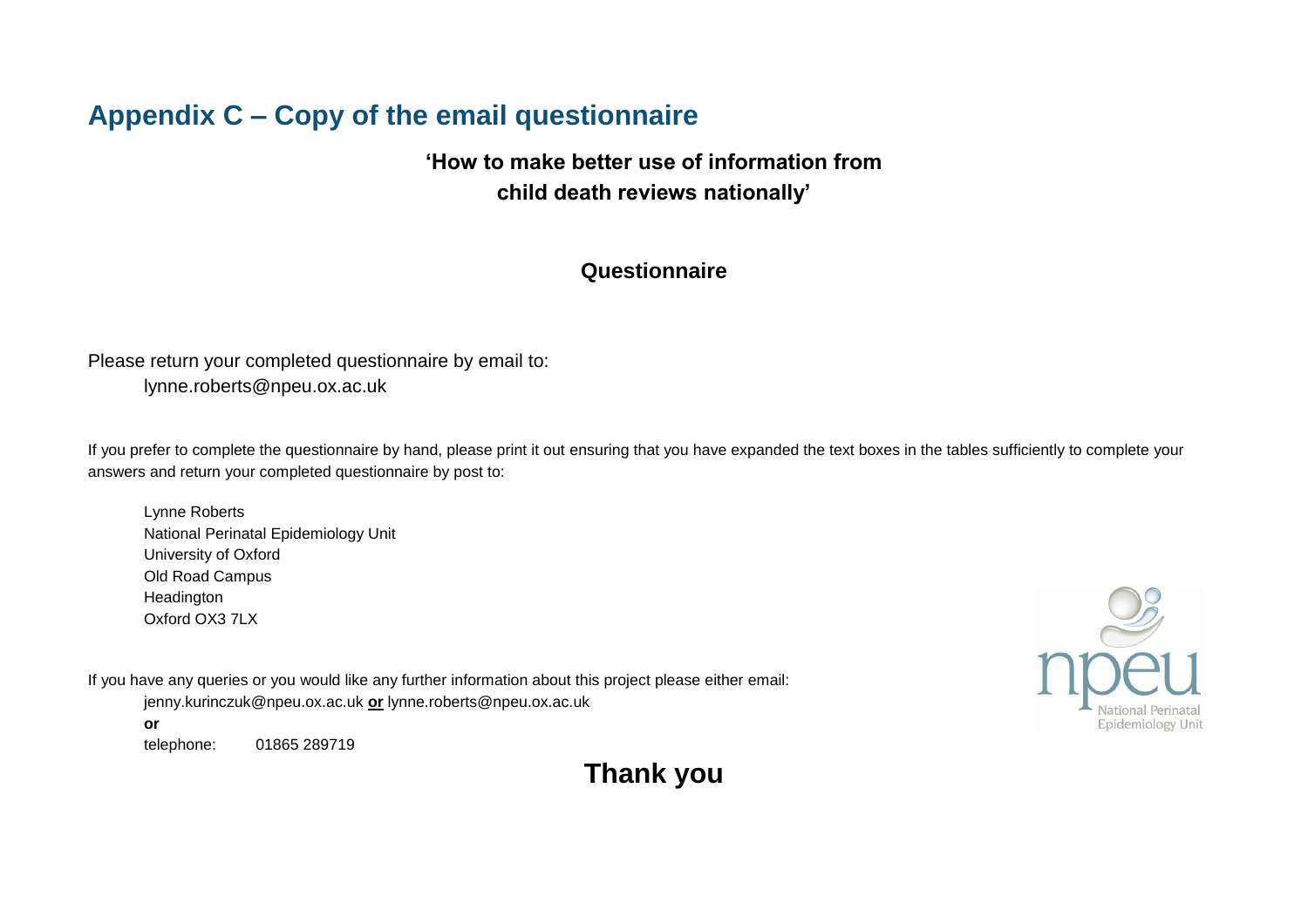#### **Section 1: Information about you and your CDOP**

The first section of questions asks for details about you, your CDOP, the population your CDOP serves and the support available for the running of your CDOP

| Questions |                                                                                                                              | Please add your responses into these boxes                                                                               |  |
|-----------|------------------------------------------------------------------------------------------------------------------------------|--------------------------------------------------------------------------------------------------------------------------|--|
| 1.1       | As the person/people involved in completing this questionnaire<br>please give your name(s) and email address(es):            | If more than one person was involved in answering the questionnaire,<br>please give both names and email addresses       |  |
| 1.2       | What is/are your designation(s)?<br>For example CDOP Co-ordinator and CDOP Chair                                             | If more than one person was involved in answering the questionnaire,<br>please give the designation of both people       |  |
| 1.3       | What is the name of the CDOP about which you are giving<br>information?                                                      |                                                                                                                          |  |
| 1.4       | How many Local Safeguarding Children Boards (LSCBs) does<br>your CDOP relate to?                                             |                                                                                                                          |  |
| 1.5       | What is/are the name(s) of the LSCB(s) to which your CDOP<br>relates?                                                        |                                                                                                                          |  |
| 1.6       | What is the total child population of the area which your CDOP<br>serves?                                                    | Please include all children up to their $18th$ birthday                                                                  |  |
| 1.7       | How many child deaths occurred in your CDOP area in the<br>period 1 <sup>st</sup> April 2011 to 31 <sup>st</sup> March 2012? | Please include all the deaths you have been notified about regardless<br>of whether they have all undergone panel review |  |
| 1.8       | Please indicate which of the following best describes the area<br>which your CDOP serves:                                    | Please delete as appropriate:<br>Predominantly a city area                                                               |  |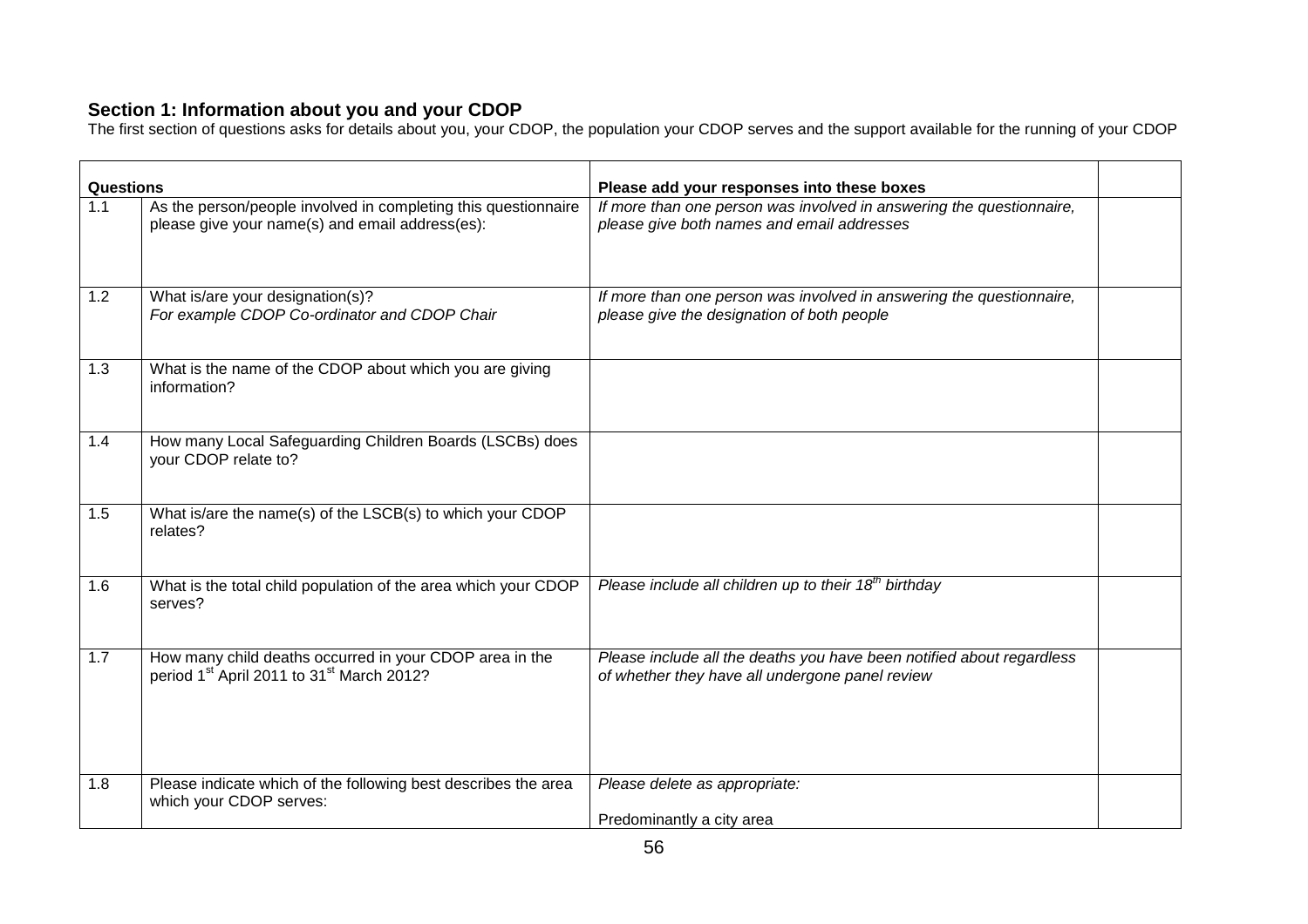|      |                                                                                                                                                                                                                                                | A mixed city and urban area<br>Predominantly an urban (but not city) area<br>A mixed city, urban and rural area<br>A mixed urban and rural area<br>Predominately a rural (but not remote) area<br>A remote rural area<br>Other - please describe: |  |
|------|------------------------------------------------------------------------------------------------------------------------------------------------------------------------------------------------------------------------------------------------|---------------------------------------------------------------------------------------------------------------------------------------------------------------------------------------------------------------------------------------------------|--|
| 1.9  | a. Do you have a single CDOP panel or more than one CDOP<br>panel, for example a neonatal sub-panel in addition to your<br>main panel?                                                                                                         | Please delete as appropriate:<br>We have a single panel - please go to 1.10<br>We also have a second panel or a sub-panel - please go to 1.9b                                                                                                     |  |
|      | b. If you have more than one panel or a sub-panel please<br>indicate the different activities your panels cover:                                                                                                                               |                                                                                                                                                                                                                                                   |  |
| 1.10 | Please give the name and designation of your CDOP Chair:<br>For example Dr Jane Doe, Consultant in Public Health                                                                                                                               |                                                                                                                                                                                                                                                   |  |
| 1.11 | How many core members are there on your CDOP panel?<br>This excludes co-opted members who may be invited to<br>discuss specific issues or cases                                                                                                | If you have more than one panel or a sub-panel please answer<br>separately for the different panels:                                                                                                                                              |  |
| 1.12 | Please list the core panel membership of your CDOP by giving<br>the designation (but not names) of each member - please<br>indicate if there is more than one member with the same<br>designation<br>For example two community paediatricians: | If you have more than one panel or a sub-panel please list them<br>separately for the different panels:                                                                                                                                           |  |
| 1.13 | How often does your CDOP usually meet?                                                                                                                                                                                                         |                                                                                                                                                                                                                                                   |  |
| 1.14 | On average how long does each CDOP meeting last?                                                                                                                                                                                               |                                                                                                                                                                                                                                                   |  |
| 1.15 | On average how many child deaths would your panel review in<br>a typical meeting?                                                                                                                                                              |                                                                                                                                                                                                                                                   |  |
| 1.16 | Do you have a single CDOP Co-ordinator or is this role<br>shared?                                                                                                                                                                              | Please delete as appropriate:<br>Single Co-ordinator                                                                                                                                                                                              |  |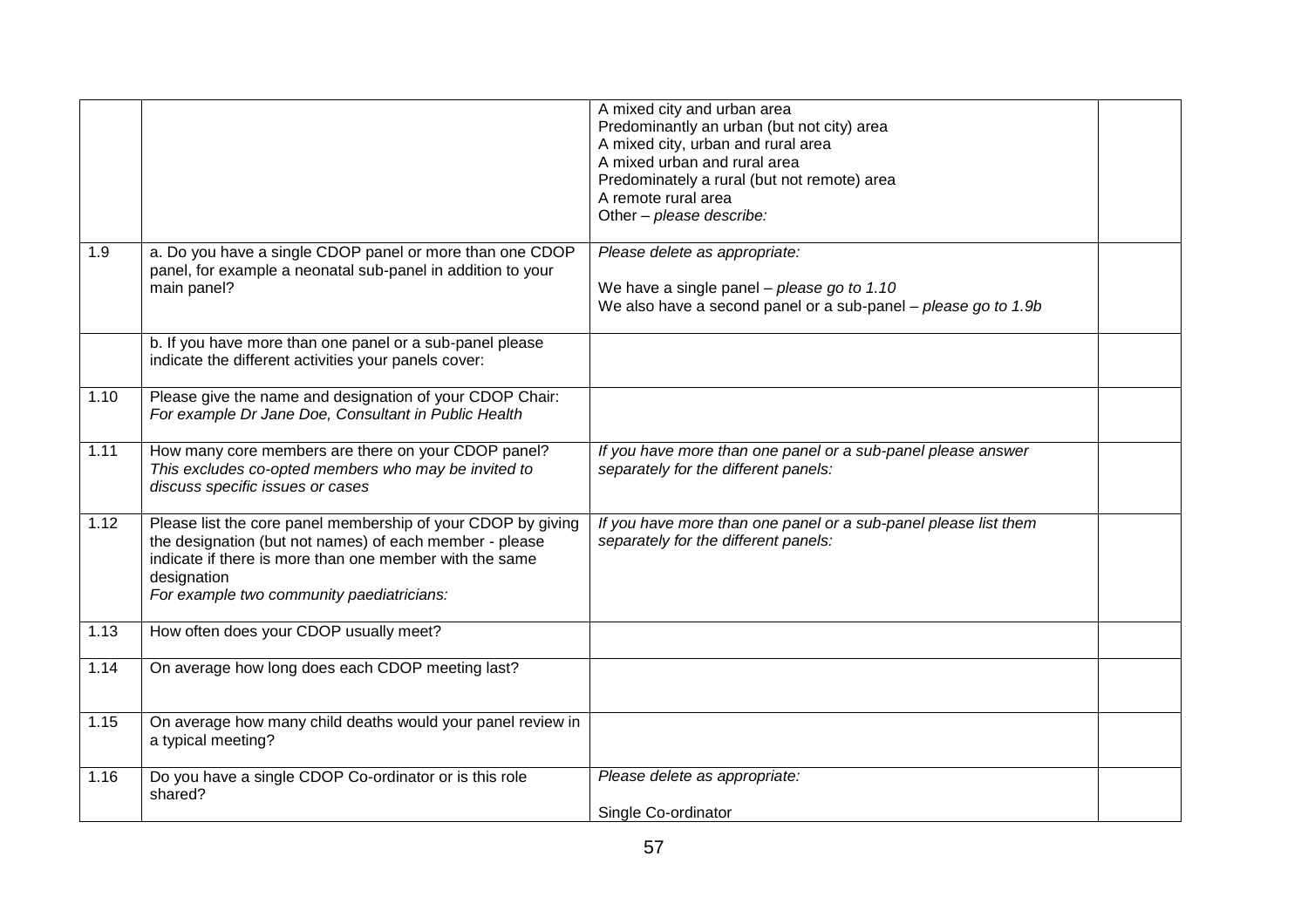|      |                                                                                                                                                                                                                                                                                  | Shared Co-ordinator role                                                                                                                                       |  |
|------|----------------------------------------------------------------------------------------------------------------------------------------------------------------------------------------------------------------------------------------------------------------------------------|----------------------------------------------------------------------------------------------------------------------------------------------------------------|--|
| 1.17 | What proportion of time, expressed as a proportion of a full-<br>time equivalent post (%FTE), is designated for the role of Co-<br>ordinator for your CDOP?                                                                                                                      | If this is a shared role please indicate the %FTE for each person                                                                                              |  |
| 1.18 | a. Apart from the Co-ordinator, Chair and panel members, do<br>you have any other support to assist in running your CDOP?                                                                                                                                                        | Please delete as appropriate:<br>Yes, we have other support -please go to 1.18b<br>No, we have no other support $-$ please go to 1.19                          |  |
|      | b. If yes, what proportion of time expressed as a proportion of<br>a full-time equivalent post (%FTE), is designated for the other<br>support for your CDOP? Please also indicate the type of<br>support provided:                                                               |                                                                                                                                                                |  |
| 1.19 | a. Do you have a designated budget for your CDOP?                                                                                                                                                                                                                                | Please delete as appropriate:<br>Yes, we have a designated CDOP budget - please go to 1.19b<br>No, we do not have a designated CDOP budget – please go to 1.20 |  |
|      | b. In round figures how much is your designated CDOP<br>budget?                                                                                                                                                                                                                  |                                                                                                                                                                |  |
|      | c. What do you mainly spend your CDOP budget on?                                                                                                                                                                                                                                 |                                                                                                                                                                |  |
| 1.20 | Please give any other information about the Chairing and<br>membership of your panel, the CDOP Co-ordinator(s) role,<br>other support and any other arrangements which you think<br>would assist us in understanding how the running of your<br>CDOP is organised and supported: |                                                                                                                                                                |  |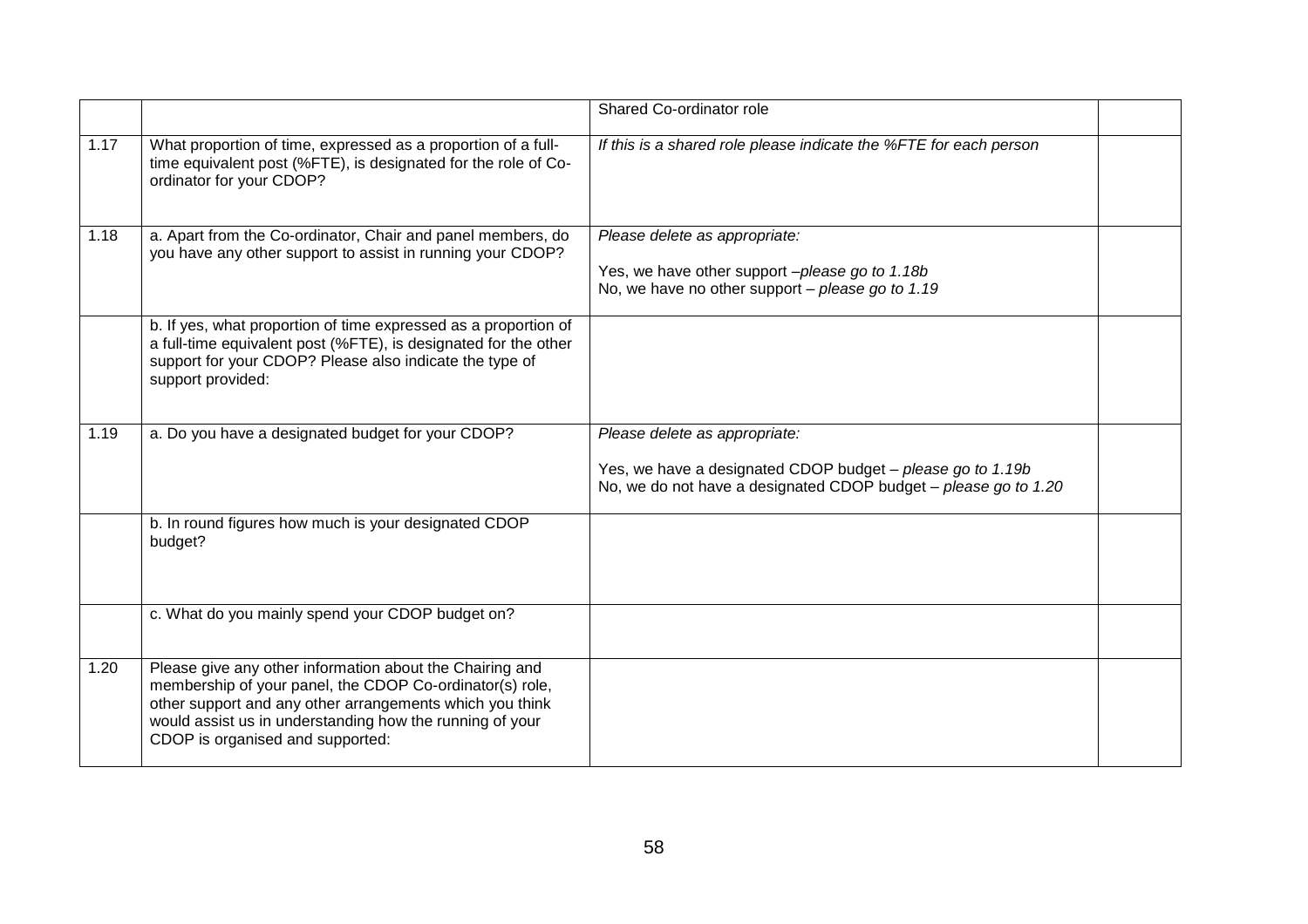### **Section 2: Notifications and handling of information about child deaths**

The second section of questions asks for details about how you receive information about child deaths in your area and how this information is processed and used

| <b>Questions</b> |                                                                                                                                                                               | Please add your responses into these boxes                                                                                                                                                                                                  |  |
|------------------|-------------------------------------------------------------------------------------------------------------------------------------------------------------------------------|---------------------------------------------------------------------------------------------------------------------------------------------------------------------------------------------------------------------------------------------|--|
| 2.1              | How do you receive the initial notification of a death, is this by<br>mainly phone or mainly by receipt of a completed agency report<br>form (Form B) or other paperwork?     | Please delete as appropriate:<br>Mainly by phone<br>Mainly by receipt of a completed Form B or other paperwork<br>A mixture of both                                                                                                         |  |
| 2.2              | Do you have any concerns about the quality of the information<br>and/or the completeness of the information you are provided<br>with about each child?                        | Please delete as appropriate:<br>Yes, we have concerns about information quality and/or completeness-<br>please go to 2.2b<br>No, we have no particular concerns about information quality and/or<br>completeness - please go to 2.3        |  |
|                  | b. What particular concerns do you have about information<br>quality and are there any particular gaps in the information you<br>receive?                                     |                                                                                                                                                                                                                                             |  |
| 2.3              | a. Do you use an electronic administrative database to manage<br>the collation and tracking of case notifications and data<br>collection forms or do you use a manual system? | Please delete as appropriate:<br>We use a completely manual system - please go to 2.3b<br>We use a completely computerised system - please go to 2.3c<br>We use a mixed partly manual and partly computerised system - please<br>go to 2.3c |  |
|                  | b. Are there any barriers to the implementation of an electronic<br>administrative system?                                                                                    | Please go to 2.4                                                                                                                                                                                                                            |  |
|                  | c. What type of database do you use?<br>For example an Excel spreadsheet or a database written in<br>Access                                                                   |                                                                                                                                                                                                                                             |  |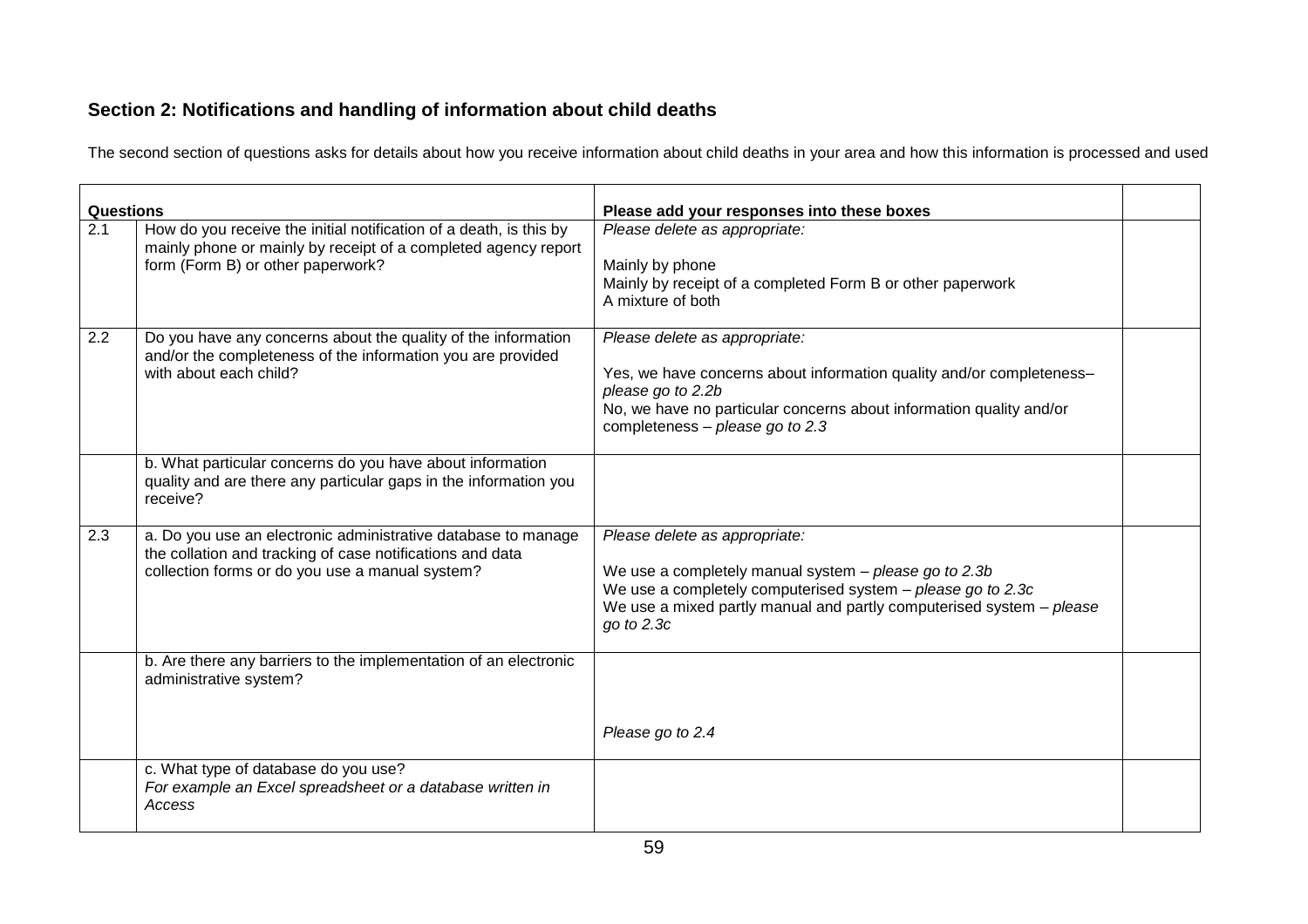|     | d. Is your database adequate for your needs or do you think you<br>would benefit from improvements to your database?                                                                                                                                                     |                                        |                                        |                                                                                                                                                                                             |                                                      |  |
|-----|--------------------------------------------------------------------------------------------------------------------------------------------------------------------------------------------------------------------------------------------------------------------------|----------------------------------------|----------------------------------------|---------------------------------------------------------------------------------------------------------------------------------------------------------------------------------------------|------------------------------------------------------|--|
|     | e. Do you share your database with one or more other CDOPs<br>or do you use the same database as another/other CDOPs?                                                                                                                                                    | 2.3f<br>to $2.3f$                      | Please delete as appropriate:          | No, we have our own system $-$ please go to 2.4<br>Yes, we share a system with one or more other CDOPs - please go to<br>Yes, we use the same system as one or more other CDOPs - please go |                                                      |  |
|     | f. Please describe the database sharing arrangement you have<br>with one or more other CDOP(s)?                                                                                                                                                                          |                                        |                                        |                                                                                                                                                                                             |                                                      |  |
| 2.4 | For the DfE templates which you use, please indicate which<br>templates you only use manually (for example to discuss at<br>CDOP meetings) and which templates you use and then also<br>enter the information collected on the template into an electronic<br>data base: |                                        | Please delete as appropriate:          |                                                                                                                                                                                             |                                                      |  |
|     |                                                                                                                                                                                                                                                                          |                                        |                                        |                                                                                                                                                                                             |                                                      |  |
|     | Form B                                                                                                                                                                                                                                                                   | Do not use at all                      | Use manually only                      | Partially computerise the data                                                                                                                                                              | Computerise all the data                             |  |
|     | Form b2 - neonatal death                                                                                                                                                                                                                                                 | Do not use at all                      | Use manually only                      | Partially computerise the data                                                                                                                                                              | Computerise all the data                             |  |
|     | Form b3 - child with a known life limiting condition                                                                                                                                                                                                                     | Do not use at all<br>Do not use at all | Use manually only<br>Use manually only | Partially computerise the data<br>Partially computerise the data                                                                                                                            | Computerise all the data<br>Computerise all the data |  |
|     | Form b4 - sudden unexpected death in infancy                                                                                                                                                                                                                             | Do not use at al                       | Use manually only                      | Partially computerise the data                                                                                                                                                              | Computerise all the data                             |  |
|     | Form b5 - road traffic accident                                                                                                                                                                                                                                          | Do not use at all                      | Use manually only                      | Partially computerise the data                                                                                                                                                              | Computerise all the data                             |  |
|     | Form b6 - drowning                                                                                                                                                                                                                                                       | Do not use at all                      | Use manually only                      | Partially computerise the data                                                                                                                                                              | Computerise all the data                             |  |
|     | Form b7 - fire and burns<br>Form b8 - poisoning                                                                                                                                                                                                                          | Do not use at all                      | Use manually only                      | Partially computerise the data                                                                                                                                                              | Computerise all the data                             |  |
|     | Form b9 - other non-intentional injury                                                                                                                                                                                                                                   | Do not use at all                      | Use manually only                      | Partially computerise the data                                                                                                                                                              | Computerise all the data                             |  |
|     | Form b10 - substance misuse                                                                                                                                                                                                                                              | Do not use at all                      | Use manually only                      | Partially computerise the data                                                                                                                                                              | Computerise all the data                             |  |
|     | Form b11 - apparent homicide                                                                                                                                                                                                                                             | Do not use at all                      | Use manually only                      | Partially computerise the data                                                                                                                                                              | Computerise all the data                             |  |
|     | Form b12 - apparent suicide                                                                                                                                                                                                                                              | Do not use at all                      | Use manually only                      | Partially computerise the data                                                                                                                                                              | Computerise all the data                             |  |
|     |                                                                                                                                                                                                                                                                          |                                        |                                        |                                                                                                                                                                                             |                                                      |  |
| 2.5 | Please list what information is generally presented for review at<br>your CDOP panel meeting:<br>For example, the Form B, a copy of the post-mortem report                                                                                                               |                                        |                                        |                                                                                                                                                                                             |                                                      |  |
| 2.6 | a. Does your CDOP panel use the DfE analysis proforma (Form<br>C) to document the findings of your CDOP panel discussions?                                                                                                                                               |                                        | Please delete as appropriate:          |                                                                                                                                                                                             |                                                      |  |
|     |                                                                                                                                                                                                                                                                          |                                        |                                        | Use Form C to document panel findings - please go to 2.7.c                                                                                                                                  |                                                      |  |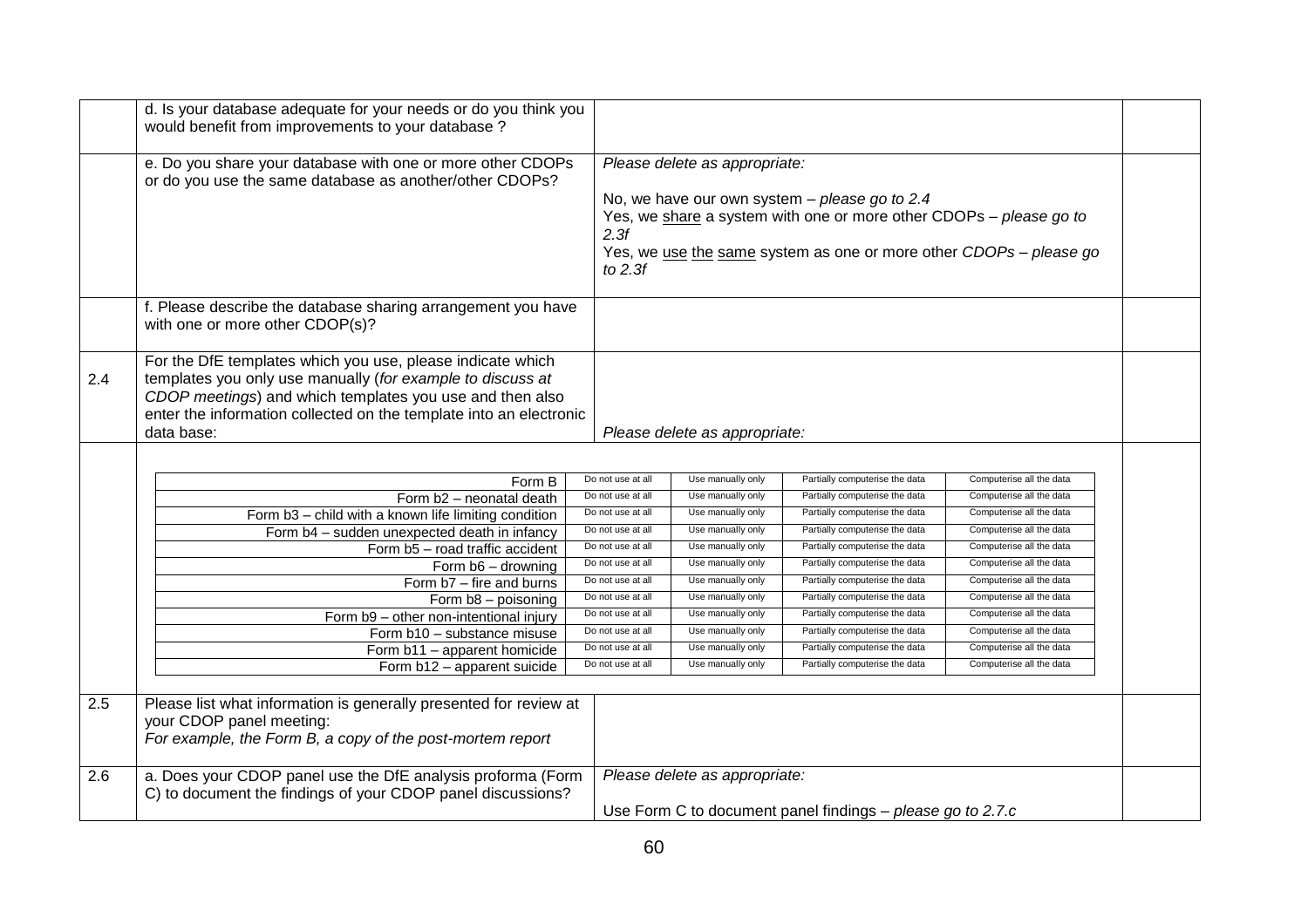|     |                                                                                                                              | No, we do not use Form C - please go to 2.7b                                                                                                                      |  |
|-----|------------------------------------------------------------------------------------------------------------------------------|-------------------------------------------------------------------------------------------------------------------------------------------------------------------|--|
|     | b. How do you document the findings of your CDOP panel<br>discussion?                                                        |                                                                                                                                                                   |  |
|     |                                                                                                                              | Please go to 2.8                                                                                                                                                  |  |
|     | c. Do you complete all of Form C or only parts of Form C?                                                                    | Please delete as appropriate:                                                                                                                                     |  |
|     |                                                                                                                              | We complete all of Form C<br>We complete only some parts of Form C                                                                                                |  |
| 2.7 | a. Do you use an electronic database for the collation and<br>storage of the findings from your panel discussions?           | Please delete as appropriate:                                                                                                                                     |  |
|     |                                                                                                                              | Yes, we use an electronic system - please go to 2.8c<br>No, we use a manual system - please go to 2.8b                                                            |  |
|     | b. Why do you not use an electronic database and would you<br>prefer to have one?                                            | Please go to 2.8f                                                                                                                                                 |  |
|     | c. Is this database integrated with the administrative information<br>into a single database or is this a separate database? | Please delete as appropriate:                                                                                                                                     |  |
|     |                                                                                                                              | Yes, this is integrated with the administrative database<br>No, this is separate database                                                                         |  |
|     | d. Who is responsible for maintaining and entering the<br>information from the panel discussions into the database?          |                                                                                                                                                                   |  |
|     | e. What is the main purpose(s) of the database?                                                                              | Please delete as appropriate (more than one answer may be relevant):                                                                                              |  |
|     |                                                                                                                              | For completing the annual return to the Department for Education<br>For generating the CDOP annual report<br>For recording and monitoring actions/recommendations |  |
|     |                                                                                                                              | For other purposes - please describe what these are:                                                                                                              |  |
|     | f. Who carries out the analysis of your CDOP data to enable you<br>to produce your annual report?                            |                                                                                                                                                                   |  |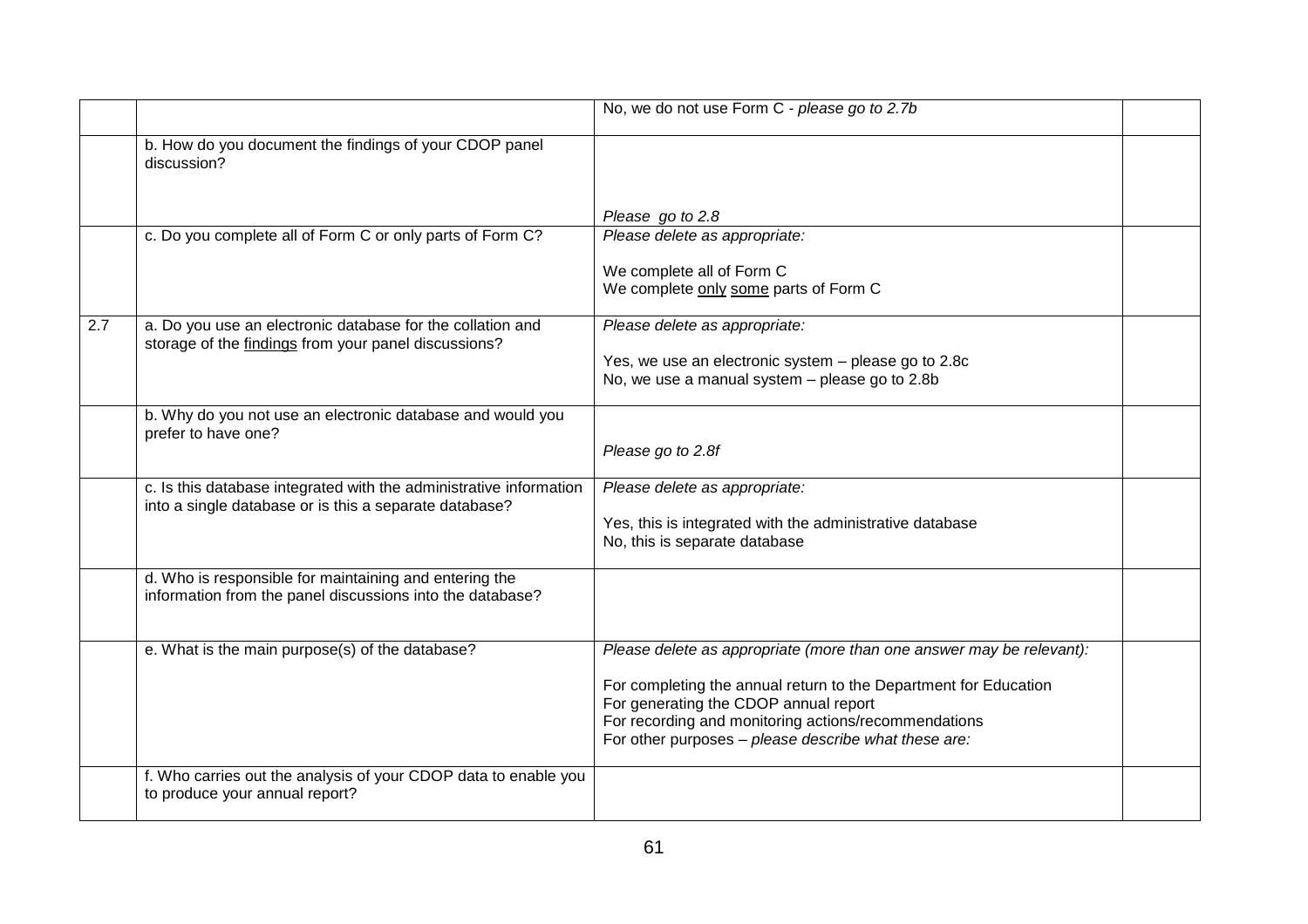| 2.8  | How do you use the information you have collected to<br>determine if a particular death is a one-off tragic accident or if<br>there might be a wider trend?                                                         |                                                                                                              |  |
|------|---------------------------------------------------------------------------------------------------------------------------------------------------------------------------------------------------------------------|--------------------------------------------------------------------------------------------------------------|--|
| 2.9  | Do you use the information you collect to examine trends in<br>child deaths over time?                                                                                                                              | Please delete/complete as appropriate:<br>Yes we examine trends over time<br>No we don't examine time trends |  |
| 2.10 | Please give any other information about how you receive,<br>process and use information about child deaths which you think<br>would assist us in understanding how these activities are<br>organised for your CDOP: |                                                                                                              |  |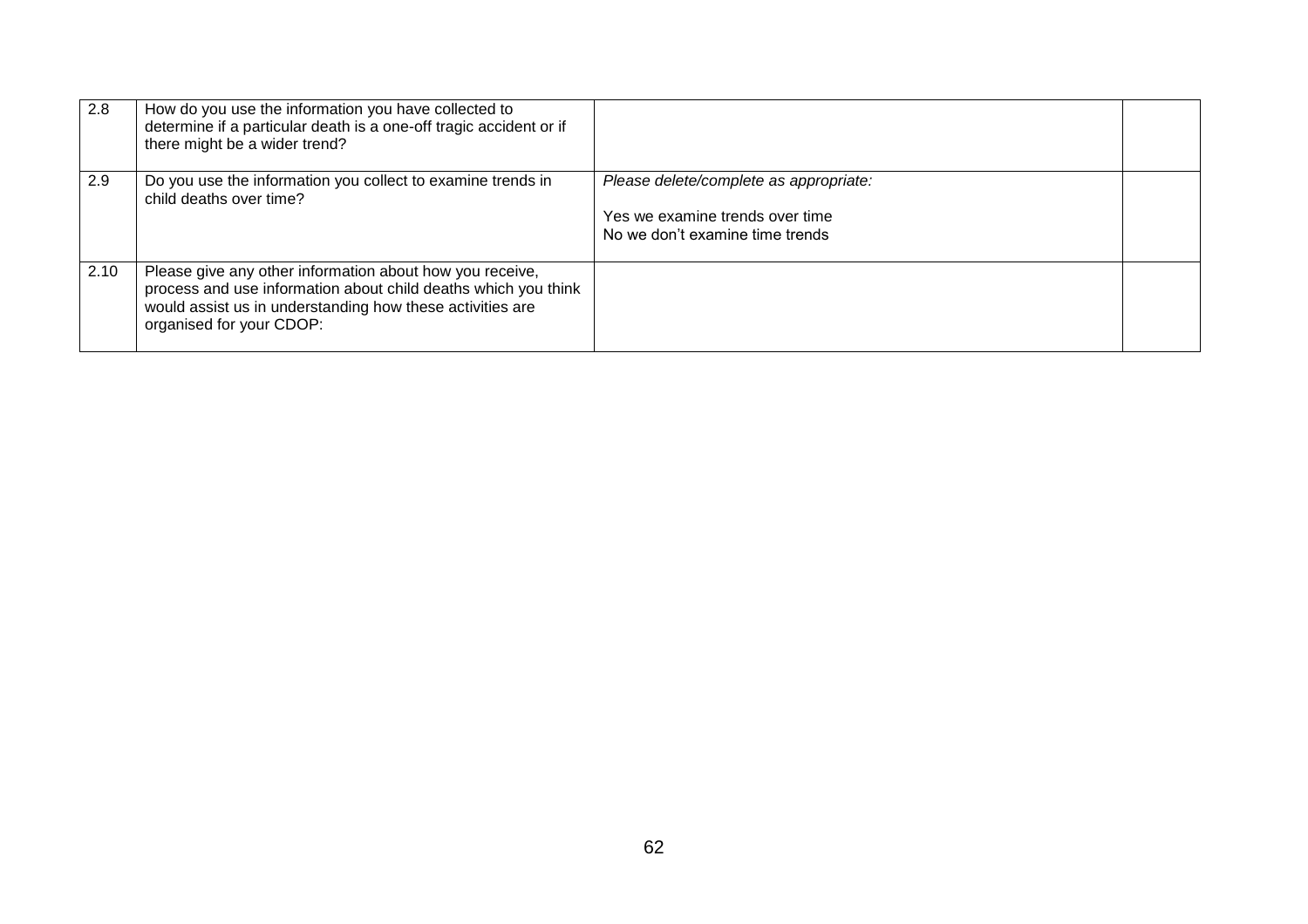### **Section 3: Actions and recommendations resulting from CDOP reviews**

The third section of questions asks for details of what actions and recommendations have resulted from the panel reviews conducted by your CDOP

| $\overline{3.1}$ | We are interested in hearing about the recommendations and actions which have resulted from the findings of your CDOP panel<br>reviews.                                                                                                                                                                                                                                  |  |
|------------------|--------------------------------------------------------------------------------------------------------------------------------------------------------------------------------------------------------------------------------------------------------------------------------------------------------------------------------------------------------------------------|--|
|                  | Please can you either give a small number of examples or recent recommendations and actions or list the recommendations and actions from<br>one of your recent annual reports which you might be able to cut and paste into here.                                                                                                                                        |  |
|                  |                                                                                                                                                                                                                                                                                                                                                                          |  |
|                  | Answer:                                                                                                                                                                                                                                                                                                                                                                  |  |
| 3.2              | We are interested in hearing about the impact of CDOP recommendations and actions.<br>What impact do you think your CDOP recommendations and actions have had?                                                                                                                                                                                                           |  |
|                  | Again, for ease you might be able to cut and paste the relevant section describing this from one of your recent annual reports.                                                                                                                                                                                                                                          |  |
|                  | Answer:                                                                                                                                                                                                                                                                                                                                                                  |  |
| 3.3              | We are interested in finding out about examples of local activities and actions resulting from CDOP recommendations which might<br>be suitable for sharing more widely, either with other CDOPs in your area or nationally.<br>If you are able, please give an example of an activity of this kind which you shared with another/other CDOP(s) or which might have been  |  |
|                  | suitable for sharing.                                                                                                                                                                                                                                                                                                                                                    |  |
|                  | Answer:                                                                                                                                                                                                                                                                                                                                                                  |  |
| 3.4              | We are interested in findings out about activities and actions arising from local panel reviews which have specific relevance to the<br>local panel area and child population rather than having wider relevance.<br>If you are able, please give an example of an activity which would only have specific relevance to your CDOP area services and child<br>population. |  |
|                  | Answer:                                                                                                                                                                                                                                                                                                                                                                  |  |
| 3.5              | We are interested in formal and informal links between CDOPs which allows the sharing of information and/or sharing of<br>recommendations and actions.                                                                                                                                                                                                                   |  |
|                  | Do you have any formal or informal links with other CDOPs to enable sharing of information and/or sharing of recommendations and actions?<br>If so please can you describe how these links operates:                                                                                                                                                                     |  |
|                  | Answer:                                                                                                                                                                                                                                                                                                                                                                  |  |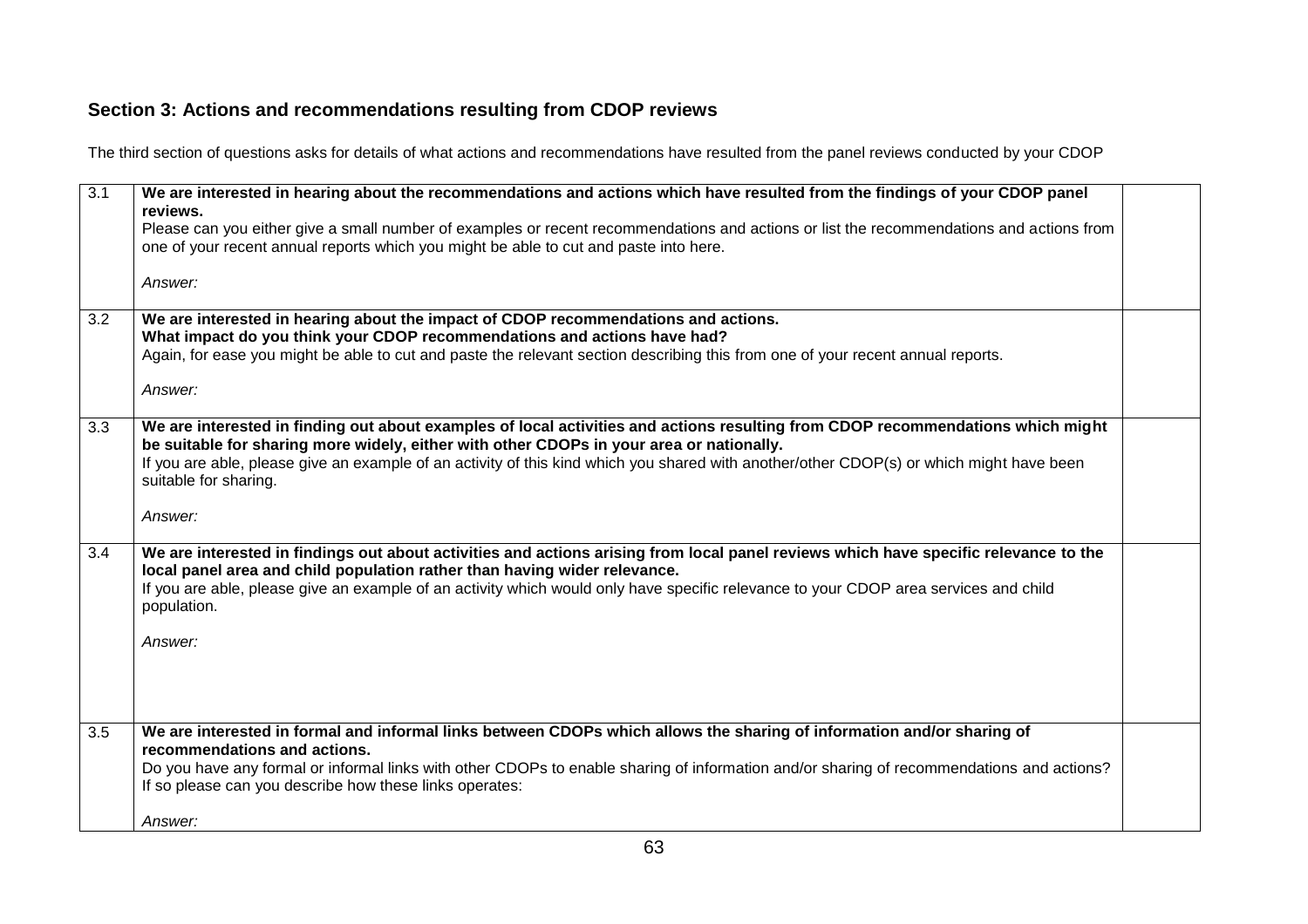| 3.6 | We are interested in the formal and informal links between CDOPs and local Serious Case Review (SCR) panels and how CDOPs<br>make use of SCR findings.                                                                                                                   |  |
|-----|--------------------------------------------------------------------------------------------------------------------------------------------------------------------------------------------------------------------------------------------------------------------------|--|
|     | Do you have any formal or informal links to SCR panel(s), including neighbouring SCR panels, to enable sharing of lessons learnt from SCR<br>recommendations? If so please can you describe how these links operate:                                                     |  |
|     | Answer:                                                                                                                                                                                                                                                                  |  |
| 3.7 | We are interested in what CDOPs and their local partners do to contribute to national learning from their local panel findings and<br>recommendations and whether this could be enhanced in the future.                                                                  |  |
|     | Do you have any examples of recommendations you have made which you feel have contributed to national learning? If so please can you<br>describe this/these:                                                                                                             |  |
|     | Answer:                                                                                                                                                                                                                                                                  |  |
|     |                                                                                                                                                                                                                                                                          |  |
| 3.8 | We are interested in whether you think further use could be made of the information you collect and the recommendations you<br>make.                                                                                                                                     |  |
|     | Do you think that you make maximum use of the information you collect and the recommendations you reach locally? And if not, in what way<br>do you think more use could be made of this information                                                                      |  |
|     | Answer:                                                                                                                                                                                                                                                                  |  |
| 3.9 | We are interested in any other comments you have.                                                                                                                                                                                                                        |  |
|     | Please give any other information about how you use local information and recommendations that you think would assist us in understanding<br>how this happens in your CDOP and any other comments you would like to make relating to the issues covered in this section: |  |
|     | Answer:                                                                                                                                                                                                                                                                  |  |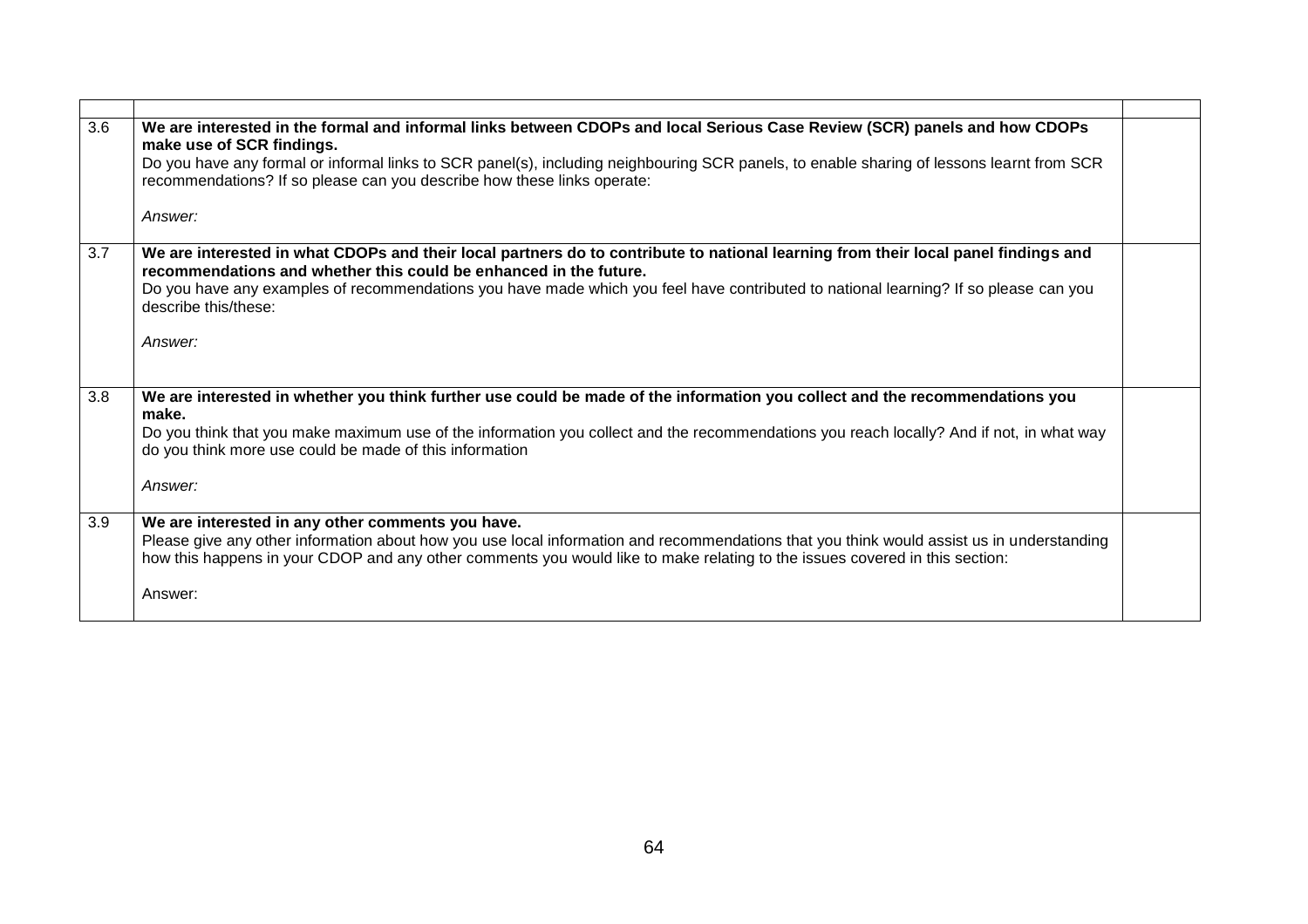#### **Section 4: Whether further use can be made of the information collected by CDOPs**

The fourth section of questions asks for your views on whether further use can be made of the information collected by CDOPs and if so how this might be achieved

| Questions |                                                                                                                                                                                                  | Please add your responses into these boxes                                                                                                                                                                           |  |
|-----------|--------------------------------------------------------------------------------------------------------------------------------------------------------------------------------------------------|----------------------------------------------------------------------------------------------------------------------------------------------------------------------------------------------------------------------|--|
| 4.1       | a. We are aware that a lot of information about child deaths is<br>collected locally, but only aggregated data are collated nationally<br>and published on the Department for Education website. | Please delete as appropriate:                                                                                                                                                                                        |  |
|           | Do you use the information published by the DfE on their website?                                                                                                                                | Yes, we use this information - please go to 4.1b<br>No, we don't use this information – please go to 4.1c                                                                                                            |  |
|           | b. What do you use the information on the DfE website for?                                                                                                                                       |                                                                                                                                                                                                                      |  |
|           | c. Is there any reason why you don't use the information<br>published on the DfE website?                                                                                                        |                                                                                                                                                                                                                      |  |
| 4.2       | Do you think that DfE collate too much information about child<br>deaths, just enough or not enough?                                                                                             | Please delete as appropriate:<br>Too much information<br>Just about the right amount of information<br>Not enough information                                                                                        |  |
| 4.3       | a. Do you think there is scope for collecting more information and<br>analysing the data at a national level?<br>This does question does not make any assumptions about who<br>might do this.    | Please delete as appropriate:<br>Yes, more information should be collated and published nationally -<br>please go to 4.3b<br>No, sufficient information is collated and published nationally - please go<br>to $4.4$ |  |
|           | b. How do you think the collation and analysis of more information<br>from CDOPs nationally could be achieved?                                                                                   |                                                                                                                                                                                                                      |  |
| 4.4       | What role do you think local CDOPs should play locally, regionally<br>and nationally in the dissemination of learning from the child death<br>information held locally?                          |                                                                                                                                                                                                                      |  |
| 4.5       | Please give any other comments about your views on how                                                                                                                                           |                                                                                                                                                                                                                      |  |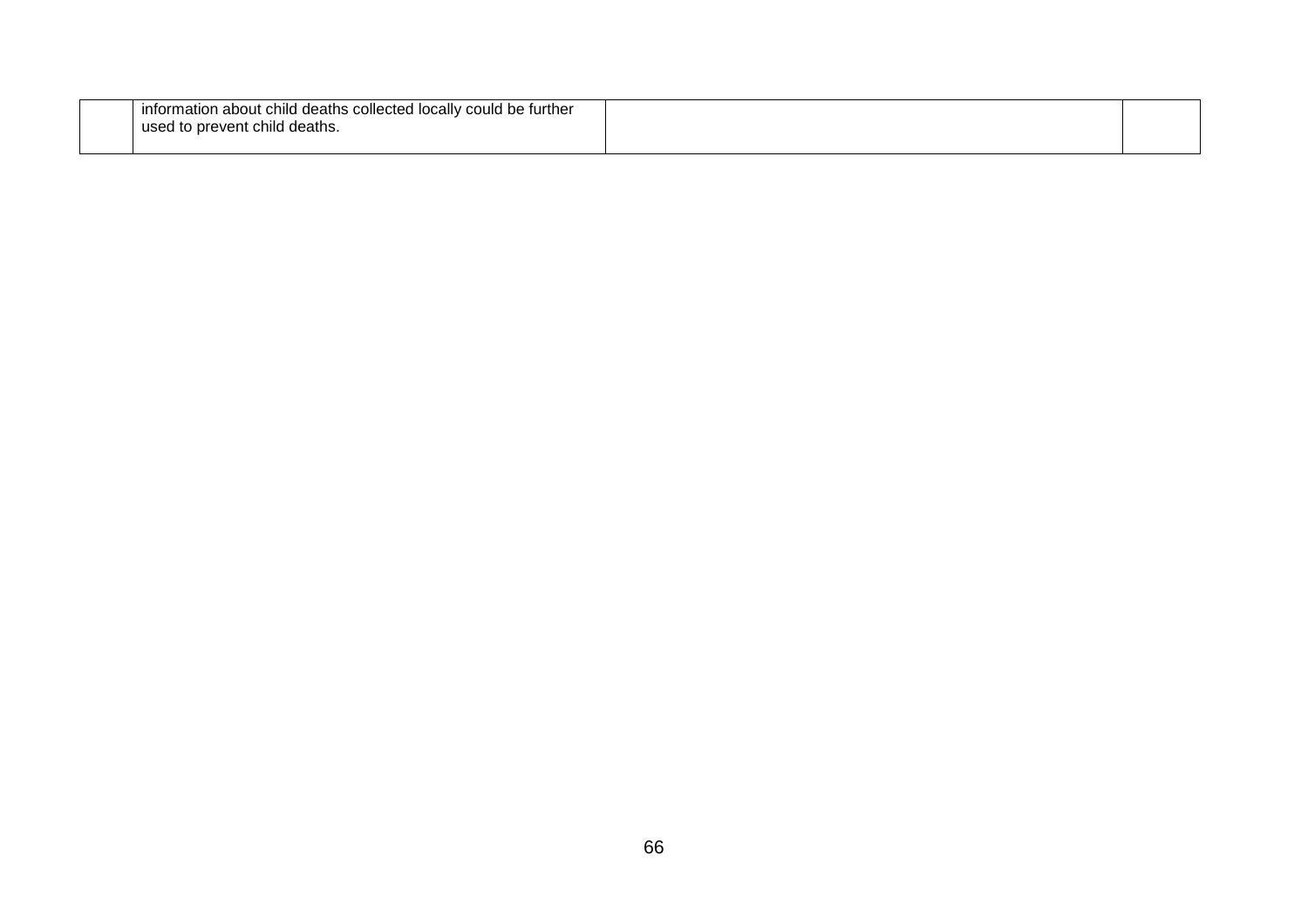#### **Section 5: Exploring the issues further**

Finally, as part of this DfE funded project we would like to explore some of the issues touched on in the questionnaire further by carrying out telephone interviews and face-to-face interviews with a small sample of CDOPs Co-ordinators and Chairs

| <b>Questions</b> |                                                                                                                             | Please add your responses into these boxes |  |
|------------------|-----------------------------------------------------------------------------------------------------------------------------|--------------------------------------------|--|
| 5.1              | If selected would someone from your CDOP be willing to be<br>interviewed either by phone or in person:                      | Please delete as applicable:               |  |
|                  |                                                                                                                             | Co-ordinator:                              |  |
|                  |                                                                                                                             | Yes - phone interview                      |  |
|                  |                                                                                                                             | Yes - phone or face-to-face interview      |  |
|                  |                                                                                                                             | No - would prefer not to be interviewed    |  |
|                  |                                                                                                                             | Chair:                                     |  |
|                  |                                                                                                                             | Yes - phone interview                      |  |
|                  |                                                                                                                             | Yes - phone or face-to-face interview      |  |
|                  |                                                                                                                             | No - would prefer not to be interviewed    |  |
|                  |                                                                                                                             |                                            |  |
| 5.2              | Please provide any further information or comments about any                                                                |                                            |  |
|                  | of the issues covered in the questionnaire and any other<br>areas, which will failed to ask questions about, which you feel |                                            |  |
|                  | would be helpful for us to know about                                                                                       |                                            |  |
|                  |                                                                                                                             |                                            |  |

#### **Thank you for your assistance**

Please email the completed copy to:

[lynne.roberts@npeu.ox.ac.uk](mailto:lynne.roberts@npeu.ox.ac.uk)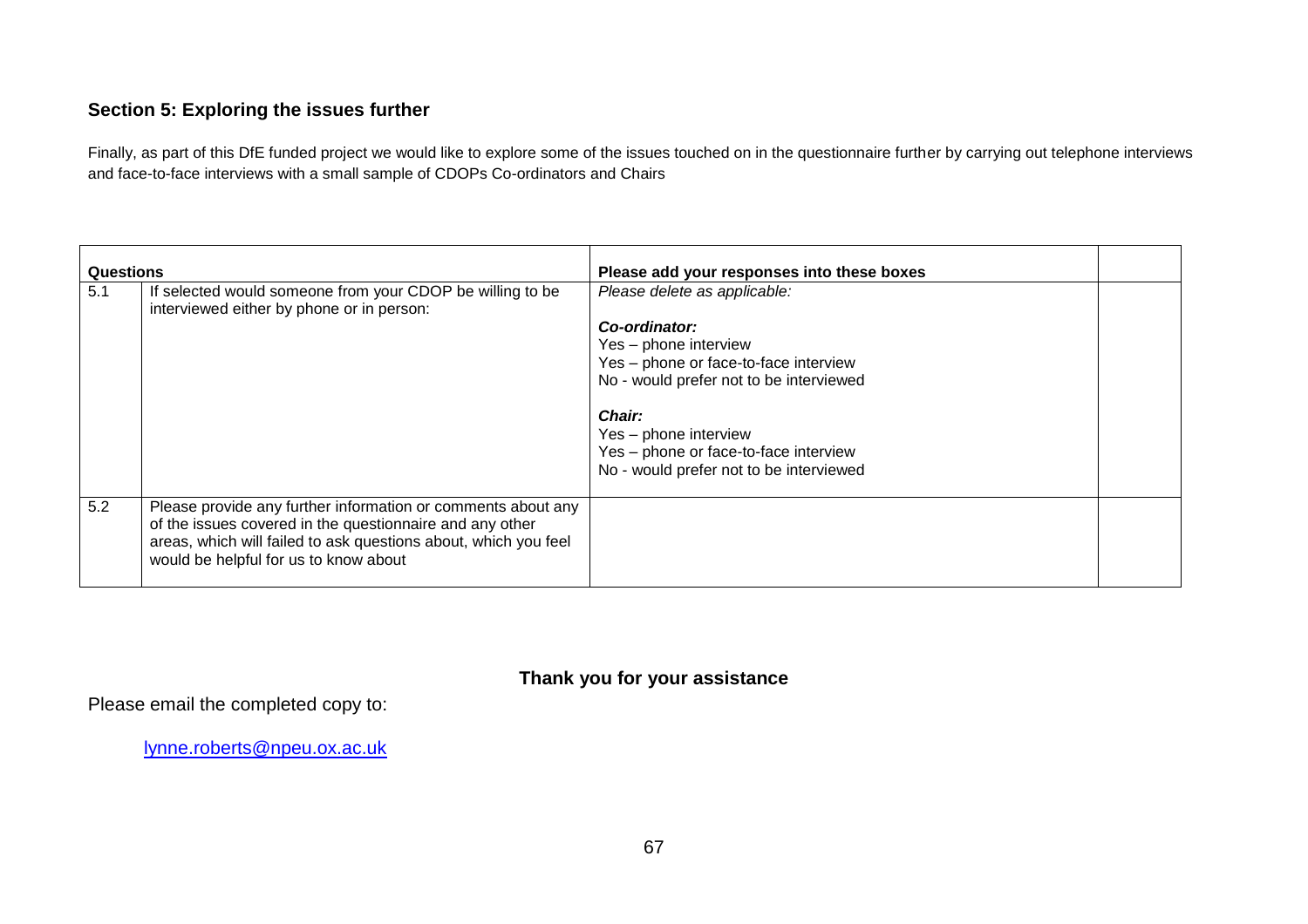## **Appendix D – Covering letter for the first emailing of the questionnaire**

NAME CDOP Co-ordinator NAME OF CDOP

3<sup>rd</sup> December 2012

Dear NAME,

#### **Re: Department for Education funded project to investigate the use of information from child death reviews and how this might be enhanced nationally**

We are writing to invite you and your CDOP Chair to participate in a project funded by the Department for Education (DfE) which is designed to investigate how information about child deaths collected by Child Death Overview Panels is currently used locally and how the information might be further used nationally to enhance the prevention of child deaths. If you were at the FSID CDOPs conference in June you might recall that Tim Loughton, the then Children's Minister announced that this project would be commissioned by DfE.

The first stage of this project is the collection of information from all the CDOPs across England which is designed to enable us to better understand the workings of CDOPs, how data are collected and used locally, and to find out the views of CDOP Co-ordinators and Chairs about how better national use might be made of the information collected by CDOPs.

The second stage of the project will involve a series of telephone interviews with willing CDOP Chairs and Co-ordinators to add to the information collected in the questionnaire. This will help us to further understand the issues faced by CDOPs and the views of Chairs and Co-ordinators of how to ensure that not only are local lessons being learned but that national learning is taking place and that maximum benefit is being derived from the work of CDOPs.

The attached questionnaire is designed to collect the information for stage one of the project and we would be grateful if you would complete the questionnaire and it return by email to: **lynne.roberts@npeu.ox.ac.uk** by Friday 14<sup>th</sup> December. If you prefer to complete the form by hand please print it out (ensuring that you expand the free text boxes sufficiently for your purposes), complete and post the form to Lynne Roberts at the National Perinatal Epidemiology Unit at the address given below.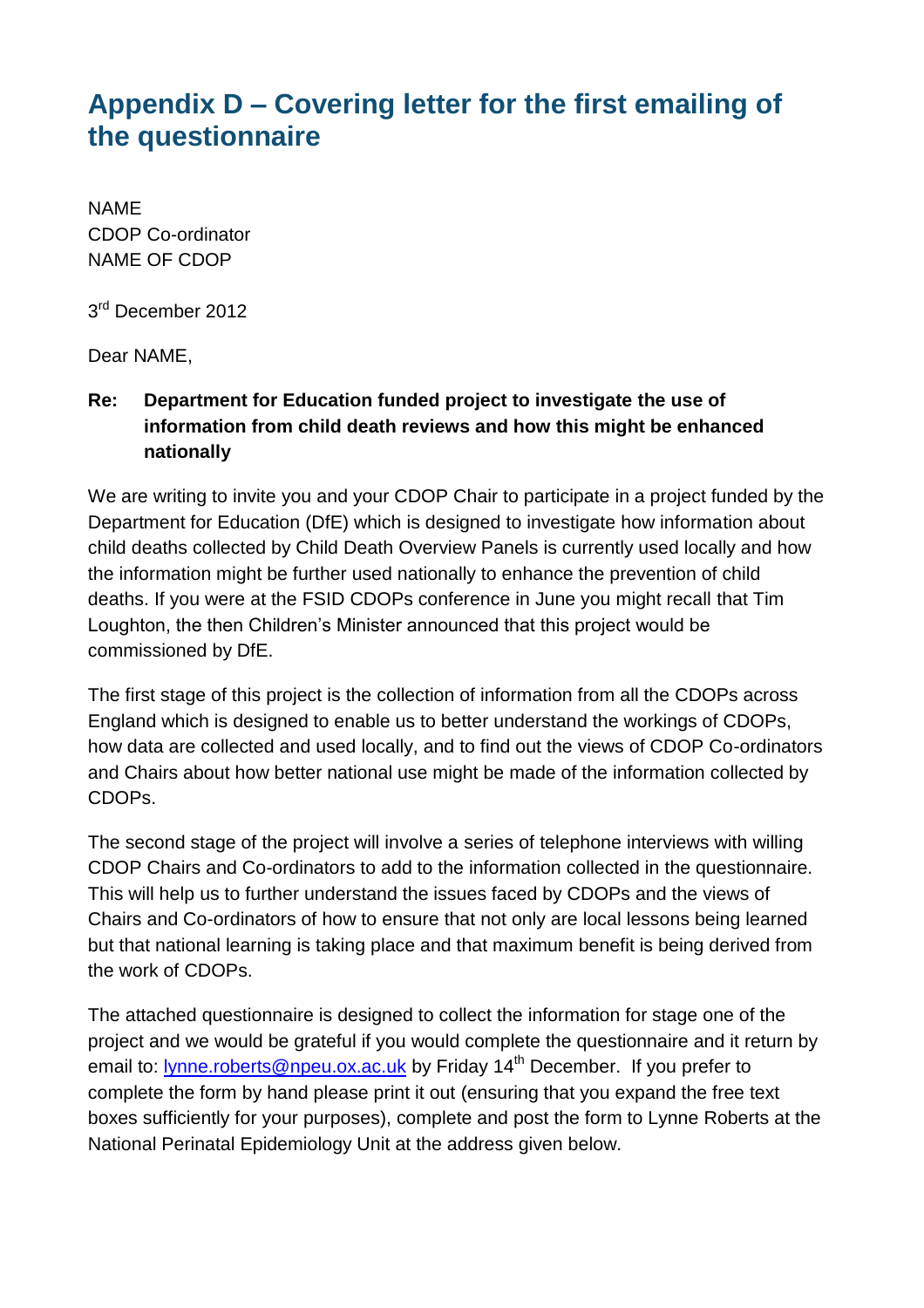We anticipate that some questions will be best answered by CDOP Co-ordinators and some questions by the CDOP Chair. We estimate it will take each of you about 20-30 minutes to answer all the questions. We apologise for the short times scales but this is only a four month project and the responses to the questionnaire will guide how we conduct the interviews and the questions we ask, so we would appreciate if you are able to return the completed questionnaire by the deadline.

Whilst we are not collecting the information anonymously we can assure you that the information you provide will be treated in the strictest confidence. The results produced from the analysis will be presented primarily as tables in a report to the DfE. Free text answers will be used to illustrate the quantitative findings. Where free text answers are quoted we will ensure that the quotes are de-contextualised and are thus unattributable so that it will not be possible to identify individuals and particular CDOPs from the results presented to DfE. We are in this capacity acting as independent researchers.

If you have any questions or feel that you may have difficulty completing the questionnaire we would be happy to discuss this with you. Please do not hesitate to call Jenny Kurinczuk on 01865 289719 or you can email at [jenny.kurinczuk@npeu.ox.ac.uk](mailto:jenny.kurinczuk@npeu.ox.ac.uk)

With very best wishes

Yours sincerely

Jennifert Kningerk

Jennifer J Kurinczuk Marian Knight Director, NPEU **Honorary Consultant in Public Health** Honorary Consultant in Public Health Tel: 01865 289719 Email: [jenny.kurincuzk@npeu.ox.ac.uk](mailto:jenny.kurincuzk@npeu.ox.ac.uk)

Marin Kuight

Professor of Perinatal Epidemiology NIHR Research Professor in Public Health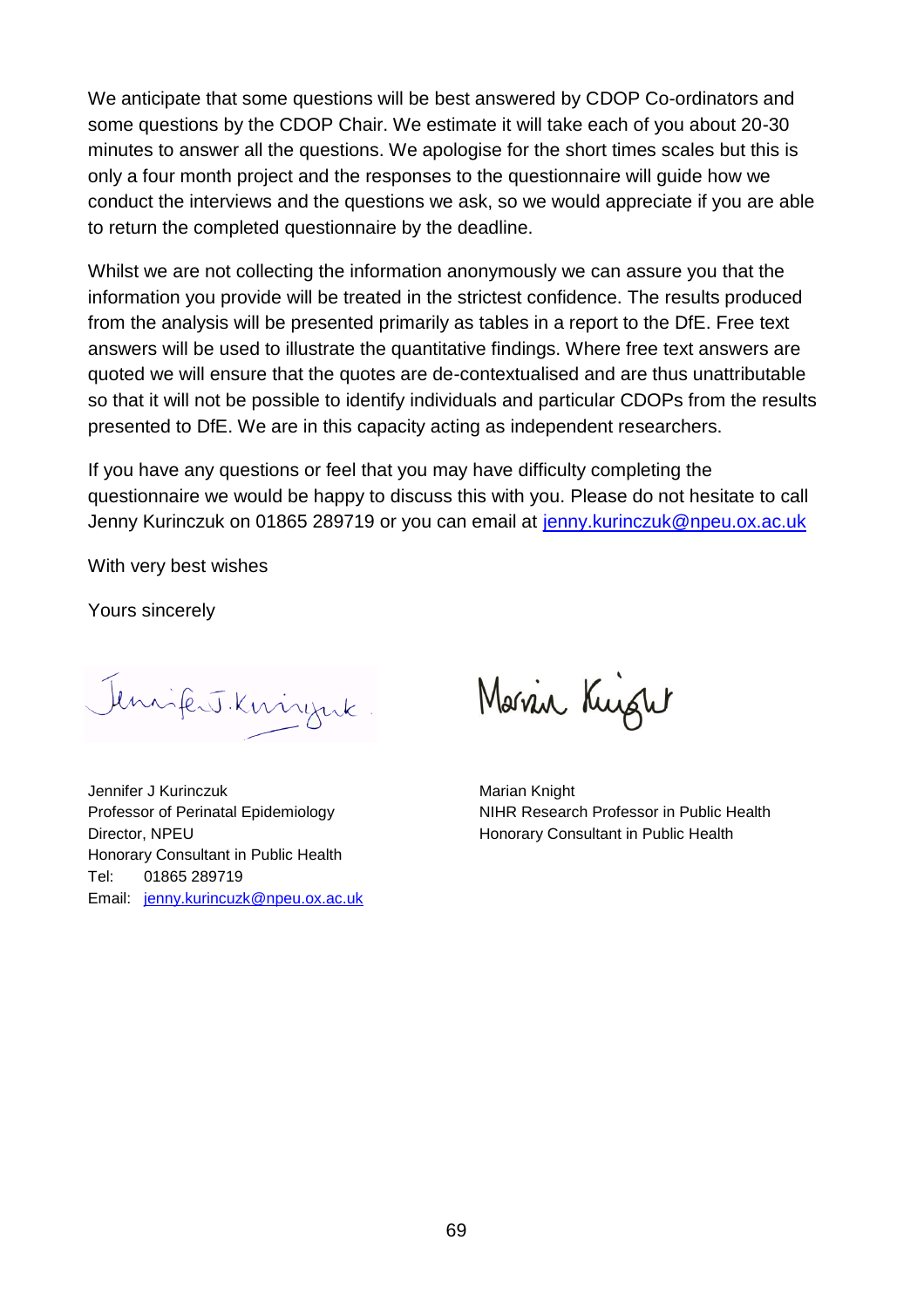# **Appendix E – Copy of interview prompt guide**

### **Telephone and face-to-face interview prompt guide topics**:

#### **Opening comment for the narrative section of the discussion**:

We're conducting a study funded by the Department for Education to identify how better use can be made nationally of the information from child death reviews in order to be more effective in the prevention of child deaths.

So what I'd like to do is to first ask you for your reflections on this aim, to have a conversation and then secondly if there are any particular areas that we haven't covered I have a few specific questions, although we might end up having covering most of these in the course of the conversation already.

#### **Specific follow-up topics:**

- 1. The need for improved IT technology and support to use local data to maximum benefit locally
- 2. Usefulness of the DfE templates for data collection
- 3. The importance of the qualitative element of the information collected and collated locally
- 4. How the data they collect is or could be used and shared with neighbouring CDOPs and if this doesn't happen, why doesn't it happen
- 5. What do they need to be able to identify with more certainty unusual patterns and trends in deaths in their 'area'
- 6. To what extent the recommendations and actions of their CDOP are focused at the local versus regional versus national level
- 7. How learning points and actions plans can be shared with neighbouring CDOPs and wider afield to the national level. What is in place to do this now, is this adequate and how can this be improved
- 8. What do they need (if anything) to be more effective in the prevention child deaths
- 9. If data were to be collated nationally, what data should be collected, to what level of detail and identifiability, and who should have access; how might this be achieved and what role would they see for DfE
- 10.If you could choose one single thing to do to prevent child deaths what would it be?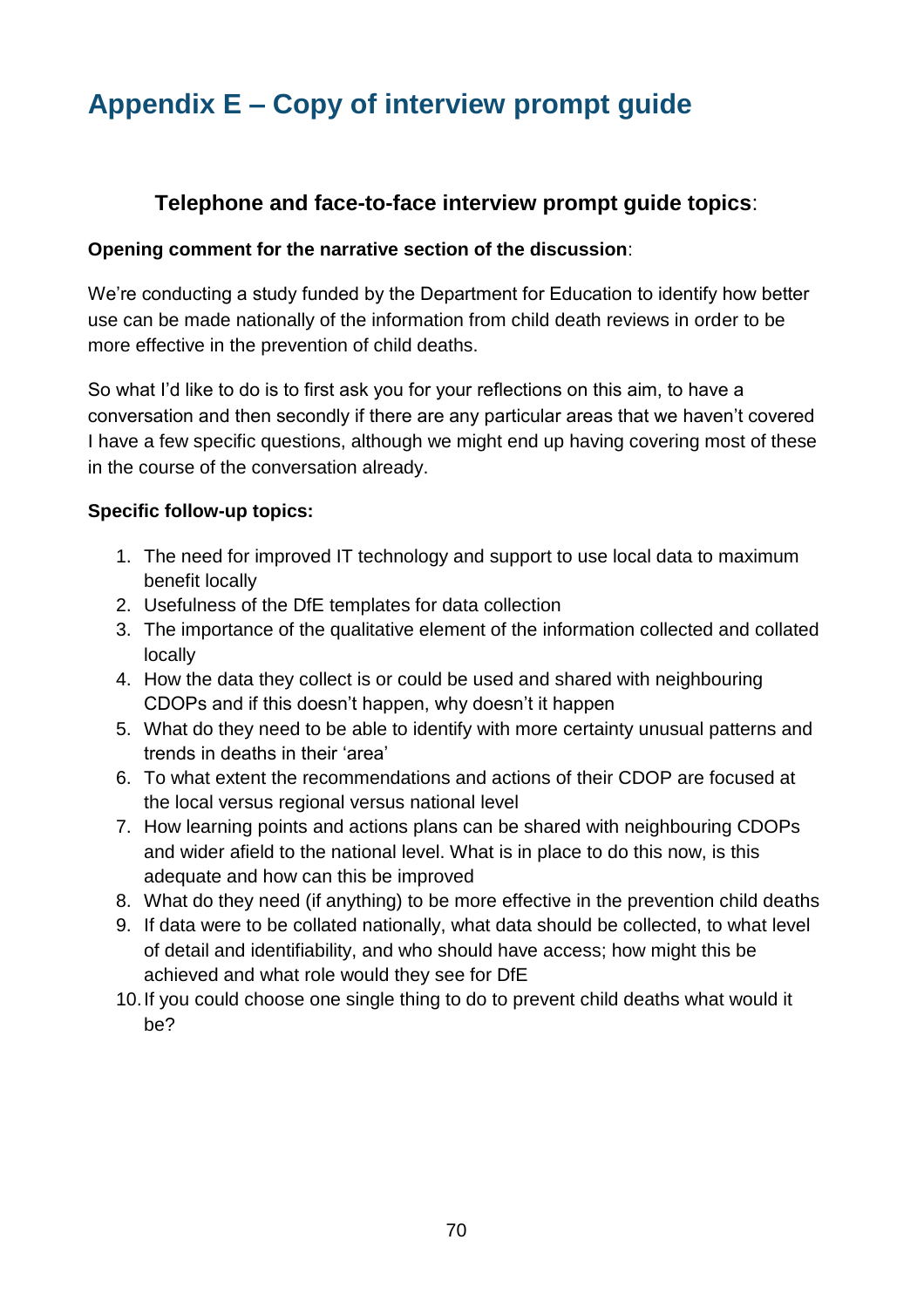## **Appendix F – Qualitative analysis themes**

#### 1. **Operational arrangements for the CDOPs**

- 1.1 Neonatal reviews
- 1.2 Data quality/consistency
- 1.3 Value of the panel process/panel operations and variation
- 1.4Difficulty of getting some professionals involved

#### 2. **Data issues**

- 2.1Modifications to the national templates
- 2.2Data quality/consistency
- 2.3Views about using excel spreadsheets
- 2.4Web access data entry
- 2.5Lack of IT resources to improve the local data systems
- 2. 6 DfE information and making the DfE return & the frustrations
- 2. 7 How to identify unique cases and spotting trends/small number problems
- 2. 8 What is missing/disappointments/national database

#### **3. Learning and actions**

- 3.1 Impact of lack of resources
- 3.2 Concerns about the current email alert system
- 3.3 Main focus of the local learning
- 3.4 The three domains issue (clinical SDO, public health, safeguarding)
- 3.5 Example of good local activities
- 3.6 Examples of local learning recommendations and actions
- 3.7 Impact of the background of the Chair
- 3.8 Role of Public Health
- 3.9 Value of shared learning
- 3.10 Difficulties of funding shared meetings
- 3.11 Missed opportunities for shared learning
- 3.12 Learning not going beyond the local or regional
- 3.13 Duplication of effort